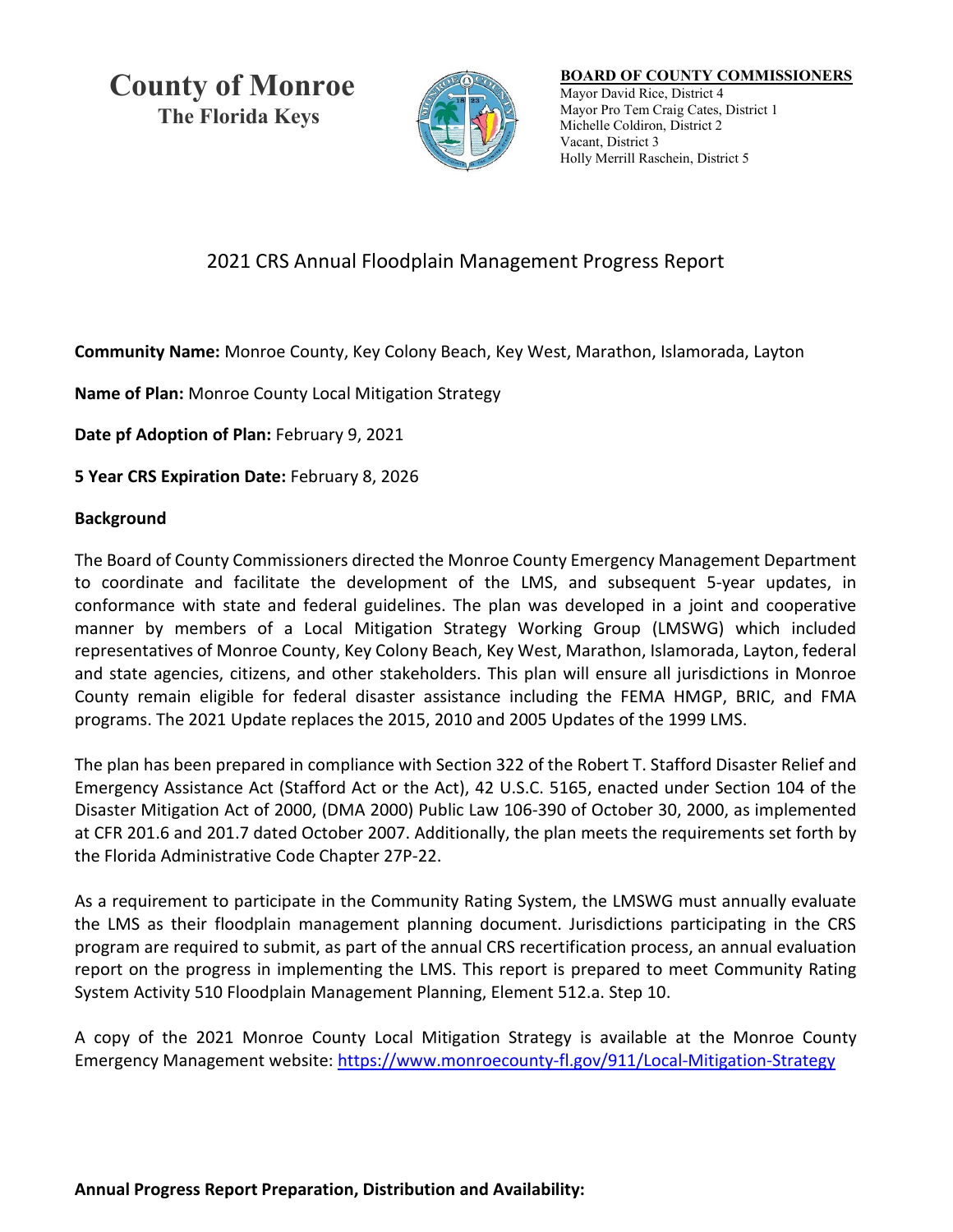This report was prepared by Lori Lehr, CRS Consultant for Monroe County. The Monroe County Local Mitigation Strategy Committee meets quarterly to discuss the progress of action items and mitigation efforts. This progress report reflects the progress goals and objectives in the Local Mitigation Strategy. The meeting agendas and presentation are available upon request.

The annual progress report is made available to all jurisdictions and their governing bodies, the media, and the public via each jurisdiction's website. A copy of the report is sent annually to the State of Florida NFIP Coordinator's office via email.

## **Implementation of Action Items:**

In the post-Irma environment, the LMSWG meets regularly to discuss the mitigation funding opportunities and project implementation. The group also meets to participate in mitigation training. In 2021, the group met in March, July, September, October, and December. Each participating community has a list of mitigation projects specific to the jurisdiction and there are numerous projects that benefit all municipalities and their mitigation efforts.

Projects are being ranked and implemented on schedule as funding becomes available. Table 7.1 below indicates the progress of each of the 163 listed projects listed in the LMS Action Plan. The Table was updated in 2021 as part of the LMS update process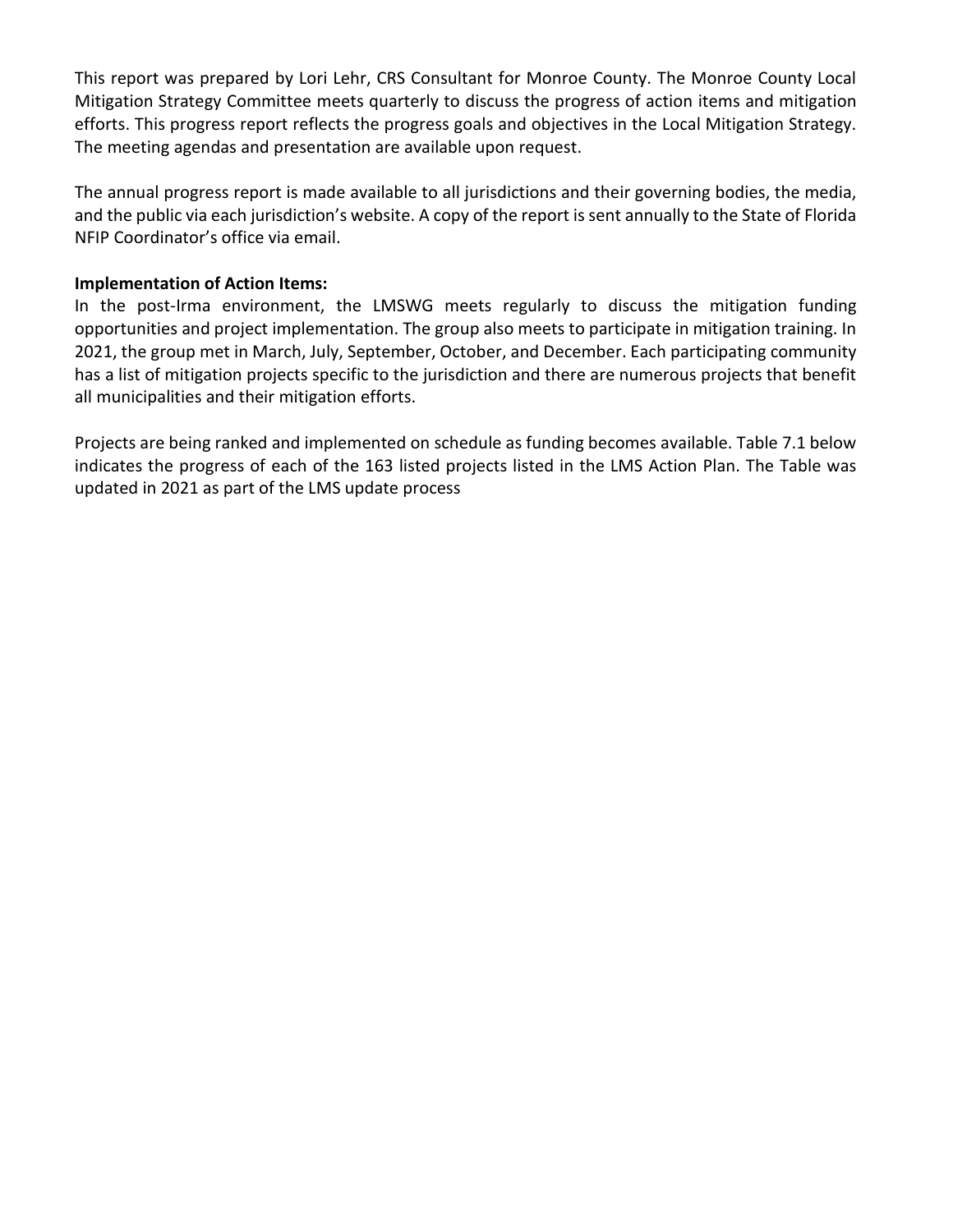|                |                          |                                                                             |                  | Goal &    |   |                          |                   |                      |                                   |                   |         |                                   |
|----------------|--------------------------|-----------------------------------------------------------------------------|------------------|-----------|---|--------------------------|-------------------|----------------------|-----------------------------------|-------------------|---------|-----------------------------------|
|                |                          |                                                                             |                  | Objective |   |                          |                   |                      |                                   |                   |         | 2021                              |
|                |                          |                                                                             | Hazard(s)        | Addresse  |   | <b>Mitigation</b>        | Lead Agency /     |                      | <b>Potential</b>                  | Implementati 2021 |         | Implementation                    |
|                | Action # Jurisdiction(s) | <b>Action Description</b>                                                   | <b>Addressed</b> |           |   | <b>Priority Category</b> | <b>Department</b> | <b>Cost Estimate</b> | <b>Funding Source on Timeline</b> |                   | Status  | <b>Status Comments</b>            |
|                |                          | Saferoom enhancements for County                                            |                  |           |   |                          |                   |                      |                                   |                   |         | Monroe County                     |
|                |                          | EOC in conjunction with design and                                          |                  |           |   |                          |                   |                      |                                   |                   |         | estimates that this               |
|                |                          | construction of new facility. The                                           |                  |           |   |                          |                   |                      |                                   |                   |         | action is                         |
|                |                          | current facility is shared with the                                         |                  |           |   |                          |                   |                      |                                   |                   |         | approximately 20%                 |
|                |                          | County Commission which presents                                            |                  |           |   |                          |                   |                      |                                   |                   |         | complete; HMGP,                   |
|                |                          | issues when a Commission meeting is                                         |                  |           |   |                          |                   |                      |                                   |                   |         | FDOT, and State                   |
|                |                          | scheduled during a time when an                                             |                  |           |   |                          |                   |                      |                                   |                   |         | Allocation has been               |
|                |                          | emergency event may be threatening                                          |                  |           |   |                          |                   |                      |                                   |                   |         | awarded and the                   |
|                | Monroe County            | lthe                                                                        |                  |           |   |                          | Monroe County     |                      |                                   |                   |         | project is in the                 |
|                | land                     | County.                                                                     |                  |           |   | Emergency                | Emergency         |                      | EMPG, HMGP,                       |                   | Carried | design                            |
| 1              | municipalities           |                                                                             | All              | 1.2       | H | <b>Services</b>          | Management        | \$10,000,000         | <b>BRIC, FMA</b>                  | 2 years           | Forward | <u>Inhase</u>                     |
|                |                          | <b>Emergency Management Training</b>                                        |                  |           |   |                          |                   |                      |                                   |                   |         | Monroe County                     |
|                |                          | Programs: The County will conduct<br>regular training for EOC personnel and |                  |           |   |                          |                   |                      |                                   |                   |         | estimates that this<br>laction is |
|                |                          | all emergency response personnel.                                           |                  |           |   |                          |                   |                      |                                   |                   |         | approximately 75%                 |
|                |                          | Monroe County Provide orientation and training for all                      |                  |           |   |                          | Monroe County     |                      |                                   |                   |         | complete. Training is             |
|                | land                     | designated EOC personnel, including                                         |                  |           |   |                          | Emergency         |                      |                                   |                   |         | ongoing per                       |
|                | municipalities           | procedures, technology,                                                     |                  |           |   |                          | Management        |                      |                                   |                   |         | MYTEPP.                           |
|                |                          | communications,                                                             |                  |           |   |                          |                   |                      |                                   |                   |         |                                   |
|                |                          | facility layout, etc. Plan and improve                                      |                  |           |   |                          |                   |                      |                                   |                   |         |                                   |
|                |                          | Ihurricane drills with more realistic                                       |                  |           |   | Emergency                |                   |                      |                                   |                   | Carried |                                   |
| $\overline{2}$ |                          | scenarios                                                                   | <b>AII</b>       | 1.2       | M | <b>Services</b>          |                   |                      | Staff Time                        | 2022              | Forward |                                   |
|                |                          |                                                                             |                  |           |   |                          |                   |                      |                                   |                   |         | FKAA received notice              |
|                |                          |                                                                             |                  |           |   |                          |                   |                      |                                   |                   |         | of award. FKAA                    |
|                |                          |                                                                             |                  |           |   |                          |                   |                      |                                   |                   |         | selected design                   |
|                |                          |                                                                             |                  |           |   |                          |                   |                      |                                   |                   |         | engineer through                  |
|                |                          |                                                                             |                  |           |   |                          |                   |                      |                                   |                   |         | RFQ process. FKAA is              |
|                |                          |                                                                             |                  |           |   |                          |                   |                      |                                   |                   |         | awaiting for signed               |
|                |                          |                                                                             |                  |           |   | Natural                  |                   |                      |                                   |                   |         | agreement with                    |
|                |                          | Florida Keys Imperiled Water Supply                                         |                  |           |   | Resource                 |                   |                      |                                   |                   | Carried | <b>FDEM</b> before                |
| 3              | 5088                     | Protection                                                                  | IAII             | 3.2       | н | Protection               | FKAA              | \$9,634,514          | <b>HMGP</b>                       | 2023              |         | Forward nroceeding                |

Table 7.1 – Mitigation Action Plan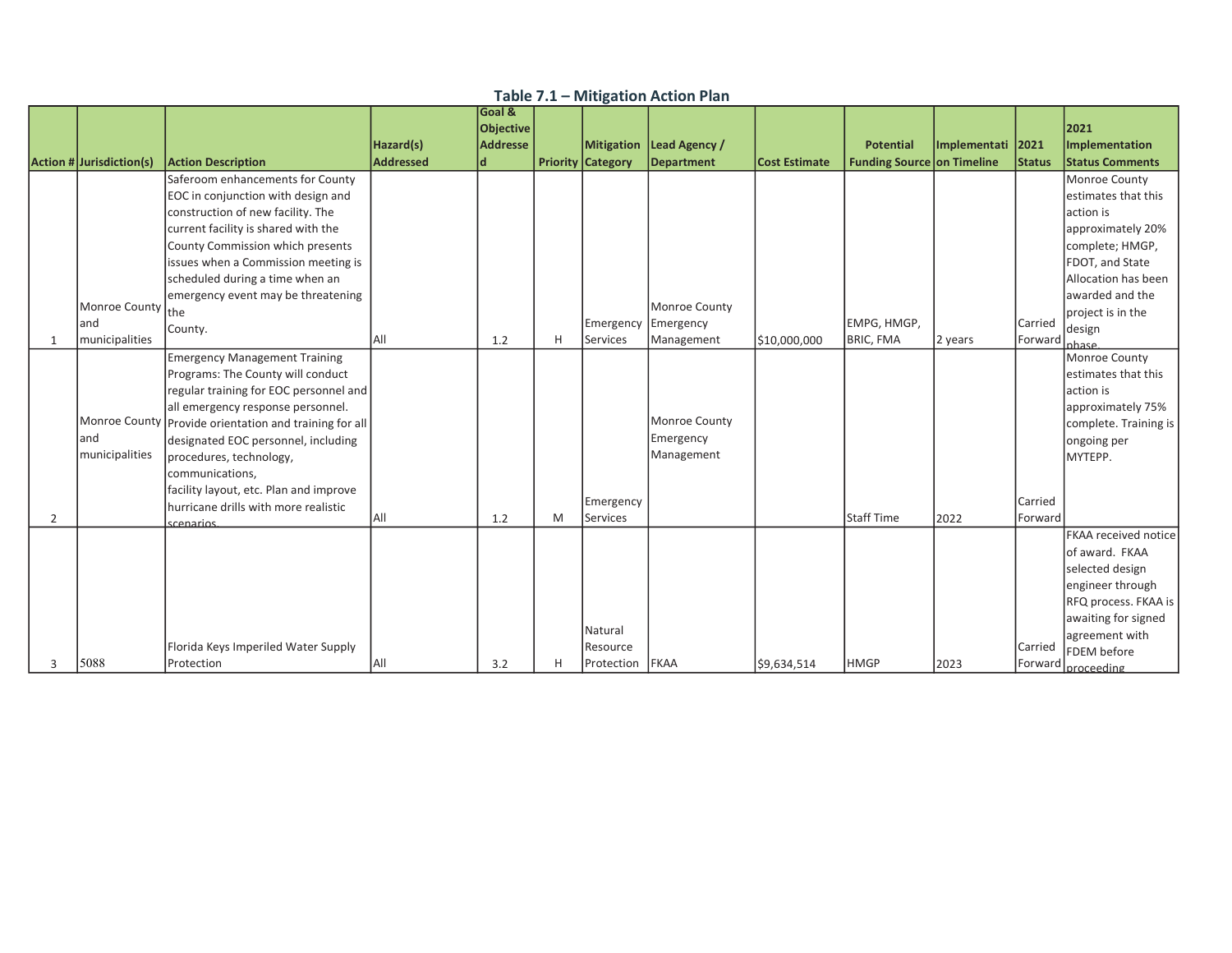|   |                          |                                                     |                    | Goal &          |   |                          |                     |                      |                                   |              |               |                               |
|---|--------------------------|-----------------------------------------------------|--------------------|-----------------|---|--------------------------|---------------------|----------------------|-----------------------------------|--------------|---------------|-------------------------------|
|   |                          |                                                     |                    | Objective       |   |                          |                     |                      |                                   |              |               | 2021                          |
|   |                          |                                                     | Hazard(s)          | <b>Addresse</b> |   | <b>Mitigation</b>        | Lead Agency /       |                      | <b>Potential</b>                  | Implementati | 2021          | Implementation                |
|   | Action # Jurisdiction(s) | <b>Action Description</b>                           | <b>Addressed</b>   | ld              |   | <b>Priority Category</b> | <b>Department</b>   | <b>Cost Estimate</b> | <b>Funding Source on Timeline</b> |              | <b>Status</b> | <b>Status Comments</b>        |
|   |                          | Production of a Mitigation Program                  |                    |                 |   |                          |                     |                      |                                   |              |               |                               |
|   |                          | <b>Technical Assistance and Resource</b>            |                    |                 |   |                          |                     |                      |                                   |              |               |                               |
|   |                          | Manual:                                             |                    |                 |   |                          |                     |                      |                                   |              |               |                               |
|   |                          | During the Working Groups activities                |                    |                 |   |                          |                     |                      |                                   |              |               |                               |
|   |                          | and discussions, it was determined                  |                    |                 |   |                          |                     |                      |                                   |              |               |                               |
|   |                          | that there was a need for an                        |                    |                 |   |                          |                     |                      |                                   |              |               |                               |
|   |                          | assistance manual to                                |                    |                 |   |                          |                     |                      |                                   |              |               |                               |
|   |                          | identify mitigation assistance                      |                    |                 |   |                          |                     |                      |                                   |              |               |                               |
|   |                          | programs and provide direction on                   |                    |                 |   |                          |                     |                      |                                   |              |               |                               |
|   |                          | how to apply for funds and grants                   |                    |                 |   |                          |                     |                      |                                   |              |               |                               |
|   |                          | such as the federal HMGP. This                      |                    |                 |   |                          |                     |                      |                                   |              |               |                               |
|   |                          | manual would be especially useful to                |                    |                 |   |                          |                     |                      |                                   |              |               |                               |
|   |                          | small agencies and private non-profits              |                    |                 |   |                          |                     |                      |                                   |              |               |                               |
|   |                          | lthat are                                           |                    |                 |   |                          |                     |                      |                                   |              |               |                               |
|   |                          | invited to apply for state and federal              |                    |                 |   |                          |                     |                      |                                   |              |               |                               |
|   |                          | grants, but may not have the technical              |                    |                 |   |                          |                     |                      |                                   |              |               |                               |
|   |                          | knowledge to complete the                           |                    |                 |   |                          |                     |                      |                                   |              |               |                               |
|   |                          | application process. The                            |                    |                 |   |                          | Monroe County       |                      |                                   |              |               | No progress has               |
|   | Monroe County            | manual would also include a listing                 |                    |                 |   | Preventive               | Planning and        |                      |                                   |              |               | been made toward              |
|   | land                     | land                                                |                    |                 |   | land                     | Environmental       | \$10,000 to          | FMA, BRIC,                        |              | Carried Ithis |                               |
|   | Municipalities           | description of various government                   |                    | 2.2             | M | Regulatory               | Resources           | \$50,000             | <b>HMGP</b>                       | 2 yrs        |               | Forward action to date.       |
|   |                          | Monroe County As a group, the LMS should coordinate | Tropical Cyclones, |                 |   | Preventive               | County/Jurisdiction |                      |                                   |              |               | By including utility          |
|   | land                     | with agencies and utility providers                 | Flood, Sea Level   |                 |   | land                     | al Planning and     |                      |                                   |              |               | Carried organizations as part |
|   | municipalities           | responsible                                         | Rise.              |                 |   | Regulatory               |                     | Less than            |                                   |              |               | Forward of the LMSWG, the     |
| 5 |                          | for critical infrastructure to express              | Coastal Erosion,   | 2.2             | M |                          |                     | \$10,000             | Staff Time                        | 2020-2025    |               |                               |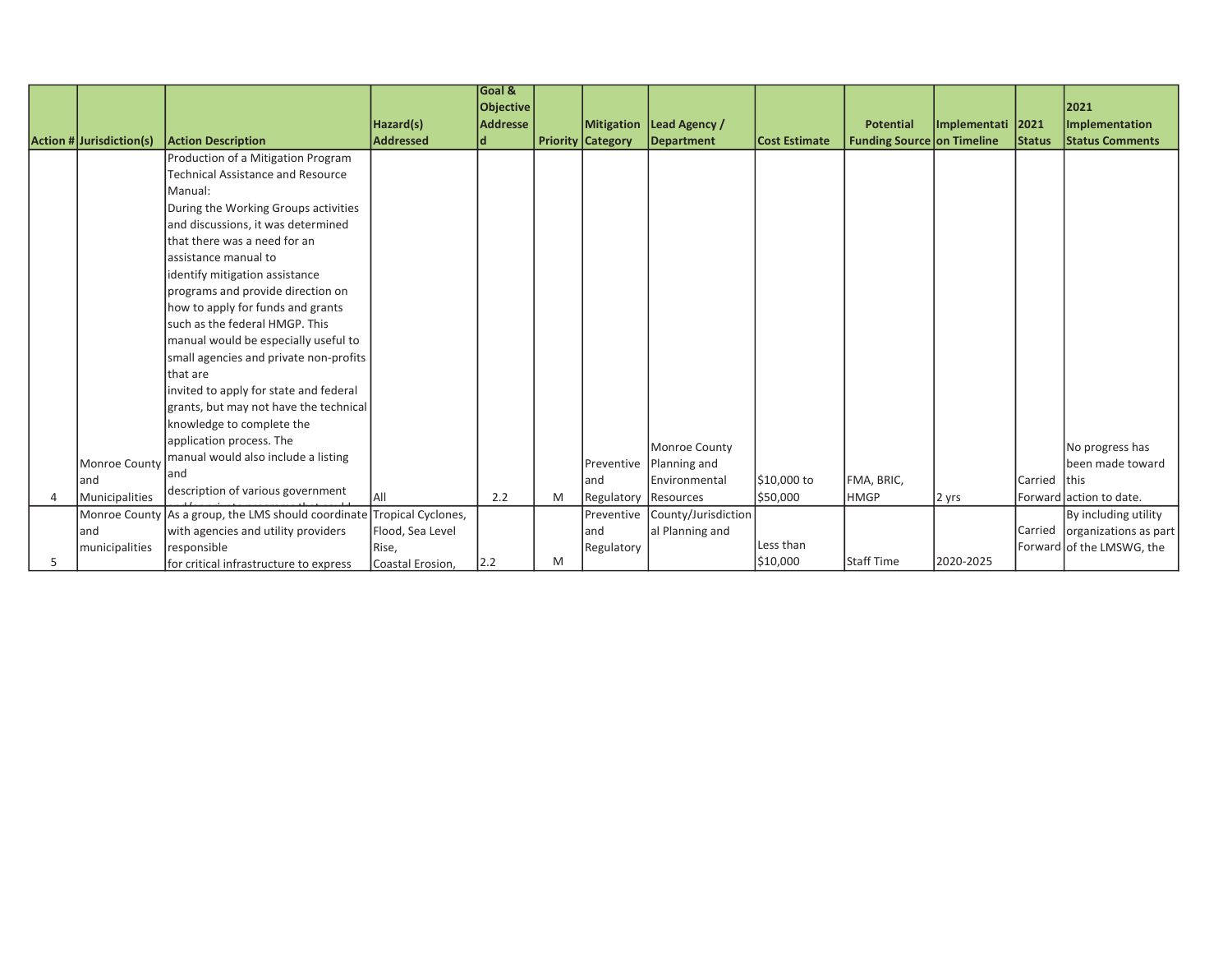|                          |                                               |                  | Goal &           |   |                          |                   |                      |                            |                   |         |                        |
|--------------------------|-----------------------------------------------|------------------|------------------|---|--------------------------|-------------------|----------------------|----------------------------|-------------------|---------|------------------------|
|                          |                                               |                  | <b>Objective</b> |   |                          |                   |                      |                            |                   |         | 2021                   |
|                          |                                               | Hazard(s)        | <b>Addresse</b>  |   | Mitigation               | Lead Agency /     |                      | <b>Potential</b>           | Implementati 2021 |         | Implementation         |
| Action # Jurisdiction(s) | <b>Action Description</b>                     | <b>Addressed</b> | $\mathbf d$      |   | <b>Priority Category</b> | <b>Department</b> | <b>Cost Estimate</b> | Funding Source on Timeline |                   | Status  | <b>Status Comments</b> |
|                          | need to incorporate flood, wind, sea          | Severe Storm,    |                  |   |                          | Engineering       |                      |                            |                   |         | County encourages      |
|                          | level rise, and coastal erosion               | Tornado/Waterspo |                  |   |                          | Departments       |                      |                            |                   |         | consideration of       |
|                          | protection into                               | ut, Wildfire,    |                  |   |                          |                   |                      |                            |                   |         | hazards by these       |
|                          | infrastructure maintenance, upgrades, Drought |                  |                  |   |                          |                   |                      |                            |                   |         | entities. This is a    |
|                          | and new construction. When                    |                  |                  |   |                          |                   |                      |                            |                   |         | continually            |
|                          | infrastructure                                |                  |                  |   |                          |                   |                      |                            |                   |         | important strategy     |
|                          | maintenance and upgrade projects are          |                  |                  |   |                          |                   |                      |                            |                   |         | moving forward.        |
|                          | planned by agencies and utility               |                  |                  |   |                          |                   |                      |                            |                   |         |                        |
|                          | providers such as Florida DOT or the          |                  |                  |   |                          |                   |                      |                            |                   |         |                        |
|                          | Florida Keys                                  |                  |                  |   |                          |                   |                      |                            |                   |         |                        |
|                          | Aqueduct Authority (e.g., repaving or         |                  |                  |   |                          |                   |                      |                            |                   |         |                        |
|                          | elevating a road), the Working Group          |                  |                  |   |                          |                   |                      |                            |                   |         |                        |
|                          | should express an opinion, as                 |                  |                  |   |                          |                   |                      |                            |                   |         |                        |
|                          | appropriate, that                             |                  |                  |   |                          |                   |                      |                            |                   |         |                        |
|                          | mitigation should be considered with          |                  |                  |   |                          |                   |                      |                            |                   |         |                        |
|                          | the proposed project. These                   |                  |                  |   |                          |                   |                      |                            |                   |         |                        |
|                          | infrastructure                                |                  |                  |   |                          |                   |                      |                            |                   |         |                        |
|                          | investments represent an opportunity          |                  |                  |   |                          |                   |                      |                            |                   |         |                        |
|                          | to add in a mitigation component like         |                  |                  |   |                          |                   |                      |                            |                   |         |                        |
|                          |                                               |                  |                  |   |                          |                   |                      |                            |                   |         |                        |
|                          | drainage upgrade during a road                |                  |                  |   |                          |                   |                      |                            |                   |         |                        |
|                          | Evaluate Hazard Identification and            |                  |                  |   |                          | County Emergency  |                      |                            |                   |         | In this update of the  |
|                          | Risk                                          |                  |                  |   |                          | Management        |                      |                            |                   |         | plan, the LMS          |
|                          | Assessment Tools. The Working Group           |                  |                  |   |                          | Department with   |                      |                            |                   |         | utilized FEMA Hazus    |
|                          | will evaluate the Hazard Identification       |                  |                  |   |                          | Jurisdictional    |                      |                            |                   |         | technology and         |
|                          | and Risk Assessments that were                |                  |                  |   |                          | Representatives   |                      |                            |                   |         | incorporated risk      |
|                          | prepared for at least two other               |                  |                  |   |                          |                   |                      |                            |                   |         | information from       |
|                          | counties and determine whether using          |                  |                  |   |                          |                   |                      |                            |                   |         | various community,     |
|                          | different tools (e.g. FEMA's Hazards          |                  |                  |   |                          |                   |                      |                            |                   |         | regional, and state    |
|                          | US) would significantly improve the           |                  |                  |   |                          |                   |                      |                            |                   |         | planning efforts. The  |
|                          | outcomes reflected in the 2010                |                  |                  |   |                          |                   |                      |                            |                   |         | County will continue   |
| Monroe County            | update. The anticipated update of the         |                  |                  |   | Preventive               |                   |                      |                            |                   |         | to learn from          |
| and                      | Sea, Lake, and Overland Surge from            |                  |                  |   | land                     |                   | Less than            |                            |                   | Carried | neighboring            |
|                          | Hurricanes (SLOSH)                            |                  |                  |   |                          |                   | \$10,000             | Staff Time                 |                   |         | communities for the    |
| municipalities           | arniections may also influence future         | <b>AII</b>       | 3.3              | M | Regulatory               |                   |                      |                            | 2020-2025         | Forward | aext nlan undate       |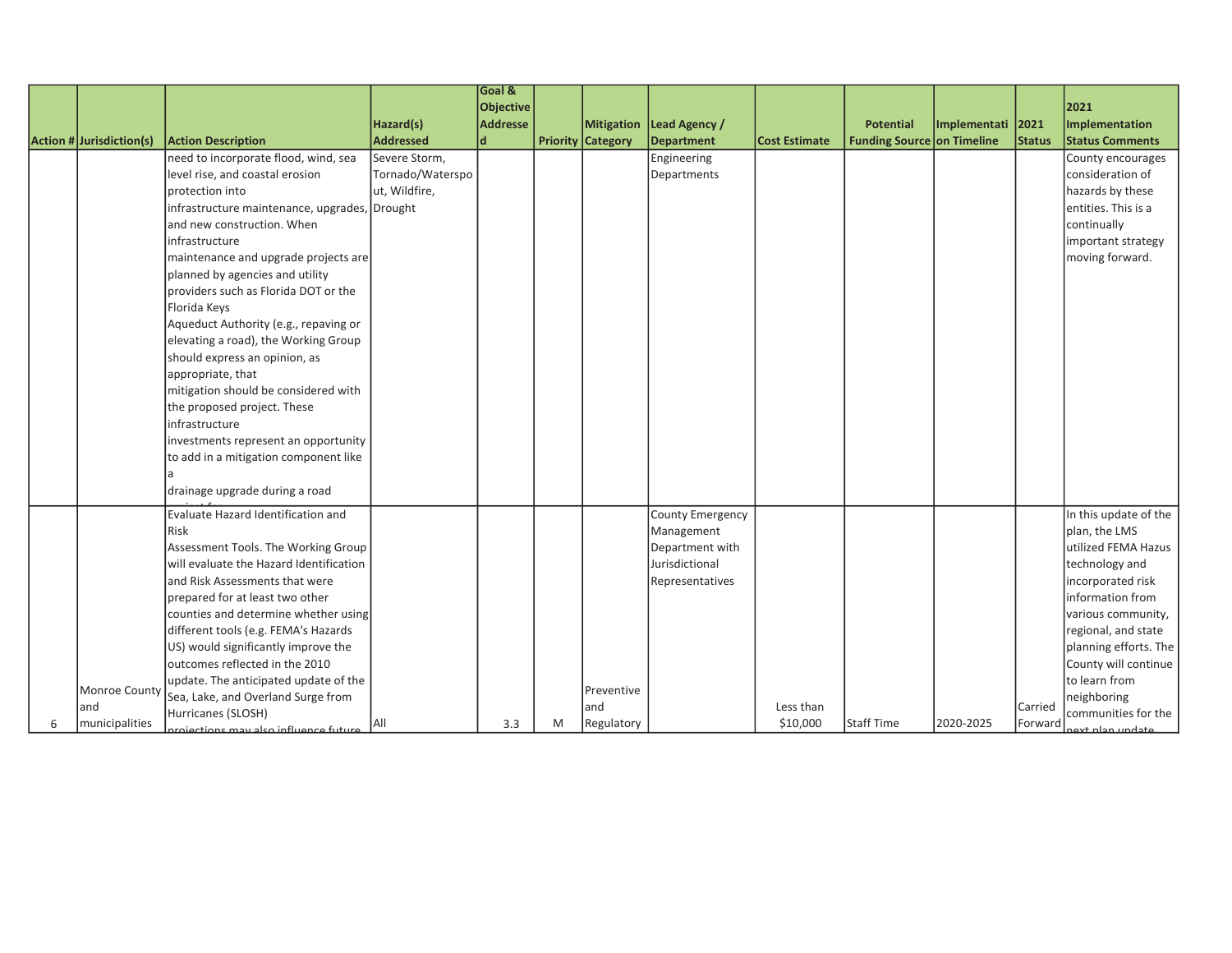|                                      |                                          |                  | <b>Goal &amp;</b> |   |                          |                     |                      |                                   |                   |               |                        |
|--------------------------------------|------------------------------------------|------------------|-------------------|---|--------------------------|---------------------|----------------------|-----------------------------------|-------------------|---------------|------------------------|
|                                      |                                          |                  | Objective         |   |                          |                     |                      |                                   |                   |               | 2021                   |
|                                      |                                          | Hazard(s)        | <b>Addresse</b>   |   | <b>Mitigation</b>        | Lead Agency /       |                      | <b>Potential</b>                  | Implementati 2021 |               | Implementation         |
| Action # Jurisdiction(s)             | <b>Action Description</b>                | <b>Addressed</b> | ld.               |   | <b>Priority Category</b> | Department          | <b>Cost Estimate</b> | <b>Funding Source on Timeline</b> |                   | <b>Status</b> | <b>Status Comments</b> |
|                                      | Support efforts in Monroe County to      |                  |                   |   |                          |                     |                      |                                   |                   |               | This county and        |
|                                      | address the potential negative           |                  |                   |   |                          |                     |                      |                                   |                   |               | municipalities         |
|                                      | impacts related to climate change,       |                  |                   |   |                          |                     |                      |                                   |                   |               | continue to            |
|                                      | including sea level rise. Monroe         |                  |                   |   |                          |                     |                      |                                   |                   |               | participate in the SE  |
|                                      | County is the most                       |                  |                   |   |                          |                     |                      |                                   |                   |               | <b>FL Compact</b>      |
|                                      | vulnerable partner that participates in  |                  |                   |   |                          |                     |                      |                                   |                   |               | and Climate Change     |
|                                      | the SE FL Compact with respect to        |                  |                   |   |                          |                     |                      |                                   |                   |               | Planning by            |
|                                      | climate change induced sea level         |                  |                   |   |                          |                     |                      |                                   |                   |               | attending summits      |
|                                      | increases. Critical                      |                  |                   |   |                          |                     |                      |                                   |                   |               | land                   |
|                                      | resources like the primary source of     |                  |                   |   |                          |                     |                      |                                   |                   |               | supporting             |
|                                      | drinking water as well as homes,         |                  |                   |   |                          |                     |                      |                                   |                   |               | initiatives.           |
|                                      | businesses, and                          |                  |                   |   |                          |                     |                      |                                   |                   |               | This includes          |
|                                      | infrastructure are directly at risk. The |                  |                   |   |                          |                     |                      |                                   |                   |               | incorporating Sea      |
|                                      | LMS should actively support its own      |                  |                   |   |                          |                     |                      |                                   |                   |               | Level Rise             |
|                                      | Climate                                  |                  |                   |   |                          |                     |                      |                                   |                   |               | projections            |
|                                      | Change action plans (Monroe County       |                  |                   |   |                          |                     |                      |                                   |                   |               | into this plan.        |
|                                      | and Key West) and support the            |                  |                   |   |                          |                     |                      |                                   |                   |               |                        |
|                                      | implementation of a Regional             |                  |                   |   |                          |                     |                      |                                   |                   |               |                        |
|                                      | <b>Collaborative Climate Action</b>      |                  |                   |   |                          | County/Jurisdiction |                      |                                   |                   |               |                        |
| Monroe County                        | Plan with the neighboring counties       |                  |                   |   | Preventive               | al Planning and     |                      |                                   |                   |               |                        |
| land                                 | through the Southeast Florida            |                  |                   |   | land                     | Engineering         | Less than            |                                   |                   | Carried       |                        |
| <i><u><b>Imunicipalities</b></u></i> | <b>Regional Climate</b>                  | Sea Level Rise   | 2.2               | H | Regulatory               | Departments         | \$10,000             | <b>Staff Time</b>                 | 2020-2025         | Forward       |                        |
|                                      | rise and other related climate change    |                  |                   |   |                          |                     |                      |                                   |                   |               |                        |
|                                      | impacts                                  |                  |                   |   |                          |                     |                      |                                   |                   |               |                        |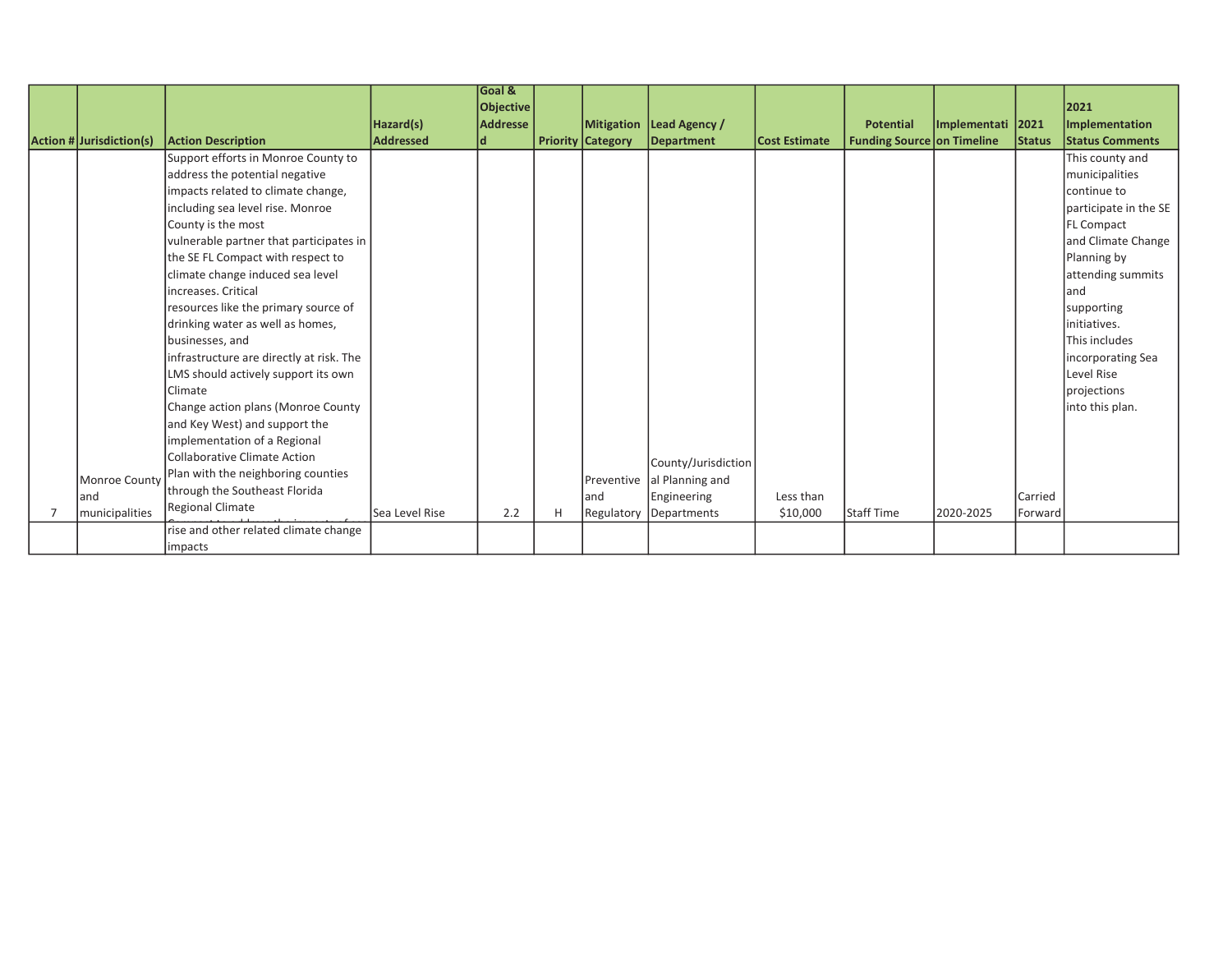|    |                          |                                             |                    | Goal &          |   |                          |                                |                      |                                         |              |               |                        |
|----|--------------------------|---------------------------------------------|--------------------|-----------------|---|--------------------------|--------------------------------|----------------------|-----------------------------------------|--------------|---------------|------------------------|
|    |                          |                                             |                    | Objective       |   |                          |                                |                      |                                         |              |               | 2021                   |
|    |                          |                                             | Hazard(s)          | <b>Addresse</b> |   | <b>Mitigation</b>        | Lead Agency /                  |                      | <b>Potential</b>                        | Implementati | 2021          | Implementation         |
|    | Action # Jurisdiction(s) | <b>Action Description</b>                   | Addressed          | ld              |   | <b>Priority Category</b> | <b>Department</b>              | <b>Cost Estimate</b> | <b>Funding Source on Timeline</b>       |              | <b>Status</b> | <b>Status Comments</b> |
|    |                          | Verify Repetitive Loss Property Data -      |                    |                 |   |                          |                                |                      |                                         |              |               |                        |
|    |                          | Monroe County and municipalities            |                    |                 |   |                          |                                |                      |                                         |              |               |                        |
|    |                          | that participate in the CRS will verity     |                    |                 |   |                          |                                |                      |                                         |              |               |                        |
|    |                          | the                                         |                    |                 |   |                          |                                |                      |                                         |              |               |                        |
|    |                          | repetitive loss property data obtained      |                    |                 |   |                          |                                |                      |                                         |              |               |                        |
|    |                          | from FEMA. The NFIP maintains               |                    |                 |   |                          |                                |                      |                                         |              |               |                        |
|    |                          | records of past flood insurance claims      |                    |                 |   |                          |                                |                      |                                         |              |               |                        |
|    |                          | and tracks properties that have             |                    |                 |   |                          |                                |                      |                                         |              |               | This action is         |
|    |                          | received multiple claims. These             |                    |                 |   |                          |                                |                      |                                         |              |               | ongoing in the         |
|    |                          | properties and similarly situated           |                    |                 |   |                          |                                |                      |                                         |              |               | communities with       |
|    |                          | buildings present likely opportunities      |                    |                 |   |                          |                                |                      |                                         |              |               | identified             |
|    |                          | for mitigation. Verifying the data          |                    |                 |   |                          |                                |                      |                                         |              |               | repetitive loss        |
|    |                          | serves two purposes: it helps the NFIP      |                    |                 |   |                          |                                |                      |                                         |              |               | properties. Data       |
|    |                          | improve its records, and it helps           |                    |                 |   |                          |                                |                      |                                         |              |               | verification occurs    |
|    |                          | identify Repetitive Loss Areas.             |                    |                 |   |                          |                                |                      |                                         |              |               | annually and           |
|    |                          | Prepare Repetitive Loss Area Maps -         |                    |                 |   |                          |                                |                      |                                         |              |               | repetitive loss area   |
|    |                          | Monroe County and municipalities            |                    |                 |   |                          |                                |                      |                                         |              |               | maps are               |
|    |                          | that prepare                                |                    |                 |   |                          |                                |                      |                                         |              |               | updated upon           |
|    |                          | Repetitive Loss Area Analyses will          |                    |                 |   |                          |                                |                      |                                         |              |               | request.               |
|    |                          | identify                                    |                    |                 |   |                          |                                |                      |                                         |              |               |                        |
|    |                          | repetitive loss areas within their          |                    |                 |   |                          |                                |                      |                                         |              |               |                        |
|    |                          | jurisdiction using the methods              |                    |                 |   |                          |                                |                      |                                         |              |               |                        |
|    |                          | described in FEMA/CRS guidance.             |                    |                 |   |                          |                                |                      |                                         |              |               |                        |
|    | Monroe County            | Identification of Repetitive Loss           |                    |                 |   |                          | Preventive County/Jurisdiction |                      |                                         |              |               |                        |
|    | and                      | Areas helps identify property owners        |                    |                 |   | and                      | al Floodplain                  | \$10,000 to          |                                         |              | Carried       |                        |
| 8  | municipalities           | who may be interested in reducing           | Flood              | 2.2             | H | Regulatory               | Management                     | \$50,000             | Staff Time                              | 2020-2025    | Forward       |                        |
|    |                          |                                             |                    |                 |   |                          |                                |                      |                                         |              |               | Under ENG Review,      |
|    |                          | Monroe County County-Wide Emergency Back-Up |                    |                 |   | Property                 | Monroe County                  |                      |                                         |              | Carried       | Monroe County          |
|    | land                     | Power Enhancement for Critical              |                    |                 |   | Protection               | Public Works                   |                      |                                         |              | Forward       | estimates 20%          |
|    | municipalities           | <b>Facilities</b>                           |                    |                 |   |                          |                                |                      |                                         |              |               | progress toward        |
| 9  |                          |                                             | laii               | 3.2; 1.3        | H |                          |                                | \$6,000,000          | HMGP, BRIC                              | 2020-2025    |               | completion             |
|    |                          |                                             |                    |                 |   |                          | County Emergency               |                      |                                         |              |               | Under ENG Review;      |
|    |                          |                                             |                    |                 |   |                          | Management                     |                      |                                         |              |               | to date no progress    |
|    |                          |                                             |                    |                 |   |                          | Department with                |                      |                                         |              |               | has been made on       |
|    | Monroe County            |                                             |                    |                 |   |                          | Jurisdictional                 |                      |                                         |              |               | this                   |
|    | land                     |                                             |                    |                 |   |                          | Representatives                |                      |                                         |              |               | action. Multiple       |
|    | municipalities           |                                             | Tropical Cyclones, |                 |   |                          |                                |                      |                                         |              |               | actions from the       |
|    |                          | Acquisition-Demolition of Residential       | Flood, Sea Level   |                 |   | Property                 |                                |                      | HMGP, BRIC,                             |              | Carried       | 2015 initiatives list  |
| 10 |                          | Structures                                  | Rise               | 1.3             | M | Protection               |                                |                      | Over \$1,000,000 FMA, CDBG-DR 2020-2025 |              | Forward       | lare                   |
|    |                          |                                             |                    |                 |   |                          |                                |                      |                                         |              |               | contained under this   |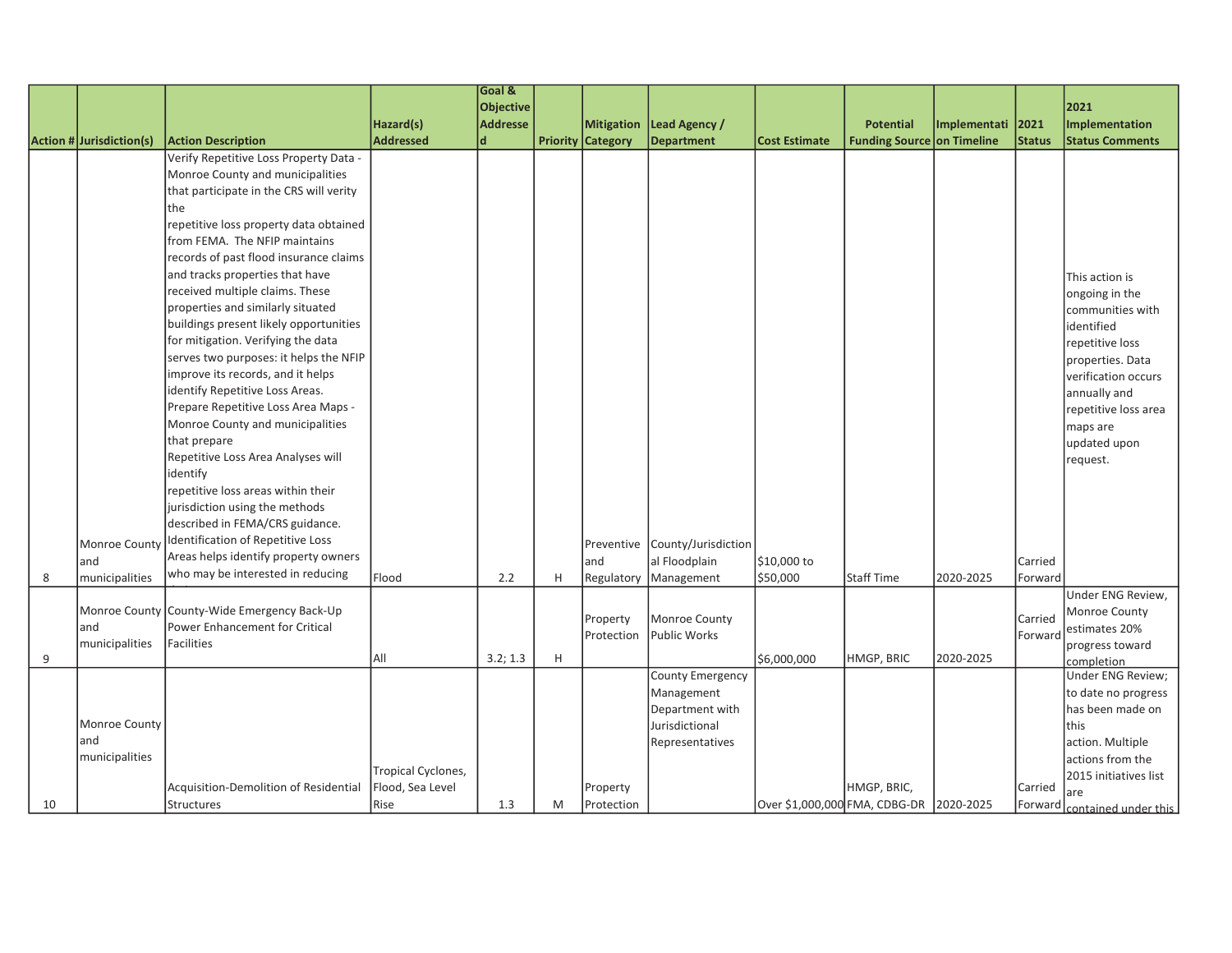|    |                          |                                              |                    | Goal &           |   |                          |                         |                      |                                   |              |               |                                    |
|----|--------------------------|----------------------------------------------|--------------------|------------------|---|--------------------------|-------------------------|----------------------|-----------------------------------|--------------|---------------|------------------------------------|
|    |                          |                                              |                    | <b>Objective</b> |   |                          |                         |                      |                                   |              |               | 2021                               |
|    |                          |                                              | Hazard(s)          | <b>Addresse</b>  |   | <b>Mitigation</b>        | Lead Agency /           |                      | <b>Potential</b>                  | Implementati | 2021          | Implementation                     |
|    | Action # Jurisdiction(s) | <b>Action Description</b>                    | <b>Addressed</b>   | d                |   | <b>Priority Category</b> | Department              | <b>Cost Estimate</b> | <b>Funding Source on Timeline</b> |              | <b>Status</b> | <b>Status Comments</b>             |
|    |                          |                                              |                    |                  |   |                          | <b>County Emergency</b> |                      |                                   |              |               | <b>FEMA Number</b>                 |
|    |                          |                                              |                    |                  |   |                          | Management              |                      |                                   |              |               | requested; multiple                |
|    | Monroe County            | Elevate Buildings Located within             | Tropical Cyclones, |                  |   | Property                 | Department with         |                      | HMGP, BRIC,                       |              | Carried       | actions from the                   |
|    | land                     | <b>Floodprone Areas</b>                      | Flood, Sea Level   |                  |   | <b>IProtection</b>       | Jurisdictional          |                      | FMA, CDBG-DR                      |              | Forward       | 2015 initiatives list              |
|    | municipalities           |                                              | Rise               |                  |   |                          | Representatives         |                      |                                   |              |               | lare                               |
|    |                          |                                              |                    |                  |   |                          |                         |                      |                                   |              |               | contained under this               |
| 11 |                          |                                              |                    | 1.3              | M |                          |                         | \$5,225,000          |                                   | 2020-2025    |               | larger umbrella                    |
|    | Monroe County            |                                              | Tropical Cyclones, |                  |   |                          | County Emergency        |                      | <b>HMGP. BRIC.</b>                |              |               | To date, no progress               |
|    | land                     | Residential Mitigation Reconstruction        | Flood, Sea Level   |                  |   | Property                 | Management              |                      | FMA, CDBG-DR,                     |              | Carried       | has been made on                   |
|    | municipalities           | Project                                      | <b>Rise</b>        |                  |   | Protection               | Department with         |                      | <b>HLMP</b>                       |              | Forward this  |                                    |
| 12 |                          |                                              |                    | 1.3              | M |                          |                         | \$22,500,000         |                                   | 2020-2025    |               | action; multiple                   |
|    |                          |                                              |                    |                  |   |                          | Jurisdictional          |                      |                                   |              |               | lactions from the                  |
|    |                          |                                              |                    |                  |   |                          | Representatives         |                      |                                   |              |               | 2015 initiatives list              |
|    |                          |                                              |                    |                  |   |                          |                         |                      |                                   |              |               | lare                               |
|    |                          |                                              |                    |                  |   |                          |                         |                      |                                   |              |               | contained under this               |
|    |                          |                                              |                    |                  |   |                          | <b>County Emergency</b> |                      |                                   |              |               | larger umbrella<br>No progress has |
|    |                          |                                              |                    |                  |   |                          | Management              |                      |                                   |              |               | been made toward                   |
|    |                          |                                              | Tropical Cyclones, |                  |   |                          | Department with         |                      |                                   |              |               | lthe                               |
|    | Monroe County            |                                              | Flood.             |                  |   |                          | Jurisdictional          |                      | HMGP, BRIC,                       |              |               | completion of these                |
|    | land                     |                                              | Tornado/Waterspo   |                  |   |                          | Representatives         |                      | FMA, CDBG-DR,                     |              |               | sites to date. Each                |
|    | municipalities           |                                              | ut, Severe Storm,  |                  |   |                          |                         |                      | <b>HLMP</b>                       |              |               | sites unique cost                  |
|    |                          |                                              | Sea                |                  |   |                          |                         |                      |                                   |              |               | lestimate can be                   |
|    |                          | Trailer Park Acquisition and                 | Level Rise         |                  |   | Property                 |                         |                      |                                   |              | Carried       | found in the                       |
| 13 |                          | Reconstruction Sites A, B, C, D, & F         |                    | 1.3              | M | Protection               |                         | \$19,625,000         |                                   | 2020-2025    | Forward       | prioritized list in                |
|    | Monroe County            |                                              | Tropical Cyclones, |                  |   |                          |                         |                      |                                   |              |               | Under ENG Review,                  |
|    | land                     |                                              | Tornado/Waterspo   |                  |   | Property                 | Monroe County           |                      | HMGP, BRIC,                       |              | Carried       | this project is                    |
|    | municipalities           |                                              | ut,                |                  |   | Protection               | Public Works            |                      | <b>HLMP</b>                       |              |               | Forward considered to be a         |
| 14 |                          | Wind Retrofit of County Facilities           | Severe Storms      | 1.3              | M |                          |                         | \$8,837,280          |                                   | 2020-2025    |               | back-up project                    |
|    |                          |                                              | Tropical Cyclones, |                  |   |                          | County Emergency        |                      |                                   |              |               | No progress has                    |
|    | Monroe County            |                                              | Tornado/Waterspo   |                  |   | Property                 | Management              |                      | HMGP, BRIC,                       |              | Carried       | been made toward                   |
|    | and                      |                                              | ut,                |                  |   | Protection               | Department with         |                      | HLMP, CDBG-DR                     |              | Forward this  |                                    |
|    | Municipalities           |                                              | Severe Storms      |                  |   |                          | Jurisdictional          |                      |                                   |              |               | action to date.                    |
| 15 |                          | <b>Residential Wind Retrofitting Project</b> |                    | 1.3              | M |                          | Representatives         | \$1,925,000          |                                   | 2020-2025    |               |                                    |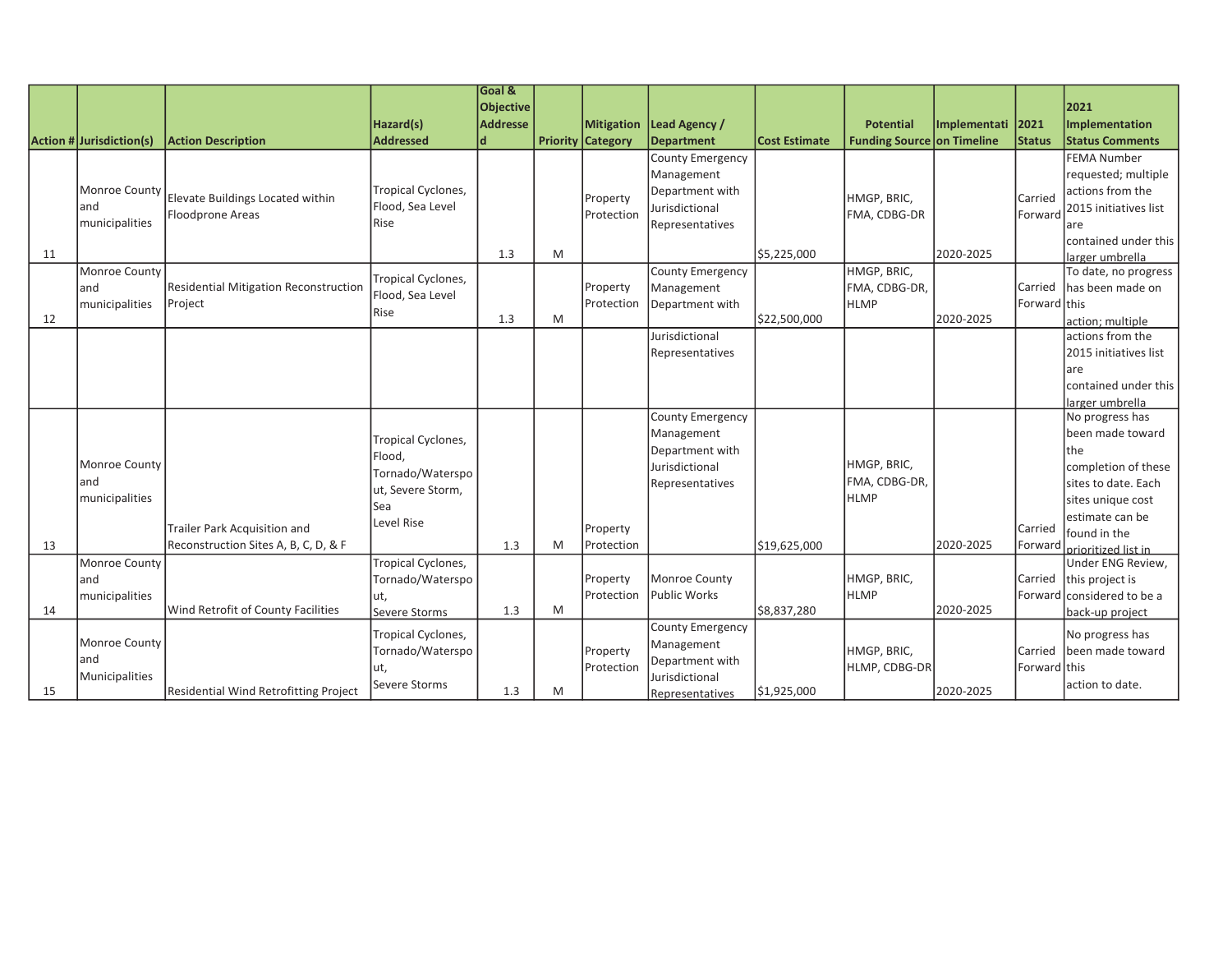|    |                          |                                                       |           | Goal &    |   |                          |                            |                      |                                   |                   |               |                         |
|----|--------------------------|-------------------------------------------------------|-----------|-----------|---|--------------------------|----------------------------|----------------------|-----------------------------------|-------------------|---------------|-------------------------|
|    |                          |                                                       |           | Objective |   |                          |                            |                      |                                   |                   |               | 2021                    |
|    |                          |                                                       | Hazard(s) | Addresse  |   |                          | Mitigation   Lead Agency / |                      | <b>Potential</b>                  | Implementati 2021 |               | Implementation          |
|    | Action # Jurisdiction(s) | <b>Action Description</b>                             | Addressed | d         |   | <b>Priority Category</b> | <b>Department</b>          | <b>Cost Estimate</b> | <b>Funding Source on Timeline</b> |                   | <b>Status</b> | <b>Status Comments</b>  |
|    |                          | Comprehensive hazard mitigation                       |           |           |   |                          |                            |                      |                                   |                   |               |                         |
|    |                          | (prevention) education and outreach                   |           |           |   |                          |                            |                      |                                   |                   |               |                         |
|    |                          | program targeted to government                        |           |           |   |                          |                            |                      |                                   |                   |               |                         |
|    |                          | employees, the construction industry,                 |           |           |   |                          |                            |                      |                                   |                   |               |                         |
|    |                          | and trades, and the general public.                   |           |           |   |                          |                            |                      |                                   |                   |               |                         |
|    |                          | During the                                            |           |           |   |                          |                            |                      |                                   |                   |               |                         |
|    |                          | development of the LMS the working                    |           |           |   |                          |                            |                      |                                   |                   |               |                         |
|    |                          | group identified the need to provide                  |           |           |   |                          |                            |                      |                                   |                   |               |                         |
|    |                          | information about the mitigation                      |           |           |   |                          |                            |                      |                                   |                   |               |                         |
|    |                          | concept and how to                                    |           |           |   |                          |                            |                      |                                   |                   |               |                         |
|    |                          | use it. To address education                          |           |           |   |                          |                            |                      |                                   |                   |               |                         |
|    |                          | government                                            |           |           |   |                          |                            |                      |                                   |                   |               |                         |
|    |                          | employees about the benefits of                       |           |           |   |                          |                            |                      |                                   |                   |               |                         |
|    |                          | mitigation awareness, training                        |           |           |   |                          |                            |                      |                                   |                   |               |                         |
|    |                          | programs, and materials will be                       |           |           |   |                          |                            |                      |                                   |                   |               |                         |
|    |                          | developed. Through this training,                     |           |           |   |                          |                            |                      |                                   |                   |               |                         |
|    |                          | agencies' staff will understand the                   |           |           |   |                          |                            |                      |                                   |                   |               |                         |
|    |                          | concept of reduction of loss and risk                 |           |           |   |                          |                            |                      |                                   |                   |               |                         |
|    |                          | and be able to apply it at their jobs                 |           |           |   |                          |                            |                      |                                   |                   |               |                         |
|    |                          | and homes. The project would involve                  |           |           |   |                          |                            |                      |                                   |                   |               |                         |
|    |                          | the construction industry by                          |           |           |   |                          |                            |                      |                                   |                   |               |                         |
|    |                          | developing educational materials and                  |           |           |   |                          |                            |                      |                                   |                   |               |                         |
|    |                          | arranging for seminars through the                    |           |           |   |                          |                            |                      |                                   |                   |               |                         |
|    |                          | private sector. Businesses such as                    |           |           |   |                          |                            |                      |                                   |                   |               |                         |
|    |                          | Iprivate                                              |           |           |   |                          |                            |                      |                                   |                   |               |                         |
|    |                          | contractors and building supply                       |           |           |   |                          |                            |                      |                                   |                   |               |                         |
|    |                          | companies would help arrange for and                  |           |           |   |                          |                            |                      |                                   |                   |               |                         |
|    |                          | participate in                                        |           |           |   |                          |                            |                      |                                   |                   |               |                         |
|    |                          | the programs. Groups such as building                 |           |           |   |                          | County Emergency           |                      |                                   |                   |               |                         |
|    |                          | officials and public works and                        |           |           |   | Public                   | Management                 |                      |                                   |                   |               | No progress has         |
|    |                          | Monroe County   construction staff could participate. |           |           |   | Informatio               | Department with            |                      |                                   |                   |               | been made toward        |
|    | and                      | Local governments will be encouraged                  |           |           |   | n and                    | Jurisdictional             | \$10,000 to          | FMA, BRIC,                        |                   | Carried this  |                         |
| 16 | Municipalities           | to allow their personnel                              | IAII      | 1.1       | M | <b>Outreach</b>          | Representatives            | \$50,000             | <b>HMGP</b>                       | 2020-2025         |               | Forward action to date. |

to attend the programs of the programs  $\mathcal{L}_\text{c}$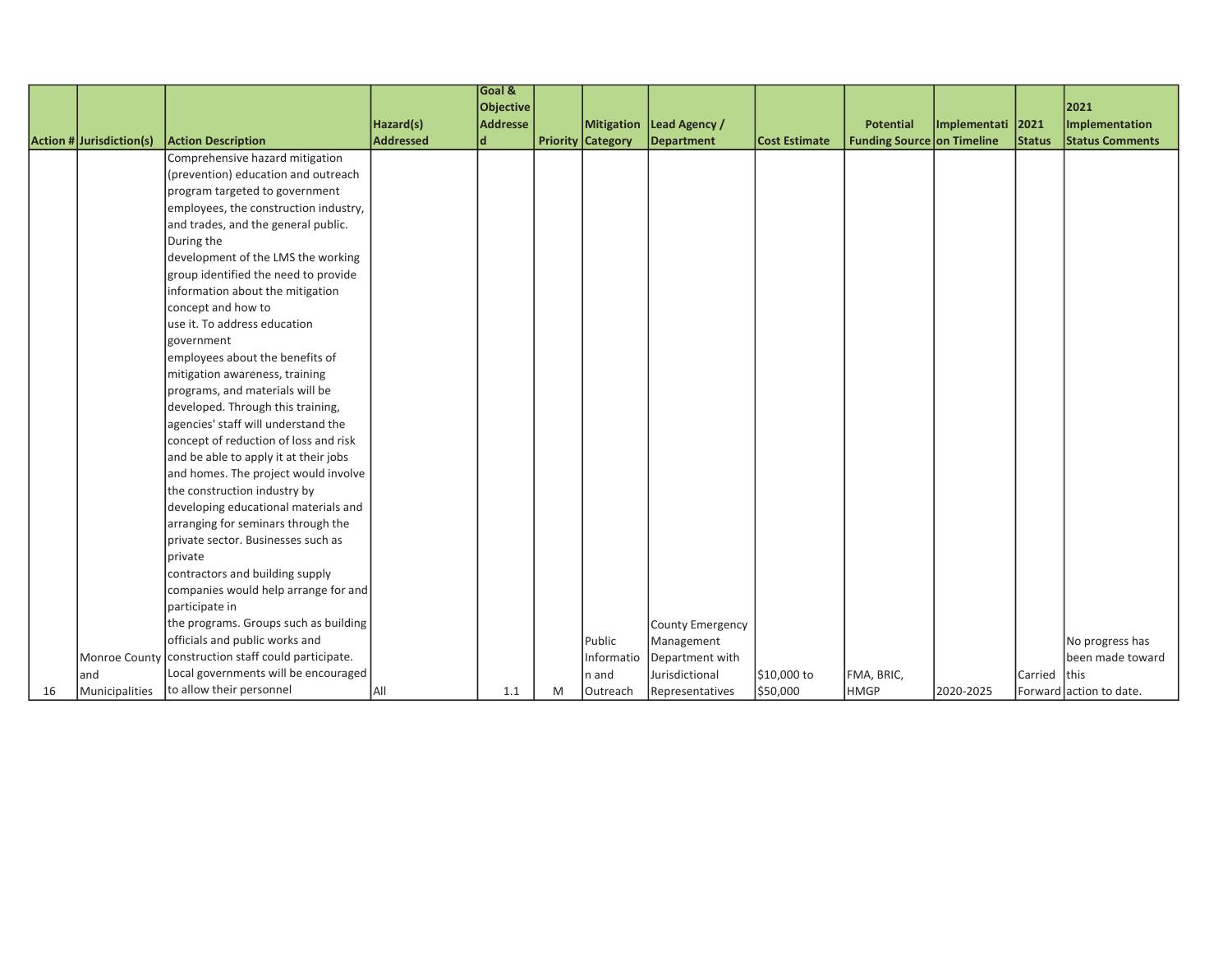|    |                          |                                          |                    | Goal &           |   |                          |                     |                      |                                   |              |                 |                                                  |
|----|--------------------------|------------------------------------------|--------------------|------------------|---|--------------------------|---------------------|----------------------|-----------------------------------|--------------|-----------------|--------------------------------------------------|
|    |                          |                                          |                    | <b>Objective</b> |   |                          |                     |                      |                                   |              |                 | 2021                                             |
|    |                          |                                          | Hazard(s)          | <b>Addresse</b>  |   | <b>Mitigation</b>        | Lead Agency /       |                      | <b>Potential</b>                  | Implementati | 2021            | Implementation                                   |
|    | Action # Jurisdiction(s) | <b>Action Description</b>                | <b>Addressed</b>   | d                |   | <b>Priority Category</b> | <b>Department</b>   | <b>Cost Estimate</b> | <b>Funding Source on Timeline</b> |              | <b>Status</b>   | <b>Status Comments</b>                           |
|    |                          | be submitted to the appropriate          |                    |                  |   |                          |                     |                      |                                   |              |                 |                                                  |
|    |                          | authorities to determine eligibility for |                    |                  |   |                          |                     |                      |                                   |              |                 |                                                  |
|    |                          | CEU credits.                             |                    |                  |   |                          |                     |                      |                                   |              |                 |                                                  |
|    |                          | Finally, a mitigation brochure will be   |                    |                  |   |                          |                     |                      |                                   |              |                 |                                                  |
|    |                          | produced and distributed to the          |                    |                  |   |                          |                     |                      |                                   |              |                 |                                                  |
|    |                          | public. It will include information      |                    |                  |   |                          |                     |                      |                                   |              |                 |                                                  |
|    |                          | about government mitigation              |                    |                  |   |                          |                     |                      |                                   |              |                 |                                                  |
|    |                          | programs (such as elevating              |                    |                  |   |                          |                     |                      |                                   |              |                 |                                                  |
|    |                          | utilities and techniques to strengthen   |                    |                  |   |                          |                     |                      |                                   |              |                 |                                                  |
|    |                          | homes from hazards). Public              |                    |                  |   |                          |                     |                      |                                   |              |                 |                                                  |
|    |                          | information campaigns will be            |                    |                  |   |                          |                     |                      |                                   |              |                 |                                                  |
|    |                          | targeted at such groups as condo and     |                    |                  |   |                          |                     |                      |                                   |              |                 |                                                  |
|    |                          | homeowners associations                  |                    |                  |   |                          |                     |                      |                                   |              |                 |                                                  |
|    |                          | Promote hurricane and flood              |                    |                  |   |                          | County/Jurisdiction |                      |                                   |              |                 |                                                  |
|    |                          | awareness to residents and               |                    |                  |   |                          | al Emergency        |                      |                                   |              |                 |                                                  |
|    |                          | businesses. Once residents and           |                    |                  |   |                          | Management /        |                      |                                   |              |                 |                                                  |
|    |                          | businesses become more aware of          |                    |                  |   |                          | Planning            |                      |                                   |              |                 | Monroe County has                                |
|    |                          | their risk, they are more likely to      |                    |                  |   |                          | Departments         |                      |                                   |              |                 | a multi-jurisdictional                           |
|    |                          | mitigate their                           |                    |                  |   |                          |                     |                      |                                   |              |                 | PPI in place. The                                |
|    |                          | property and support community           |                    |                  |   |                          |                     |                      |                                   |              |                 | County                                           |
|    |                          | efforts to mitigate. Risk awareness can  |                    |                  |   |                          |                     |                      |                                   |              |                 | and municipalities                               |
|    |                          | be challenging in most parts of Florida  |                    |                  |   |                          |                     |                      |                                   |              |                 | continue to use                                  |
|    |                          | with long intervals between events       |                    |                  |   |                          |                     |                      |                                   |              |                 | education and                                    |
|    |                          | and with new residents                   |                    |                  |   |                          |                     |                      |                                   |              |                 | outreach throughout                              |
|    |                          | moving in. The LMS working group         |                    |                  |   |                          |                     |                      |                                   |              |                 | the County.                                      |
|    |                          | should actively seek effective risk      |                    |                  |   | Public                   |                     |                      |                                   |              |                 |                                                  |
|    | Monroe Count             | communication information and            |                    |                  |   | Informatio               |                     |                      |                                   |              |                 |                                                  |
|    | and                      | opportunities to promote steps           | Tropical Cyclones, |                  |   | n and                    |                     | \$10,000 to          |                                   |              | Carried         |                                                  |
| 17 | municipalities           | ingecas and rasidants can take t         | Flood              | 1.1              | H | Outreach                 |                     | \$50,000             | <b>Staff Time</b>                 | 2020-2025    | Forward         |                                                  |
|    |                          | Replacement of Storm Damaged             |                    |                  |   |                          |                     |                      |                                   |              |                 |                                                  |
|    | Monroe County            | wastewater treatment facility:           |                    |                  |   |                          |                     |                      |                                   |              |                 | No progress has                                  |
|    | and                      | locations                                |                    |                  |   | Structural               | Monroe County       |                      | HMA, FMA,                         |              | Carried         | lbeen made to date                               |
|    | municipalities           | could include package treatment          |                    |                  |   | Projects                 | <b>Public Works</b> |                      | <b>BRIC, HMGP</b>                 |              | Forward on this |                                                  |
| 18 |                          | plants that serve small communities      | All                | 2.1              | M |                          |                     | Over \$1,000,000     |                                   |              |                 | action.                                          |
|    | Monroe County            | and businesses                           |                    |                  |   |                          |                     |                      |                                   | 3 years      |                 |                                                  |
|    |                          | County-wide Road Elevation and           | Tropical Cyclones, |                  |   |                          | Monroe County       |                      | HMGP, BRIC,                       |              |                 | Back-up project; to                              |
|    | and                      |                                          | Flood, Sea Level   |                  |   | Structural               | Roads and Bridges;  |                      | FMA, CDBG-MIT                     |              | Carried         | date no progress has<br>Forward been made toward |
| 19 | municipalities           | Drainage Improvements (Phase 1 of 2)     | Rise               | 2.1              | M | Projects                 | Monroe County       | \$367,200,000        |                                   | 2020-2025    |                 |                                                  |
|    | Monroe County            | Purchase New Wellfield for water         |                    |                  |   | Natural                  | <b>Public Works</b> |                      |                                   |              |                 | completion.                                      |
|    | and                      |                                          |                    |                  |   | Resource                 |                     |                      |                                   |              |                 |                                                  |
|    |                          | supply to address threat of saltwater    |                    |                  |   |                          |                     |                      | BRIC, HMGP,                       |              |                 | Project currently in                             |
|    | municipalities           | intrusion and                            |                    |                  |   | Protection               |                     |                      | CDBG-MIT                          |              |                 | Planning Phase                                   |
| 20 |                          | hypersaline water from FPL cooling       | All                | 2.1              | H |                          | FKAA                | \$4,000,000          |                                   | 2024         | New             |                                                  |
|    |                          | canals.                                  |                    |                  |   |                          |                     |                      |                                   |              |                 |                                                  |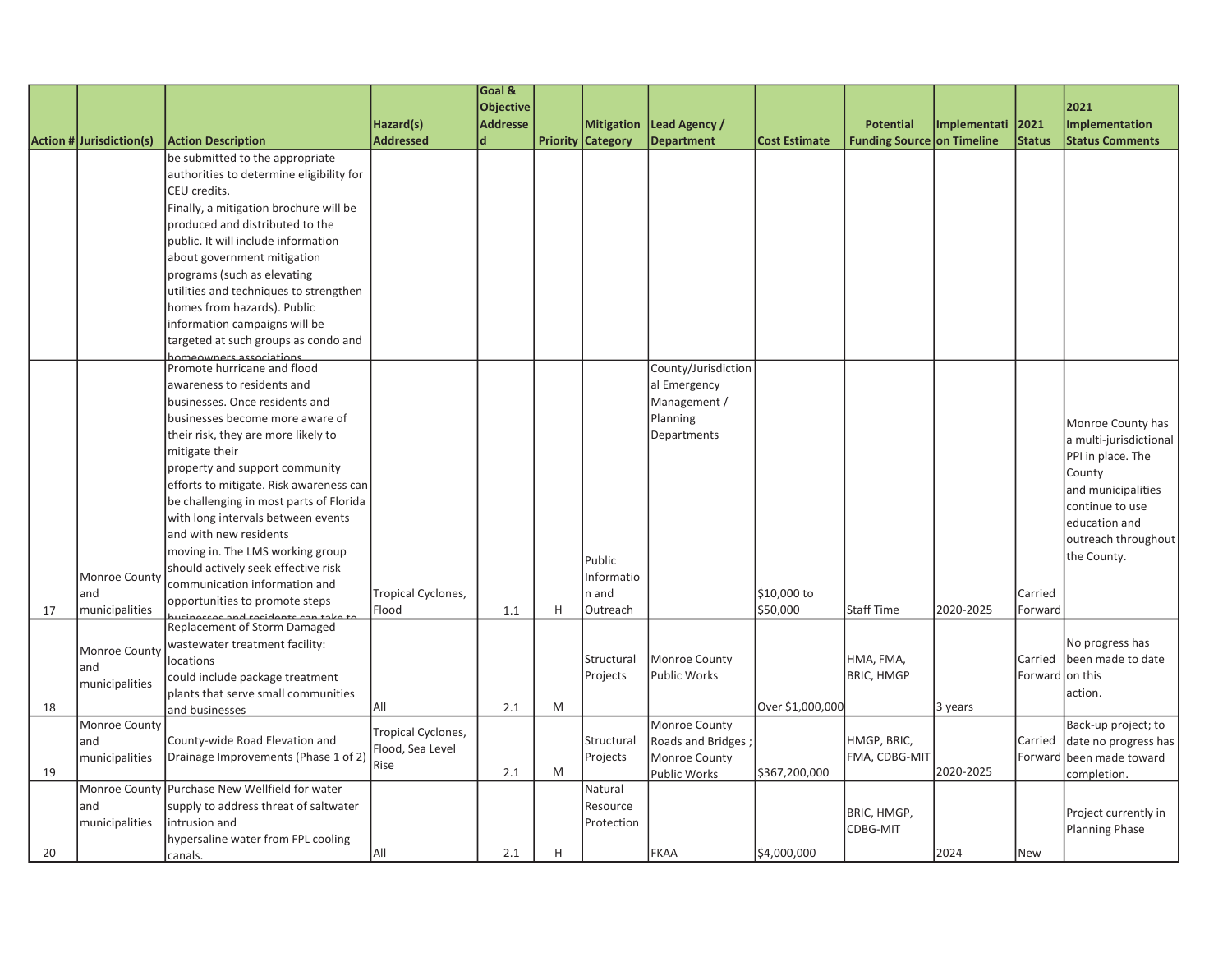|    |                          |                                          |                               | Goal &           |   |                                               |                             |                       |                            |               |                       |                                          |
|----|--------------------------|------------------------------------------|-------------------------------|------------------|---|-----------------------------------------------|-----------------------------|-----------------------|----------------------------|---------------|-----------------------|------------------------------------------|
|    |                          |                                          |                               | <b>Objective</b> |   |                                               |                             |                       |                            |               |                       | 2021                                     |
|    |                          |                                          | Hazard(s)<br><b>Addressed</b> | <b>Addresse</b>  |   | <b>Mitigation</b><br><b>Priority Category</b> | Lead Agency /<br>Department | <b>Cost Estimate</b>  | <b>Potential</b>           | Implementati  | 2021<br><b>Status</b> | Implementation<br><b>Status Comments</b> |
|    | Action # Jurisdiction(s) | <b>Action Description</b>                |                               | d                |   | Natural                                       |                             |                       | Funding Source on Timeline |               |                       |                                          |
|    |                          |                                          |                               |                  |   |                                               |                             |                       |                            |               |                       |                                          |
|    |                          |                                          |                               |                  |   | <b>Resources</b>                              | Monroe County               |                       |                            |               |                       |                                          |
|    | Monroe County            |                                          |                               |                  |   | Protection,                                   | Planning and                |                       |                            |               |                       |                                          |
|    | land                     |                                          |                               |                  |   | <b>IPreventive</b><br>land                    | <b>IEnvironmental</b>       |                       |                            |               |                       |                                          |
|    | municipalities           |                                          | Tropical Cyclones,            |                  |   |                                               | Resources                   |                       |                            |               |                       |                                          |
|    |                          |                                          | Flood, Sea Level              |                  |   | Regulatory,                                   |                             |                       |                            |               |                       |                                          |
| 21 |                          | Natural Resources Adaptation Plan        | Rise                          | 2.2              | H | Property<br>Protection                        |                             | \$142,000             | <b>BRIC, HMPG</b>          | 3 Years       | <b>New</b>            | New Project.                             |
|    | Monroe County            |                                          |                               |                  |   |                                               |                             |                       |                            |               |                       |                                          |
|    | and                      | Engine generators at Water Treatment     |                               |                  |   | Property                                      |                             |                       | HMGP, BRIC,                |               |                       | Project currently in                     |
| 22 | municipalities           | Plant                                    | All                           | 2.1              | M | Protection                                    | Іғкаа                       | \$1,500,000           | HLMP, CDBG                 | <b>Jun-23</b> | <b>New</b>            | Planning Phase                           |
|    |                          | Hospital Hardening: Evaluate/identify    |                               |                  |   |                                               |                             |                       |                            |               |                       |                                          |
|    |                          | necessary improvements needed to         |                               |                  |   |                                               |                             |                       |                            |               |                       |                                          |
|    |                          | retrofit hospital facilities and perform |                               |                  |   |                                               |                             |                       |                            |               |                       |                                          |
|    | Monroe County            | needed                                   |                               |                  |   |                                               | LKMC/Baptist                |                       |                            |               |                       |                                          |
|    | and                      | retrofits to mitigate storm damages.     |                               |                  |   |                                               | Health/Monroe               |                       |                            |               |                       |                                          |
|    | Municipalities           | Facilities include: Lower Keys Health    |                               |                  |   |                                               | County                      |                       |                            |               |                       |                                          |
|    |                          | Systems, De Poo Hospital, Fisherman's    |                               |                  |   |                                               |                             |                       |                            |               |                       |                                          |
|    |                          | Hospital, Mariners' Hospital, Nursing    |                               |                  |   |                                               |                             |                       | HMGP, BRIC,                |               |                       |                                          |
|    |                          | Homes                                    |                               |                  |   | Property                                      |                             |                       | CDBG-MIT,                  |               |                       |                                          |
| 23 |                          | (including Bayshore Manor)               | <b>AII</b>                    | 1.3              | M | Protection                                    |                             | Over \$1,000,000 HLMP |                            |               | <b>New</b>            | New Project.                             |
|    | Monroe                   | <b>Emergency Communications and</b>      |                               |                  |   | Emergency                                     | Monroe County               |                       | BRIC, CDBG-DR,             |               | Carried               | No progress has                          |
|    |                          | <b>Warning Upgrades</b>                  | <b>AII</b>                    | 1.2              | M | Services                                      | Emergency                   |                       | CDBG-MIT, Port             | 2020-2025     | Forward               | been made on this                        |
| 24 | County                   |                                          |                               |                  |   |                                               | Management                  | \$600,000             | Security                   |               |                       | action to                                |
|    |                          |                                          |                               |                  |   |                                               |                             |                       | <b>BRIC, Port</b>          |               | Carried               | Monroe County<br>estimates 75%           |
|    | Monroe                   | Phone System/Communications              |                               |                  |   | Emergency<br><b>Services</b>                  |                             |                       | Security                   |               |                       | Forward progress toward                  |
| 25 | County                   | Upgrades                                 | All                           | 1.2              | H |                                               | Monroe County IT            | \$400,000             |                            | 2020-2025     |                       | completion.                              |
|    |                          | Department of Health Emergency           |                               |                  |   |                                               | Monroe County &             |                       |                            |               |                       | No progress has                          |
|    |                          | Operations Center (EOC) in the           |                               |                  |   | Emergency                                     | State Health                |                       | EMPG, HMGP,                |               | Carried               | been made on this                        |
|    | Monroe                   | Tavernier                                |                               |                  |   | <b>Services</b>                               | Department                  |                       | <b>BRIC, FMA</b>           |               | Forward               | laction to                               |
| 26 | County                   | area close to their special needs        | All                           | 1.2              | н |                                               |                             | \$100,000             |                            | 2020-2025     |                       | date.                                    |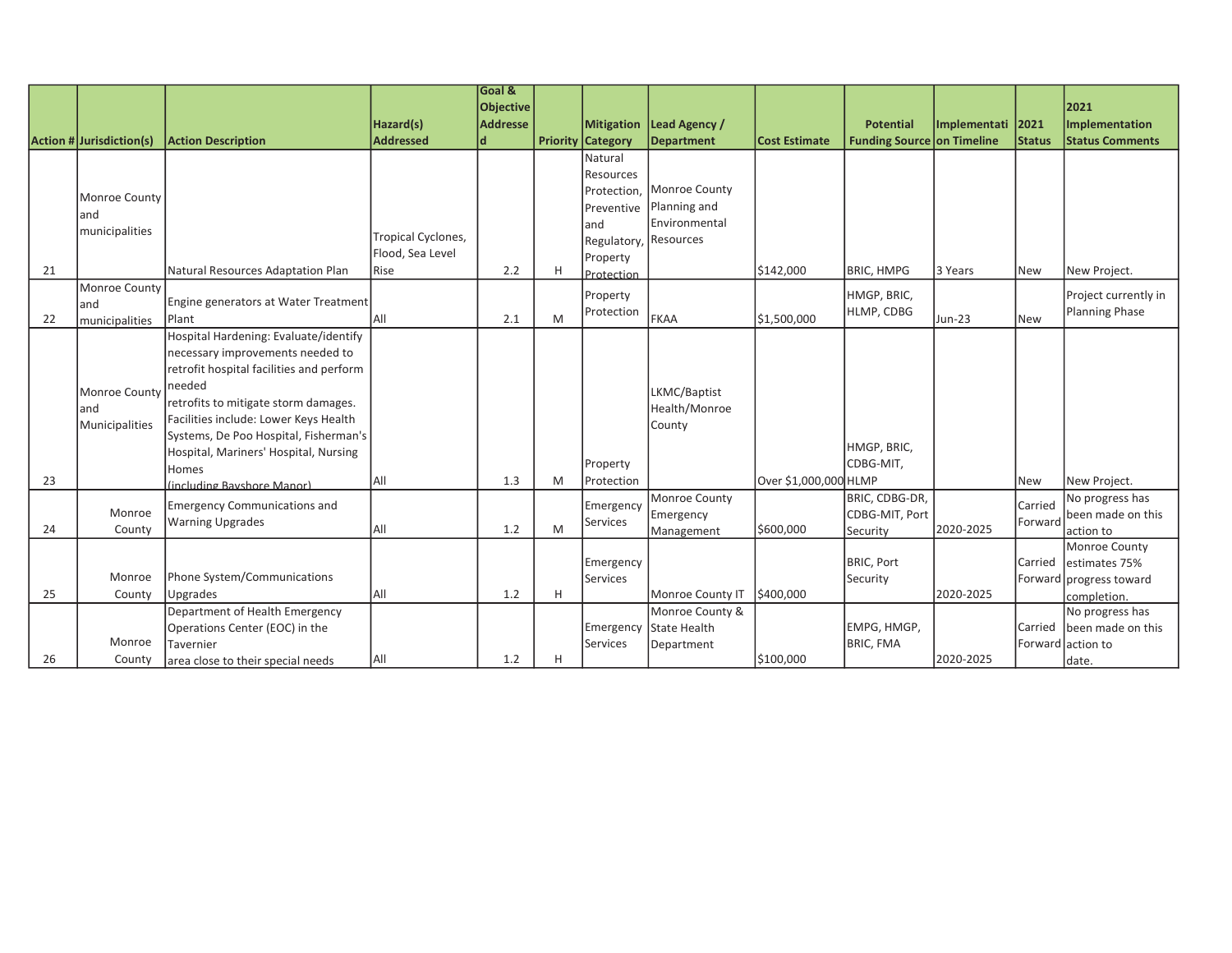|    |                          |                                                       |                     | Goal &           |   |                          |                            |                      |                                   |              |               |                          |
|----|--------------------------|-------------------------------------------------------|---------------------|------------------|---|--------------------------|----------------------------|----------------------|-----------------------------------|--------------|---------------|--------------------------|
|    |                          |                                                       |                     | <b>Objective</b> |   |                          |                            |                      |                                   |              |               | 2021                     |
|    |                          |                                                       | Hazard(s)           | <b>Addresse</b>  |   | <b>Mitigation</b>        | Lead Agency /              |                      | <b>Potential</b>                  | Implementati | 2021          | Implementation           |
|    | Action # Jurisdiction(s) | <b>Action Description</b>                             | <b>Addressed</b>    | $\mathsf{d}$     |   | <b>Priority Category</b> | <b>Department</b>          | <b>Cost Estimate</b> | <b>Funding Source on Timeline</b> |              | <b>Status</b> | <b>Status Comments</b>   |
|    |                          | Integrated Flood Risk Reduction                       |                     |                  |   |                          |                            |                      |                                   |              |               |                          |
|    |                          | Approach.                                             |                     |                  |   |                          |                            |                      |                                   |              |               |                          |
|    |                          | Monroe County will examine the                        |                     |                  |   |                          |                            |                      |                                   |              |               |                          |
|    |                          | various department responsibilities                   |                     |                  |   |                          |                            |                      |                                   |              |               |                          |
|    |                          | and activities that address flooding                  |                     |                  |   |                          |                            |                      |                                   |              |               |                          |
|    |                          | and seek ways to                                      |                     |                  |   |                          |                            |                      |                                   |              |               |                          |
|    |                          | develop a more integrated approach.                   |                     |                  |   |                          |                            |                      |                                   |              |               | Monroe County            |
|    |                          | The departments involved include                      |                     |                  |   |                          |                            |                      |                                   |              |               | estimates that this      |
|    |                          | Emergency Management, Growth                          |                     |                  |   |                          |                            |                      |                                   |              |               | actions is               |
|    |                          | Management,                                           |                     |                  |   |                          |                            |                      |                                   |              |               | approximately 80%        |
|    |                          | Planning, etc. Some integration                       |                     |                  |   |                          |                            |                      |                                   |              |               | complete.                |
|    |                          | options include coordination with                     |                     |                  |   |                          |                            |                      |                                   |              |               |                          |
|    |                          | recovery plan                                         |                     |                  |   |                          |                            |                      |                                   |              |               |                          |
|    |                          | preparations, review and commenting                   |                     |                  |   |                          |                            |                      |                                   |              |               |                          |
|    |                          | lon                                                   | Tropical Cyclones,  |                  |   |                          | Preventive   Monroe County |                      |                                   |              |               |                          |
|    | Monroe                   | comprehensive plan updates, and                       | Flood, Sea Level    |                  |   | and                      | Emergency                  | Less than            |                                   |              | Carried       |                          |
| 27 | County                   | evaluating                                            | Rise                | 3.3              | M | Regulatory               | Management                 | \$10,000             | <b>Staff Time</b>                 | 2020-2025    | Forward       |                          |
|    |                          | <b>Peacock Apartments Rehabilitation</b>              | Tropical Cyclones,  |                  |   |                          |                            |                      |                                   |              |               |                          |
|    |                          | Project: rehabilitation and retrofit of               | Flood,              |                  |   |                          |                            |                      |                                   |              |               |                          |
|    |                          | 24 unit special needs housing                         | Tornado/Waterspo    |                  |   | Property                 | US Fellowship of           |                      |                                   |              | Carried       | No progress has ben      |
|    |                          | property. Serves very low                             | ut, Sea Level Rise, |                  |   | Protection               | Florida                    |                      |                                   |              | Forward       | made to date on this     |
|    | Monroe                   | income mentally ill adults.                           | Severe              |                  |   |                          |                            |                      |                                   |              |               | action.                  |
| 28 | County                   |                                                       | <b>Storms</b>       | 1.3              | M |                          |                            | \$150,000            | <b>BRIC, HMGP</b>                 | 2020-2025    |               |                          |
|    |                          |                                                       |                     |                  |   |                          |                            |                      |                                   |              |               | Monroe County            |
|    |                          | <b>Emergency Generator for Critical</b>               |                     |                  |   | Property                 | Monroe County              |                      |                                   |              | Carried       | estimates 20%            |
|    | Monroe                   | Facility @ Guidance Care Center                       |                     |                  |   | Protection               | Public Works               |                      |                                   |              |               | Forward progress on this |
| 29 | County                   |                                                       | All                 | 1.3              | M |                          |                            | \$101,240            | HMGP, BRIC                        | 2022         |               | action                   |
|    |                          | Retrofit St. James Missionary Baptist                 |                     |                  |   |                          |                            |                      |                                   |              |               | To date, no progress     |
|    |                          | Church (historic church) and update                   |                     |                  |   | Property                 | St. James                  |                      | HMGP, BRIC,                       |              | Carried       | has been made on         |
|    |                          | structure to be a safe place to house                 |                     |                  |   | Protection               | <b>Missionary Baptist</b>  |                      | <b>HLMP</b>                       |              | Forward       | this                     |
|    | Monroe                   | and feed members of                                   |                     |                  |   |                          | Church                     |                      |                                   |              |               | action.                  |
| 30 | County                   | community during and after a disaster All             |                     | 1.3              | M |                          |                            | \$165,000            |                                   | 2025         |               |                          |
|    |                          | Mel Fisher Maritime Museum Capital                    |                     |                  |   |                          |                            |                      |                                   |              |               |                          |
|    |                          | Improvement Project: The window                       | Tropical Cyclones,  |                  |   |                          |                            |                      |                                   |              |               |                          |
|    |                          | land                                                  | Tornado/Waterspo    |                  |   | Property                 | Mel Fisher                 |                      | HMGP, BRIC,                       |              | Carried       | No progress has ben      |
|    |                          | doors project is a subset of an overall               |                     |                  |   | Protection               | Maritime Museum            |                      | HLMP, CDBG-DR                     |              | Forward       | made to date on this     |
|    |                          | capital improvement project designed ut,              | Severe Storms       |                  |   |                          |                            |                      |                                   |              |               | action.                  |
|    | Monroe                   | to protect<br>and preserve a historically significant |                     |                  |   |                          |                            |                      |                                   |              |               |                          |
| 31 | County                   | building. located in a historical district            |                     | 1.3              | L |                          |                            | \$250,000            |                                   | 2020-2025    |               |                          |
|    |                          | housing priceless and unique historical               |                     |                  |   |                          |                            |                      |                                   |              |               |                          |
|    |                          | collection                                            |                     |                  |   |                          |                            |                      |                                   |              |               |                          |
|    |                          |                                                       |                     |                  |   |                          |                            |                      |                                   |              |               |                          |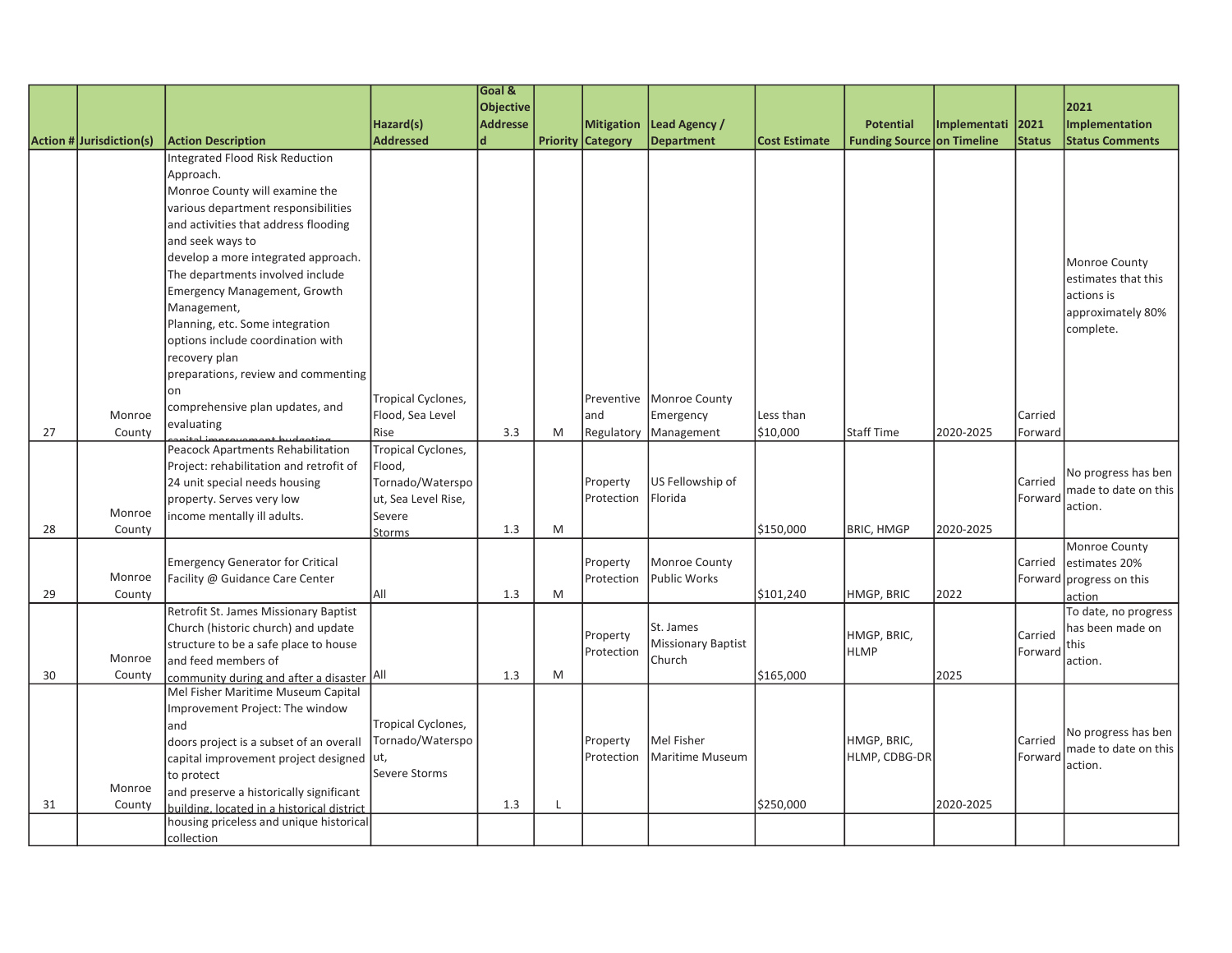|    |                          |                                           |                    | Goal &           |   |                          |                     |                      |                                   |                   |               |                        |
|----|--------------------------|-------------------------------------------|--------------------|------------------|---|--------------------------|---------------------|----------------------|-----------------------------------|-------------------|---------------|------------------------|
|    |                          |                                           |                    | <b>Objective</b> |   |                          |                     |                      |                                   |                   |               | 2021                   |
|    |                          |                                           | Hazard(s)          | <b>Addresse</b>  |   | <b>Mitigation</b>        | Lead Agency /       |                      | <b>Potential</b>                  | Implementati 2021 |               | <b>Implementation</b>  |
|    | Action # Jurisdiction(s) | <b>Action Description</b>                 | <b>Addressed</b>   | ld.              |   | <b>Priority Category</b> | <b>Department</b>   | <b>Cost Estimate</b> | <b>Funding Source on Timeline</b> |                   | <b>Status</b> | <b>Status Comments</b> |
|    |                          | Evaluate existing and proposed            |                    |                  |   |                          |                     |                      |                                   |                   |               |                        |
|    |                          | infrastructure and facilities to identify |                    |                  |   |                          |                     |                      |                                   |                   |               |                        |
|    |                          | recommendations to increase               |                    |                  |   |                          |                     |                      |                                   |                   |               |                        |
|    |                          | resilience and account for dynamic        |                    |                  |   |                          |                     |                      |                                   |                   |               |                        |
|    |                          | hazards including flood, wind, sea        |                    |                  |   |                          |                     |                      |                                   |                   |               |                        |
|    |                          | level rise, coastal erosion, and          |                    |                  |   |                          |                     |                      |                                   |                   |               |                        |
|    |                          | strong storms. Infrastructure and         |                    |                  |   |                          |                     |                      |                                   |                   |               |                        |
|    |                          | facilities provide services the whole     |                    |                  |   |                          |                     |                      |                                   |                   |               |                        |
|    |                          | community                                 |                    |                  |   |                          |                     |                      |                                   |                   |               |                        |
|    |                          | depends on for basic functioning.         |                    |                  |   |                          |                     |                      |                                   |                   |               |                        |
|    |                          | Monroe County will review new             |                    |                  |   |                          |                     |                      |                                   |                   |               |                        |
|    |                          | projects for recommendations to           |                    |                  |   |                          |                     |                      |                                   |                   |               |                        |
|    |                          | increase resiliency prior to inclusion in |                    |                  |   |                          |                     |                      |                                   |                   |               |                        |
|    |                          | the Capital Improvements Element of       |                    |                  |   |                          |                     |                      |                                   |                   |               |                        |
|    |                          | the                                       |                    |                  |   |                          |                     |                      |                                   |                   |               |                        |
|    |                          | Comprehensive Plan and evaluate           |                    |                  |   |                          |                     |                      |                                   |                   |               |                        |
|    |                          | options for protecting infrastructure in  |                    |                  |   |                          |                     |                      |                                   |                   |               |                        |
|    |                          | vulnerable areas. Infrastructure          |                    |                  |   |                          |                     |                      |                                   |                   |               |                        |
|    |                          | includes new,                             |                    |                  |   |                          |                     |                      |                                   |                   |               |                        |
|    |                          | renovated and replacement public          |                    |                  |   |                          |                     |                      |                                   |                   |               |                        |
|    |                          | facilities such as streets and bridges,   |                    |                  |   |                          |                     |                      |                                   |                   |               |                        |
|    |                          | water and                                 |                    |                  |   |                          |                     |                      |                                   |                   |               |                        |
|    |                          | wastewater treatment plants, police       | Tropical Cyclones, |                  |   |                          |                     |                      |                                   |                   |               |                        |
|    |                          | stations and fire stations, and any       | Flood,             |                  |   |                          |                     |                      |                                   |                   |               |                        |
|    |                          | other                                     | Tornado/Water      |                  |   |                          |                     |                      |                                   |                   |               | Monroe County          |
|    |                          | public buildings and facilities. Options  | Spout, Sea Level   |                  |   |                          |                     |                      |                                   |                   |               | estimates that this    |
|    |                          | may include hardening, elevating,         | Rise, Coastal      |                  |   |                          | Monroe County       |                      |                                   |                   |               | actions is             |
|    | Monroe                   |                                           | Erosion,           |                  |   | Property                 | Emergency           | \$10,000 to          |                                   |                   | Carried       | approximately 80%      |
| 32 | County                   | relocating, or not building new           | Severe Storms      | 2.1              | M | Protection               | Management          | \$50,000             | <b>Staff Time</b>                 | 2020-2025         |               | Forward complete.      |
|    |                          | Murray Nelson Cultural Center             |                    |                  |   |                          |                     |                      |                                   |                   |               |                        |
|    |                          | <b>Emergency Backup Generator for</b>     |                    |                  |   |                          |                     |                      |                                   |                   |               |                        |
|    |                          | <b>SpNS Population:</b>                   |                    |                  |   |                          |                     |                      |                                   |                   |               | No progress has ben    |
|    |                          | Purchase and installation of generator    |                    |                  |   | Property                 | Monroe County       |                      | BRIC, HMGP,                       |                   | Carried       | made to date on this   |
|    |                          | to                                        |                    |                  |   | Protection               | <b>Public Works</b> |                      | CDGB-MIT                          |                   | Forward       | action.                |
|    |                          | provide emergency backup power for        |                    |                  |   |                          |                     |                      |                                   |                   |               |                        |
|    | Monroe                   | SpNS sheltering population during all     |                    |                  |   |                          |                     |                      |                                   |                   |               |                        |
| 33 | County                   | hazard                                    | All                | 1.3              | H |                          |                     | \$500,000            |                                   | 2022              |               |                        |
|    |                          | Old City Hall Flood Retrofit: install     | Tropical Cyclones, |                  |   |                          |                     |                      |                                   |                   |               | No progress has        |
|    |                          | flood                                     | Flood, Sea Level   |                  |   | Property                 | Historic Florida    |                      | BRIC, HMGP,                       |                   | Carried       | been made on this      |
|    | Monroe                   | panel system for double doors on Ann      | Rise               |                  | M | Protection               | Keys Foundation     |                      | <b>FMA</b>                        | 2020-2025         |               | Forward action to      |
| 34 | County                   | Street                                    |                    | 2.1              |   |                          |                     | \$15,000             |                                   |                   |               | date.                  |
|    | Monroe                   | Higgs Beach (KW) Seawall                  | Tropical Cyclones, |                  |   | Structural               | Monroe County       |                      | HMA, FMA,                         |                   | Carried       | No progress has        |
|    |                          | Replacement Project for flood water       | Flood, Sea Level   |                  | M | Projects                 | <b>Public Works</b> |                      | <b>BRIC, HMGP</b>                 | 2020-2025         | Forward       | been made on this      |
| 35 | County                   | protection of the                         | Rise               | 1.3              |   |                          |                     | \$1,050,000          |                                   |                   |               | action to              |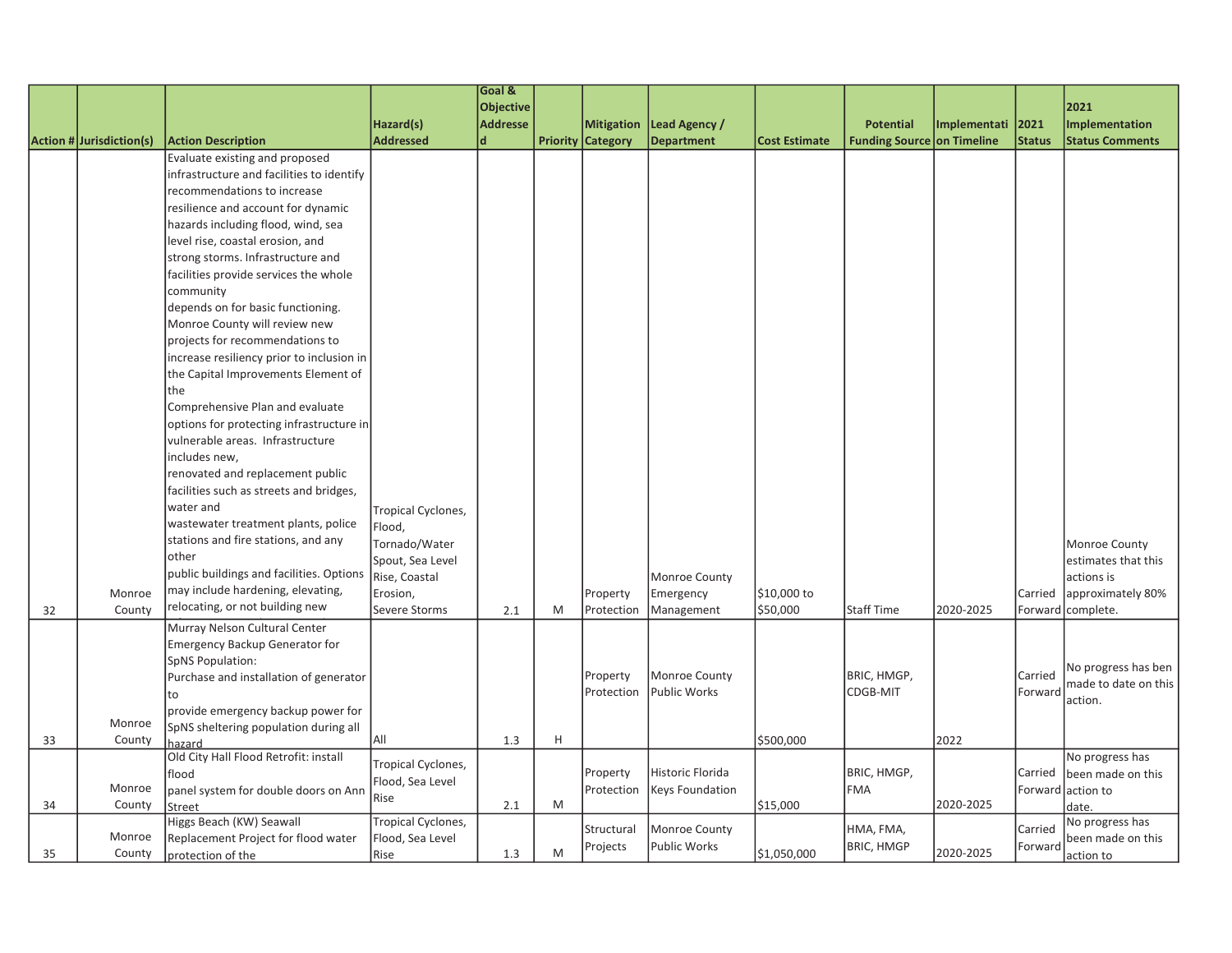|    |                                                                    |                                                                                                                           |                                                                         | Goal &<br><b>Objective</b> |   |                                                                     |                                                    |                       |                                   |              |                         | 2021                                                                                 |
|----|--------------------------------------------------------------------|---------------------------------------------------------------------------------------------------------------------------|-------------------------------------------------------------------------|----------------------------|---|---------------------------------------------------------------------|----------------------------------------------------|-----------------------|-----------------------------------|--------------|-------------------------|--------------------------------------------------------------------------------------|
|    |                                                                    |                                                                                                                           | Hazard(s)                                                               | <b>Addresse</b>            |   | <b>Mitigation</b>                                                   | Lead Agency /                                      |                       | <b>Potential</b>                  | Implementati | 2021                    | Implementation                                                                       |
|    | Action # Jurisdiction(s)                                           | <b>Action Description</b>                                                                                                 | <b>Addressed</b>                                                        | d                          |   | <b>Priority Category</b>                                            | <b>Department</b>                                  | <b>Cost Estimate</b>  | <b>Funding Source on Timeline</b> |              | <b>Status</b>           | <b>Status Comments</b><br><b>Under ENG Review</b>                                    |
|    | Monroe                                                             | Twin Lakes and Sands Subdivision<br>Drainage Improvement and Roadway<br>Elevation<br>Project                              | Tropical Cyclones,<br>Flood, Sea Level<br>Rise                          |                            |   | Structural<br>Projects                                              | Monroe County<br>Roads and Bridges/<br>Engineering |                       | HMGP, BRIC,<br><b>FMA</b>         |              | Carried                 | and considered a<br>back- up project. The<br>Forward County intends to<br>submit for |
| 36 | County                                                             |                                                                                                                           |                                                                         | 1.3                        | M |                                                                     |                                                    | \$3,900,000           |                                   | 2020-2025    |                         | <b>BRIC</b> funding.                                                                 |
| 37 | Monroe<br>County                                                   | West Martello Seawall Improvements                                                                                        | Tropical Cyclones,<br>Flood, Sea Level<br>Rise                          | 1.3                        | M | Structural<br>Projects                                              | Monroe County<br>Public Works                      | \$500,000             | HMGP, BRIC,<br><b>FMA</b>         | 2020-2025    | Carried<br>Forward this | To date, no progress<br>has been made on<br>action.                                  |
| 38 | Monroe<br>County                                                   | Become certified under Emergency<br>Management Accredidation Program                                                      | All                                                                     | 1.2                        | M | Emergency<br><b>Services</b>                                        | Monroe County<br>Emergency<br>Management           | Less than<br>\$10,000 | <b>Staff Time</b>                 | $\mathbf{B}$ | new                     | New Project.                                                                         |
| 39 | Monroe<br>County                                                   | Monroe County Handheld<br>Radionuclide Identification Device                                                              | Radiological<br>Incidents                                               | 1.2                        | M | Emergency<br><b>Services</b>                                        | Monroe County<br>Emergency<br><b>Management</b>    | \$15,000              | <b>BRIC</b>                       | 2 Years      | New                     | New Project.                                                                         |
| 40 | Monroe<br>County                                                   | Portable Radiological Portal Monitors                                                                                     | Radiological<br>Incidents                                               | 1.2                        | M | Emergency<br>Services                                               | Monroe County<br>Emergency<br>Management           | \$50,000              | <b>BRIC</b>                       | 2 Years      | <b>New</b>              | New Project.                                                                         |
| 41 | Monroe<br>County                                                   | Monroe County Emergency<br>Management Inflatable<br>Decontamintion Tent for<br><b>Emergency Worker Decontaminiation</b>   | Radiological<br>Incidents                                               | 1.2                        | M | Emergency<br><b>Services</b>                                        | Monroe County<br>Emergency<br>Management           | \$50,000              | <b>BRIC</b>                       | 2 years      | <b>New</b>              | New Project.                                                                         |
| 42 | Monroe<br>County                                                   | Monroe County complete<br>requirements to achieve Storm Ready<br>recognition from<br><b>NOAA National Weather Service</b> | Tropical Cyclones,<br>Flood<br>Tornado/Waterspo<br>ut,<br>Severe Storms | 1.2                        | M | Public<br>Informatio<br>n and<br>Outreach;<br>Emergency<br>Services | Monreo County<br>Emergency<br>Management           | Less than<br>\$10,000 | <b>Staff Time</b>                 | 1 year       | <b>New</b>              | New Project.                                                                         |
| 43 | Monroe<br>County,<br>Marathon,<br>Islamorada, Key<br>Colony Beach  | Marathon Generation                                                                                                       | All                                                                     | 2.1                        | M | Structural<br>Projects                                              | <b>FKEC</b>                                        | \$40,000,000          | HMGP, BRIC                        |              | Carried<br>Forward      | No progress has<br>been made on this<br>action to<br>date.                           |
| 44 | Monroe<br>County,<br>Marathon,<br>Islamorada, Key<br>Colony Beach, | Distribution water crossing overhead<br>to underground                                                                    | All                                                                     | 2.1                        | M | Structural<br>Projects                                              | <b>FKEC</b>                                        | \$35,000,000          | HMGP, BRIC,<br><b>FMA</b>         |              | Carried<br>Forward      | No progress has<br>been made on this<br>action to date.                              |
| 45 | Monroe<br>County,<br>Marathon,<br>Islamorada, Key<br>Colony Beach, | Main Feeder Pole Replacement                                                                                              | All                                                                     | 2.1                        | M | Structural<br>Projects                                              | <b>FKEC</b>                                        | \$3,000,000           | HMGP, BRIC,<br><b>FMA</b>         |              | Carried<br>Forward      | Under ENV Review                                                                     |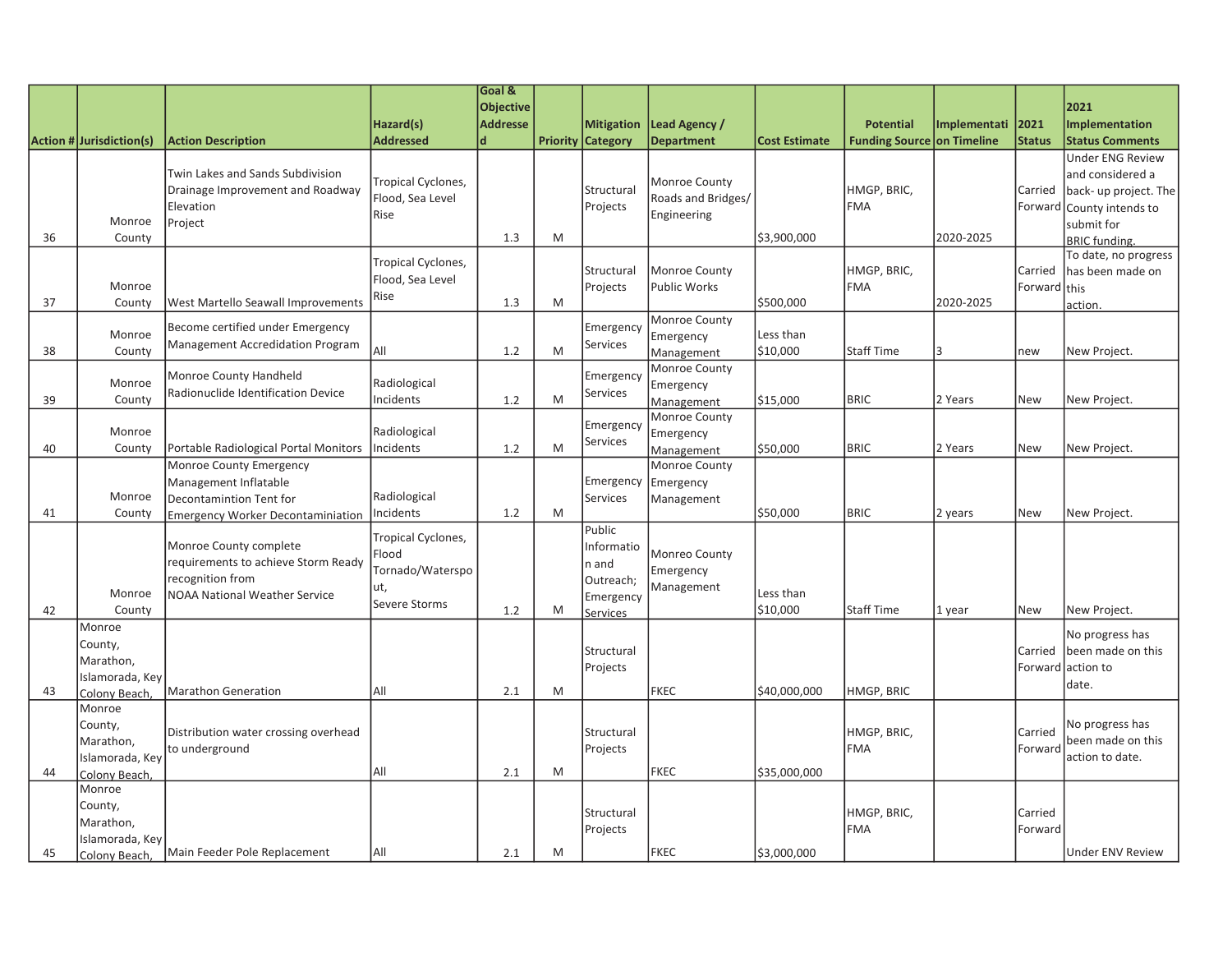|    |                          |                                                     |                  | Goal &           |   |                          |                    |                      |                                   |              |               |                            |
|----|--------------------------|-----------------------------------------------------|------------------|------------------|---|--------------------------|--------------------|----------------------|-----------------------------------|--------------|---------------|----------------------------|
|    |                          |                                                     |                  | <b>Objective</b> |   |                          |                    |                      |                                   |              |               | 2021                       |
|    |                          |                                                     | Hazard(s)        | <b>Addresse</b>  |   | Mitigation               | Lead Agency /      |                      | <b>Potential</b>                  | Implementati | 2021          | Implementation             |
|    | Action # Jurisdiction(s) | <b>Action Description</b>                           | <b>Addressed</b> | d                |   | <b>Priority Category</b> | <b>Department</b>  | <b>Cost Estimate</b> | <b>Funding Source on Timeline</b> |              | <b>Status</b> | <b>Status Comments</b>     |
|    | Monroe                   |                                                     |                  |                  |   |                          |                    |                      |                                   |              |               |                            |
|    | County,                  | Sea Oats Beach Transmission Line                    |                  |                  |   | Structural               |                    |                      | HMGP, BRIC,                       |              | Carried       |                            |
|    | Marathon,                | Relocation                                          |                  |                  |   | Projects                 |                    |                      | FMA                               |              | Forward       |                            |
|    | Islamorada, Key          |                                                     |                  |                  |   |                          |                    |                      |                                   |              |               |                            |
| 46 | Colony Beach,            |                                                     | All              | 2.1              | M |                          | FKEC               | \$6,500,000          |                                   |              |               | <b>Under FEMA Review</b>   |
|    | Monroe                   |                                                     |                  |                  |   |                          |                    |                      |                                   |              |               |                            |
|    | County,                  |                                                     |                  |                  |   |                          |                    |                      |                                   |              |               |                            |
|    | Marathon,                |                                                     |                  |                  |   |                          |                    |                      |                                   |              |               |                            |
|    | Islamorada, Key          |                                                     |                  |                  |   | Structural               |                    |                      | HMGP, BRIC,                       |              | Carried       | Contract submitted         |
| 47 | Colony Beach             | Self-Supporting Transmission Poles                  | All              | 2.1              | M | Projects                 | FKEC               | \$6,000,000          | <b>FMA</b>                        |              |               | Forward for FDEM execution |
|    | Monroe                   |                                                     |                  |                  |   |                          |                    |                      |                                   |              |               |                            |
|    | County,                  |                                                     |                  |                  |   | Structural               |                    |                      | HMGP, BRIC,                       |              | Carried       |                            |
|    | Marathon,                |                                                     |                  |                  |   | Projects                 |                    |                      | FMA                               |              | Forward       | In contracting             |
| 48 | Islamorada, Key          | <b>Transmission Water Structure</b>                 | All              | 2.1              | M |                          | <b>IFKEC</b>       | \$10,500,000         |                                   |              |               | process.                   |
|    | Colony Beach             |                                                     |                  |                  |   |                          |                    |                      |                                   |              |               | Reviewing                  |
|    |                          |                                                     |                  |                  |   |                          |                    |                      |                                   |              |               | alternatives for           |
|    | Monroe County            |                                                     |                  |                  |   | Emergency                |                    |                      |                                   |              | Carried       | internet                   |
|    | and Key West             |                                                     |                  |                  |   | Services                 |                    |                      |                                   |              | Forward       | connection - still in      |
|    |                          |                                                     |                  |                  |   |                          | <b>KEYS Energy</b> |                      |                                   |              |               | technical                  |
| 49 |                          | Improve Satellite Communication                     | All              | 1.2              | M |                          | <b>Services</b>    | \$257,190            | <b>BRIC</b>                       |              |               | development                |
|    |                          |                                                     |                  |                  |   |                          |                    |                      |                                   |              |               | The FDEM contract          |
|    |                          |                                                     |                  |                  |   |                          |                    |                      |                                   |              |               | has been submitted         |
|    |                          | Monroe County Storm Hardening of Electrical Service |                  |                  |   | Property                 |                    |                      | HMGP, BRIC,                       |              | Carried       | to the utility board       |
|    | and Key West             | to Critical Government Facilities                   |                  |                  |   | Protection               | <b>KEYS Energy</b> |                      | CDBG                              |              | Forward       | and is                     |
| 50 |                          |                                                     | All              | 3.2              | M |                          | <b>Services</b>    | \$3,145,000          |                                   |              |               | pending approval           |
|    |                          |                                                     |                  |                  |   |                          |                    |                      | HMGP, BRIC,                       |              |               | This action is still in    |
|    | Monroe County            |                                                     |                  |                  |   | Property                 |                    |                      | CDBG-DR, CDBG-                    |              | Carried       | progress. To date, 4       |
|    | and Key West             | <b>Backup Generators for Critical</b>               |                  |                  |   | Protection               | <b>KEYS Energy</b> |                      | MIT                               |              | Forward       | locations have been        |
| 51 |                          | <b>Facilities</b>                                   | All              | 1.2              | M |                          | Services           | \$200,000            |                                   |              |               | completed.                 |
|    |                          |                                                     |                  |                  |   |                          |                    |                      |                                   |              |               | This action is in          |
|    |                          |                                                     |                  |                  |   |                          |                    |                      | HMGP, BRIC,                       |              |               | progress and is            |
|    | Monroe County            |                                                     |                  |                  |   | Property                 |                    |                      | CDBG-DR, CDBG-                    |              | Carried       | currently bond             |
|    | and Key West             |                                                     |                  |                  |   | Protection               |                    |                      | MIT                               |              |               | Forward funded. The new    |
|    |                          |                                                     |                  |                  |   |                          | <b>KEYS Energy</b> |                      |                                   |              |               | warehouse is under         |
| 52 |                          | <b>Harden Material Distribution Center</b>          | All              | 2.1              | M |                          | Services           | \$9,262,500          |                                   |              |               | construction.              |
| 53 | Monroe County            | <b>Transmission Pole Water Crossing</b>             | All              | 2.1              | M | Structural               | <b>KEYS Energy</b> | \$8,171,954          | HMGP, BRIC,                       |              | Carried       | <b>Under ENV Review</b>    |
|    | and Key West             |                                                     |                  |                  |   | Projects                 | Services           |                      | FMA                               |              | Forward       |                            |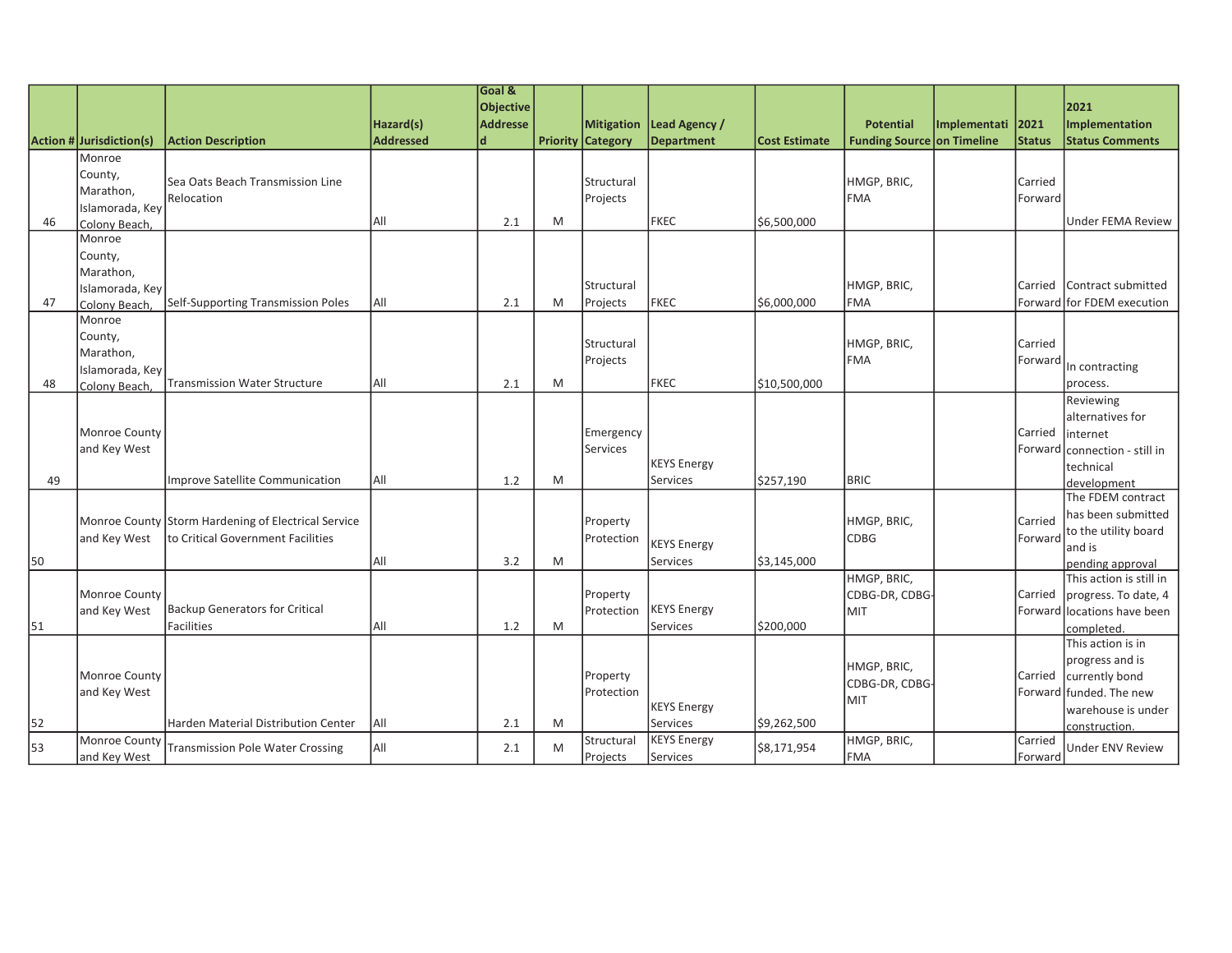|    |                                  |                                           |           | Goal &           |   |                          |                            |                      |                            |                   |               |                                            |
|----|----------------------------------|-------------------------------------------|-----------|------------------|---|--------------------------|----------------------------|----------------------|----------------------------|-------------------|---------------|--------------------------------------------|
|    |                                  |                                           |           | <b>Objective</b> |   |                          |                            |                      |                            |                   |               | 2021                                       |
|    |                                  |                                           | Hazard(s) | <b>Addresse</b>  |   |                          | Mitigation   Lead Agency / |                      | <b>Potential</b>           | Implementati 2021 |               | Implementation                             |
|    | $ $ Action # $ $ Jurisdiction(s) | <b>Action Description</b>                 | Addressed | ld.              |   | <b>Priority Category</b> | Department                 | <b>Cost Estimate</b> | Funding Source on Timeline |                   | <b>Status</b> | <b>Status Comments</b>                     |
|    |                                  |                                           |           |                  |   |                          |                            |                      |                            |                   |               | Islamorada: Facilities                     |
|    |                                  |                                           |           |                  |   |                          |                            |                      |                            |                   |               | to be addressed                            |
|    |                                  |                                           |           |                  |   |                          |                            |                      |                            |                   |               | have been identified                       |
|    |                                  |                                           |           |                  |   |                          |                            |                      |                            |                   |               | (fire                                      |
|    |                                  |                                           |           |                  |   |                          |                            |                      |                            |                   |               | stations and                               |
|    |                                  |                                           |           |                  |   |                          |                            |                      |                            |                   |               | wastewater facility);                      |
|    |                                  |                                           |           |                  |   |                          |                            |                      |                            |                   |               | funding for main fire                      |
|    |                                  |                                           |           |                  |   |                          |                            |                      |                            |                   |               | station and                                |
|    |                                  | Evaluate protective measures for          |           |                  |   |                          |                            |                      |                            |                   |               | wastewater facility                        |
|    |                                  | critical infrastructure and facilities to |           |                  |   |                          |                            |                      |                            |                   |               | are in the RFP                             |
|    |                                  | protect                                   |           |                  |   |                          |                            |                      |                            |                   |               | process.                                   |
|    |                                  | against dynamic hazards including         |           |                  |   |                          |                            |                      |                            |                   |               | The other two                              |
|    |                                  | flood, wind, sea level rise, and strong   |           |                  |   |                          |                            |                      |                            |                   |               | stations are in the                        |
|    |                                  | storms. Critical facilities provide       |           |                  |   |                          | Jurisdiction               |                      |                            |                   |               | queue. The                                 |
|    |                                  | services that the whole community         |           |                  |   |                          | Engineering/Public         |                      |                            |                   |               | community hopes to                         |
|    |                                  | depends on for basic                      |           |                  |   |                          | <b>Works</b>               |                      |                            |                   |               | floodproof these                           |
|    |                                  | functioning. The communities will         |           |                  |   |                          |                            |                      |                            |                   |               | facilities that sit at                     |
|    |                                  | evaluate the need for protecting          |           |                  |   |                          |                            |                      |                            |                   |               | BFE+1'.                                    |
|    |                                  | critical facilities and                   |           |                  |   |                          |                            |                      |                            |                   |               | Key Colony Beach is                        |
|    |                                  | infrastructure and address as needed.     |           |                  |   |                          |                            |                      |                            |                   |               | currently in the                           |
|    |                                  |                                           |           |                  |   |                          |                            |                      |                            |                   |               | planning phase to<br>build a new City Hall |
|    |                                  |                                           |           |                  |   |                          |                            |                      |                            |                   |               | and will begin                             |
|    |                                  |                                           |           |                  |   |                          |                            |                      |                            |                   |               | demolition and                             |
|    |                                  |                                           |           |                  |   |                          |                            |                      |                            |                   |               | construction soon.                         |
|    | Islamorada, Key                  |                                           |           |                  |   |                          |                            |                      |                            |                   |               | Key West has                               |
|    | Colony Beach,                    |                                           |           |                  |   |                          |                            |                      |                            |                   |               | developed a multi-                         |
|    | Key West,                        |                                           |           |                  |   |                          |                            |                      |                            |                   |               | department                                 |
|    | Layton,                          |                                           |           |                  |   | Property                 |                            | \$10,000 to          |                            |                   | Carried       | Forward adaptation team;                   |
| 54 | Marathon                         |                                           | IAII      | 2.1              | M | Protection               |                            | \$50,000             | Staff Time                 | 2020-2025         |               |                                            |

many stormwater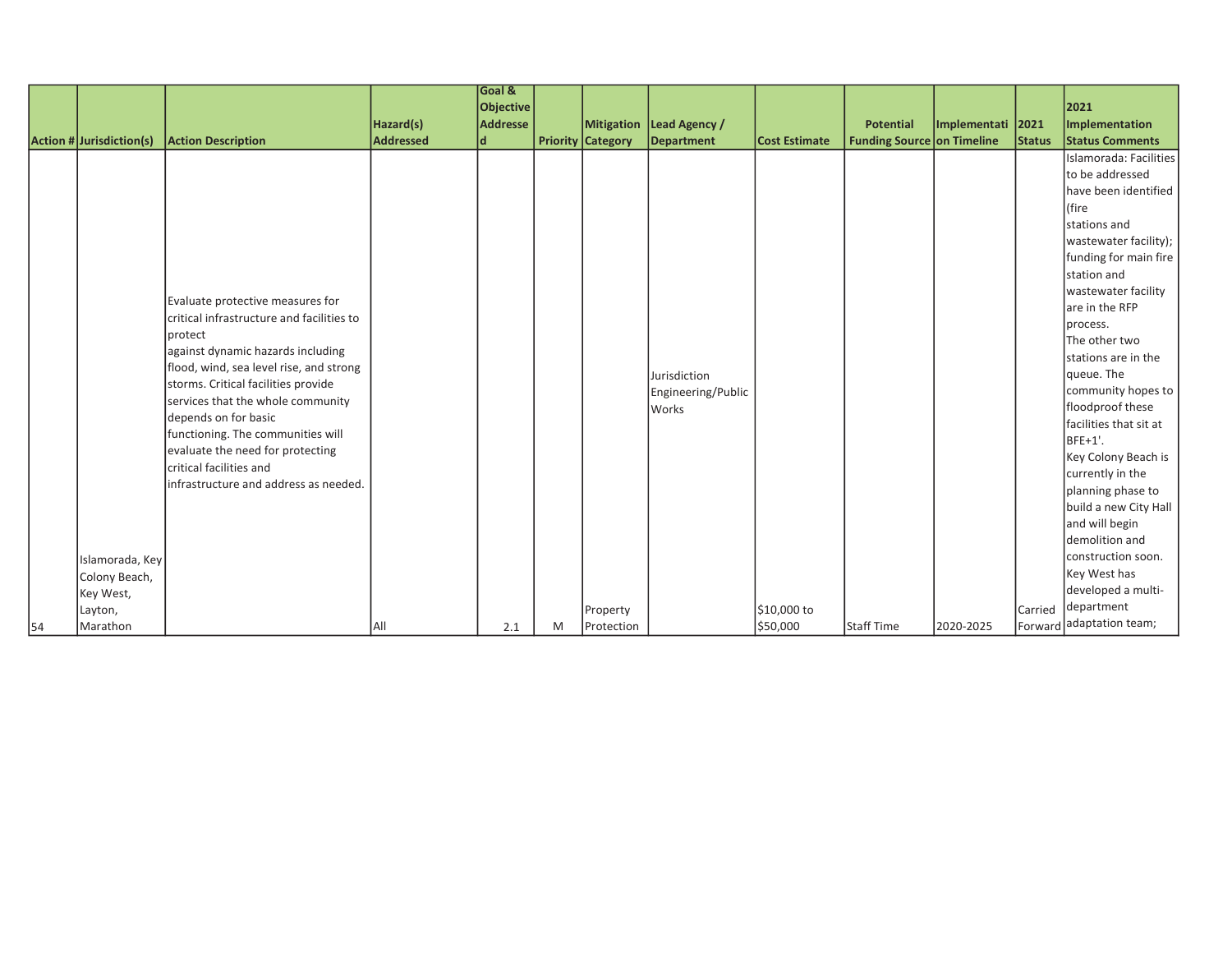|    |                                 |                                       |                          | Goal &           |   |                          |                                   |                      |                            |              |               |                                        |
|----|---------------------------------|---------------------------------------|--------------------------|------------------|---|--------------------------|-----------------------------------|----------------------|----------------------------|--------------|---------------|----------------------------------------|
|    |                                 |                                       |                          | <b>Objective</b> |   |                          |                                   |                      |                            |              |               | 2021                                   |
|    |                                 |                                       | Hazard(s)                | <b>Addresse</b>  |   |                          | Mitigation   Lead Agency /        |                      | <b>Potential</b>           | Implementati | 2021          | Implementation                         |
|    | <b>Action # Jurisdiction(s)</b> | <b>Action Description</b>             | <b>Addressed</b>         | ld.              |   | <b>Priority Category</b> | <b>Department</b>                 | <b>Cost Estimate</b> | Funding Source on Timeline |              | <b>Status</b> | <b>Status Comments</b>                 |
|    |                                 |                                       |                          |                  |   |                          |                                   |                      |                            |              |               | are in progress and                    |
|    |                                 |                                       |                          |                  |   |                          |                                   |                      |                            |              |               | planning grants have                   |
|    |                                 |                                       |                          |                  |   |                          |                                   |                      |                            |              |               | been applied for                       |
|    |                                 |                                       |                          |                  |   |                          |                                   |                      |                            |              |               | (Home elevation                        |
|    |                                 |                                       |                          |                  |   |                          |                                   |                      |                            |              |               | education and post                     |
|    |                                 |                                       |                          |                  |   |                          |                                   |                      |                            |              |               | disaster                               |
|    |                                 |                                       |                          |                  |   |                          |                                   |                      |                            |              |               | redevelopment plan                     |
|    |                                 |                                       |                          |                  |   |                          |                                   |                      |                            |              |               | grants have been                       |
|    |                                 |                                       |                          |                  |   |                          |                                   |                      |                            |              |               | received)                              |
|    |                                 |                                       |                          |                  |   |                          |                                   |                      |                            |              |               | Layton has                             |
|    |                                 |                                       |                          |                  |   |                          |                                   |                      |                            |              |               | retrofitted roof                       |
|    |                                 |                                       |                          |                  |   |                          |                                   |                      |                            |              |               | systems to 18- mph                     |
|    |                                 |                                       |                          |                  |   |                          |                                   |                      |                            |              |               | with heavy                             |
|    |                                 |                                       |                          |                  |   |                          |                                   |                      |                            |              |               | linsulation and                        |
|    |                                 |                                       |                          |                  |   |                          |                                   |                      |                            |              |               | replaced all windows                   |
|    |                                 |                                       |                          |                  |   |                          |                                   |                      |                            |              |               | with him impact                        |
|    |                                 |                                       |                          |                  |   |                          |                                   |                      |                            |              |               | windows. Elevation<br>of buildings and |
|    |                                 |                                       |                          |                  |   |                          |                                   |                      |                            |              |               |                                        |
|    |                                 |                                       |                          |                  |   |                          |                                   |                      |                            |              |               | Islamorada has                         |
|    |                                 |                                       |                          |                  |   |                          |                                   |                      |                            |              |               | added at laest 5                       |
|    |                                 | Emergency Communications System,      |                          |                  |   |                          |                                   |                      |                            |              |               | means of                               |
|    |                                 | including communication and           |                          |                  |   |                          |                                   |                      |                            |              |               | external                               |
|    |                                 | notification system comprised of      |                          |                  |   |                          |                                   |                      |                            |              |               | communication from                     |
|    |                                 | video and cable                       |                          |                  |   |                          |                                   |                      |                            |              |               | the EOC and                            |
|    |                                 | components to augment the local       |                          |                  |   |                          |                                   |                      |                            |              |               | conducted training                     |
|    |                                 | cable system, local municipal radio   |                          |                  |   |                          |                                   |                      |                            |              |               | on HAM radio                           |
|    |                                 | communications system, and satellite  |                          |                  |   |                          | Islamorada Fire                   |                      |                            |              |               | operations training.<br>lThe           |
|    |                                 | communications                        |                          |                  |   |                          | Rescue; Islamorada                |                      |                            |              |               | community has POCs                     |
|    |                                 |                                       |                          |                  |   | Emergency                | IT &                              | \$100,000 to         |                            |              | Carried       | with SatCom                            |
| 55 | Islamorada                      |                                       | All                      | 1.2              | H | Services                 | Communications                    | \$500,000            | BRIC, CDBG-MIT 2020-2025   |              | Forward       | companies to place                     |
| 56 | Islamorada                      | Emergency Back-up power for Critical  | All                      | 1.3              | H | Property                 | Islamorada Public                 | \$500,000            | HMGP, BRIC                 | 2023         | Carried       | In contracting                         |
|    |                                 | <b>Facilities</b>                     |                          |                  |   | Protection               | Works                             |                      |                            |              |               | Forward process.                       |
|    |                                 |                                       | Tropical Cyclones,       |                  |   | Property                 | Islamorada Fire                   |                      | HMGP, BRIC,                |              | Carried       | Back-up project for                    |
| 57 | Islamorada                      | Flood-proofing for Fire Stations (3)  | Flood, Sea Level<br>Rise | 1.3              | M | Protection               | Rescue; Islamorada                | \$300,000            | <b>FMA</b>                 | 2025         |               | Forward Islamorada.                    |
|    |                                 |                                       |                          |                  |   |                          | <b>Public Works</b><br>Islamorada |                      |                            |              |               | The contract is                        |
|    |                                 |                                       |                          |                  |   | Property                 | Wastewater Utility;               |                      | HMGP, BRIC,                |              | Carried       | currently being                        |
|    |                                 |                                       |                          |                  |   | Protection               | Islamorada Public                 |                      | <b>FMA</b>                 |              |               | Forward   modified.                    |
| 58 | Islamorada                      | <b>Wastewater System Mitigation</b>   | All                      | 2.1              | M |                          | Works                             | \$600,000            |                            | 2025         |               |                                        |
|    |                                 | Fire Station 20 FEMA 361 Saferoom for |                          |                  |   | Structural               | Islamorada Public                 |                      | HMGP, BRIC,                |              |               | Carried This project is in the         |
| 59 | Islamorada                      | First                                 | All                      | 1.3              | M | Projects                 | Works                             | \$6,000,000          | <b>FMA</b>                 | 2023         |               | Forward design phase.                  |
|    |                                 | <b>Responders</b>                     |                          |                  |   |                          |                                   |                      |                            |              |               |                                        |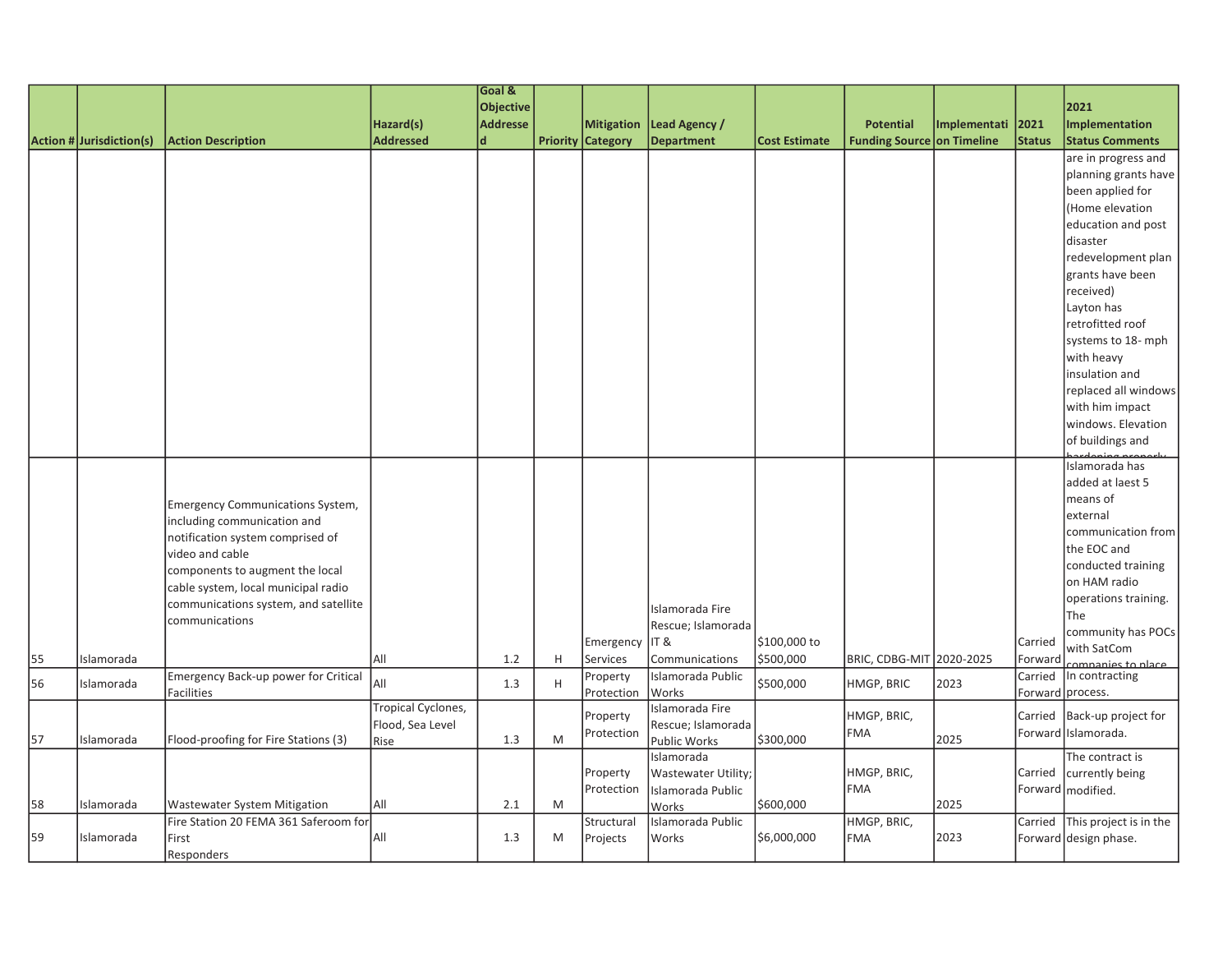|    |                          |                                                                                                                                                                                |                                                                           | Goal &<br><b>Objective</b> |   |                                               |                                                                        |                      |                                                |              |                       | 2021                                                                         |
|----|--------------------------|--------------------------------------------------------------------------------------------------------------------------------------------------------------------------------|---------------------------------------------------------------------------|----------------------------|---|-----------------------------------------------|------------------------------------------------------------------------|----------------------|------------------------------------------------|--------------|-----------------------|------------------------------------------------------------------------------|
|    | Action # Jurisdiction(s) | <b>Action Description</b>                                                                                                                                                      | Hazard(s)<br><b>Addressed</b>                                             | <b>Addresse</b>            |   | <b>Mitigation</b><br><b>Priority Category</b> | Lead Agency /<br><b>Department</b>                                     | <b>Cost Estimate</b> | <b>Potential</b><br>Funding Source on Timeline | Implementati | 2021<br><b>Status</b> | Implementation<br><b>Status Comments</b>                                     |
| 60 | Islamorada               | Overseas Highway/ Sea Oats Beach<br>Flood and Erosion Protection                                                                                                               | Tropical Cyclones,<br>Flood, Sea Level<br>Rise,<br>Coastal Erosion        | 2.1                        | H | Structural<br>Projects                        | Islamorada Public<br>Works                                             | \$10,000,000         | HMGP, BRIC,<br><b>FMA</b>                      | 2024         | Carried<br>Forward    | <b>Under ENG Review</b>                                                      |
| 61 | Key West                 | <b>EOC Upgrades</b>                                                                                                                                                            | All                                                                       | 1.2                        | M | Emergency<br>Services                         | <b>Key West</b><br>Engineering                                         | \$281,400            | EMPG, HMGP,<br><b>BRIC, FMA</b>                | 2021         | Carried               | To date, generator is<br>Forward hooked up.                                  |
|    |                          | Planning/Development of Sister City<br>EOC: Develop a plan and implement a<br>Sister City<br><b>Emergency Operations Center for</b><br>large scale                             |                                                                           |                            |   | Emergency<br>Services                         | Department of<br>Emergency<br>Management                               |                      | EMPG, HMGP,<br><b>BRIC, FMA</b>                |              | Carried<br>Forward    |                                                                              |
| 62 | <b>Key West</b>          | pre & post disaster situations                                                                                                                                                 | All                                                                       | 1.2                        | M |                                               |                                                                        | \$40,000             |                                                | 2024         |                       | No progress                                                                  |
|    |                          | Emergency warning signal: install a<br>siren or message device to be heard<br>all across the<br>city.                                                                          |                                                                           |                            |   | Emergency                                     | Key West<br>Information<br>Technology Dept;<br><b>General Services</b> |                      | HMGP, BRIC,                                    |              | Carried               |                                                                              |
| 63 | <b>Key West</b>          |                                                                                                                                                                                | All                                                                       | 1.2                        | M | <b>Services</b><br>Preventive<br>and          | Department<br>Key West<br>Floodplain                                   | \$200,000            | FMA, CDBG-MIT 2023                             |              | Carried<br>Forward    | Forward No progress<br>No grants have<br>allowed for this yet                |
| 64 | Key West                 | HM Strategies Planning Support                                                                                                                                                 | All                                                                       | 2.2                        | H | Regulatory<br>Preventive<br>and               | Management<br><b>Key West</b><br>Engineering                           | \$75,000             | <b>BRIC</b>                                    | 2022         | Carried<br>Forward    |                                                                              |
| 65 | <b>Key West</b>          | Post-Disaster (Flood) Recovery Plan<br><b>Repetitive Loss Property Mitigation</b>                                                                                              | Flood<br>Tropical Cyclones,                                               | 1.2                        | H | Regulatory<br>Preventive                      | <b>Key West</b>                                                        | \$40,000             | <b>BRIC;FMA</b><br>HMGP, BRIC,                 | 2021         | Carried               | Won FDEO Grant<br>No grants have                                             |
| 66 | Key West                 | Planning Support                                                                                                                                                               | Flood, Sea Level<br>Rise                                                  | 2.2                        | H | land<br>Regulatory                            | Floodplain<br>Management                                               | \$45,000             | FMA, CDBG-DR                                   | 2023         |                       | Forward allowed for this yet                                                 |
| 67 | Key West                 | Reconstruction of Key Plaza Site B:<br>Demolition and Reconstruction of 50<br>affordable apartment units.                                                                      | Tropical Cyclones,<br>Flood,<br>Tornado/Waterspo<br>ut,<br>Sea Level Rise | 1.3                        | M | Property<br>Protection                        | <b>Housing Authority</b><br>of Key West                                | \$6,775,000          | <b>BRIC, HMGP</b>                              | 2024         | Carried<br>Forward    | No progress; Key<br>West is following up<br>with<br>the Housing<br>Authority |
| 68 | Key West                 | Rehabilitation and Retrofit of George<br>Allen Apartments: Rehabilitation,<br>Window<br>replacement, & retrofit shutters to<br>Dade County approved wind<br>resistance for 117 | Tropical Cyclones,<br>Tornado/Waterspo<br>ut,<br>Severe Storms            | 1.3                        | H | Property<br>Protection                        | <b>Housing Authority</b><br>of Key West                                | \$550,000            | BRIC, HMGP,<br><b>HLMP</b>                     | 2024         | Carried<br>Forward    | No progress; Key<br>West is following up<br>with<br>the Housing<br>Authority |
| 69 | Key West                 | Generators for Critical Facilities (5)                                                                                                                                         | All                                                                       | 1.3                        | H | Property<br>Protection                        | Key West<br>Engineering                                                | \$278,000            | HMGP, BRIC                                     | 2021         | Carried<br>Forward    | In contracting<br>process.                                                   |
| 70 | Key West                 | Wind-Retrofit(s) of First Responder<br>Facilities                                                                                                                              | All                                                                       | 3.2                        | Н | Property<br>Protection                        | <b>Key West</b><br>Engineering                                         | \$650,000            | HMGP, BRIC                                     | 2021         | Carried               | In contracting<br>Forward process.                                           |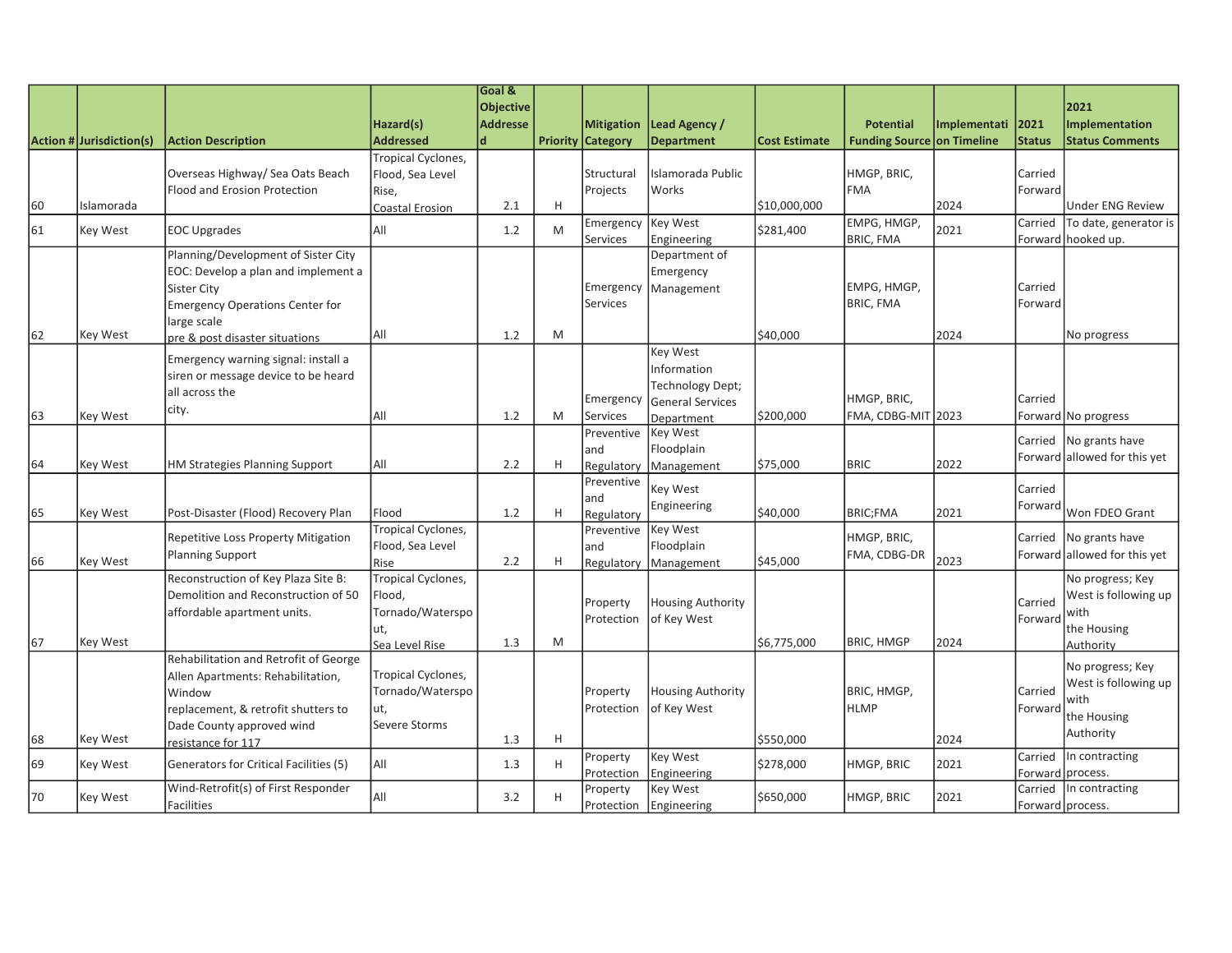| <b>Objective</b><br>2021<br><b>Addresse</b><br>Hazard(s)<br><b>Mitigation</b><br>Lead Agency /<br><b>Potential</b><br>Implementati<br>2021<br><b>Addressed</b><br>$\mathbf d$<br><b>Department</b><br>Funding Source on Timeline<br>Action # Jurisdiction(s)<br><b>Priority Category</b><br><b>Status</b><br><b>Action Description</b><br><b>Cost Estimate</b> | Implementation<br><b>Status Comments</b><br>The City dropped the |
|----------------------------------------------------------------------------------------------------------------------------------------------------------------------------------------------------------------------------------------------------------------------------------------------------------------------------------------------------------------|------------------------------------------------------------------|
|                                                                                                                                                                                                                                                                                                                                                                |                                                                  |
|                                                                                                                                                                                                                                                                                                                                                                |                                                                  |
|                                                                                                                                                                                                                                                                                                                                                                |                                                                  |
|                                                                                                                                                                                                                                                                                                                                                                |                                                                  |
|                                                                                                                                                                                                                                                                                                                                                                | FEMA 361 aspect                                                  |
|                                                                                                                                                                                                                                                                                                                                                                | from the previous                                                |
| HMGP, BRIC,<br>Property<br>Key West<br>Carried<br>Engineering<br>Forward<br>Protection<br><b>FMA</b>                                                                                                                                                                                                                                                           | plan; Key West has                                               |
|                                                                                                                                                                                                                                                                                                                                                                | applied for CDBG-                                                |
|                                                                                                                                                                                                                                                                                                                                                                | DR, MIT-GI, &                                                    |
| 71<br>1.3<br>H<br>2023<br><b>Key West</b><br>Fire Station 3<br>All<br>\$10,000,000                                                                                                                                                                                                                                                                             | <b>BRIC funding for the</b>                                      |
| Tropical Cyclones,<br>Key West<br>HMGP, BRIC,<br>Carried<br>Property                                                                                                                                                                                                                                                                                           | No progress has                                                  |
| Flood, Sea Level<br>FMA, CDBG-DR,<br>Engineering<br>Forward<br>Protection                                                                                                                                                                                                                                                                                      | been made on this                                                |
| 2022<br>1.3<br>H<br>72<br>Residential Floodproofing Program<br>\$236,000<br><b>Key West</b><br>Rise                                                                                                                                                                                                                                                            | action to                                                        |
| Tropical Cyclones,<br>HMGP, BRIC,                                                                                                                                                                                                                                                                                                                              |                                                                  |
| Tornado/Waterspo<br>FMA, CDBG-DR,<br>Carried<br>Property                                                                                                                                                                                                                                                                                                       | Applying for Boat                                                |
| ut, Flood, Sea Level<br><b>CDBG-MIT</b><br>Protection<br>Forward grant.                                                                                                                                                                                                                                                                                        |                                                                  |
| Rise,<br>H<br>73<br><b>Key West</b><br>Garrison Bright/Wahoo Pier Hardening<br>2.1<br>Key West Ports<br>\$2,175,000<br>2022                                                                                                                                                                                                                                    |                                                                  |
| Severe Storms<br>Tropical Cyclones,<br>HMGP, BRIC,                                                                                                                                                                                                                                                                                                             |                                                                  |
| Elevation of Floodprone Residential<br>Key West<br>Property<br>Carried<br>Flood, Sea Level<br>FMA, CDBG-DR,                                                                                                                                                                                                                                                    | <b>Received seagrant</b>                                         |
| Properties<br>Protection<br>Engineering<br>2024<br>1.3<br>H<br>Key West<br>\$1,800,000<br>74<br>Rise<br><b>HLMP</b>                                                                                                                                                                                                                                            | Forward educational grant.                                       |
| <b>Tropical Cyclones,</b><br>HMGP, BRIC,<br>Key West General                                                                                                                                                                                                                                                                                                   |                                                                  |
| Tornado/Waterspo<br>Property<br>Services/City<br><b>HLMP</b><br>Carried                                                                                                                                                                                                                                                                                        | No progress has                                                  |
| Protection<br>Engineer<br>uts,                                                                                                                                                                                                                                                                                                                                 | Forward been made to date                                        |
| 2023<br>75<br>1.3<br>H<br>\$4,000<br>Key West<br>Shutter Bayview Park Scorebox<br>Severe Storms                                                                                                                                                                                                                                                                |                                                                  |
| Key West General<br>HMGP, BRIC,<br>Shutter Fire Station Museum: Install<br>Tropical Cyclones,                                                                                                                                                                                                                                                                  | Work has not yet                                                 |
| Tornado/Waterspo<br>Property<br>Services/City<br><b>HLMP</b><br>Carried<br>Dade county approved shutter system                                                                                                                                                                                                                                                 | begun toward this                                                |
| Forward action.<br>on<br>ut,<br>Protection<br>Engineer                                                                                                                                                                                                                                                                                                         |                                                                  |
| \$30,000<br>2022<br>76<br>1.3<br>H<br>Key West<br>Severe Storms<br>structure.                                                                                                                                                                                                                                                                                  |                                                                  |
| Shutter Park-n-Ride: Shutter the<br>Key West General<br>HMGP, BRIC,<br>Tropical Cyclones,                                                                                                                                                                                                                                                                      |                                                                  |
| parking garage for storage of City<br>Services/City<br><b>HLMP</b><br>Flood<br>Carried<br>Property                                                                                                                                                                                                                                                             |                                                                  |
| Tornado/Waterspo<br>Emergency<br>Engineer<br>Protection<br>Forward                                                                                                                                                                                                                                                                                             |                                                                  |
| vehicles and equipment; post disaster<br>lut,                                                                                                                                                                                                                                                                                                                  |                                                                  |
| 77<br><b>Key West</b><br>1.3<br>H<br>\$250,000<br>2024<br>relief<br>Severe Storms                                                                                                                                                                                                                                                                              | No progress                                                      |
| Wind Retrofit of Homes: The City will<br><b>Key West</b>                                                                                                                                                                                                                                                                                                       | Key West is working                                              |
| manage a project to examine homes<br>Information<br>Tropical Cyclones,                                                                                                                                                                                                                                                                                         | with the County's                                                |
| and<br>Technology Dept;<br>Tornado/Waterspo<br>HMGP, BRIC,<br>Carried<br>Property                                                                                                                                                                                                                                                                              | Weatherization                                                   |
| provide recommendations to<br><b>General Services</b><br>Protection<br><b>HLMP</b><br>Forward<br>ut,                                                                                                                                                                                                                                                           | Assistance Program                                               |
| homeowners for wind retrofit and<br>Department<br>Severe Storms                                                                                                                                                                                                                                                                                                | (WAP); the City has                                              |
| fund the structural<br>78<br>H<br>\$100,000<br>2023<br>Key West<br>1.3                                                                                                                                                                                                                                                                                         | no funding for this                                              |
| retrofit.<br>Tropical Cyclones,                                                                                                                                                                                                                                                                                                                                | program at present.<br>No progress has                           |
| 1010 Windsor Lane: Structural<br>\$100,000 to<br>St. Mary's Start of<br>HMGP, BRIC,<br>Tornado/Waterspo<br>Carried<br>Property                                                                                                                                                                                                                                 | been made. The City                                              |
| retrofitting of existing auditorium<br>\$500,000<br>HLMP, CDBG-DR<br>the Sea Parish<br>Protection<br>Forward<br>uts,                                                                                                                                                                                                                                           | of Key West is                                                   |
| building<br>H<br>79<br>Key West<br>1.3<br>2024<br>Severe Storms                                                                                                                                                                                                                                                                                                | following up                                                     |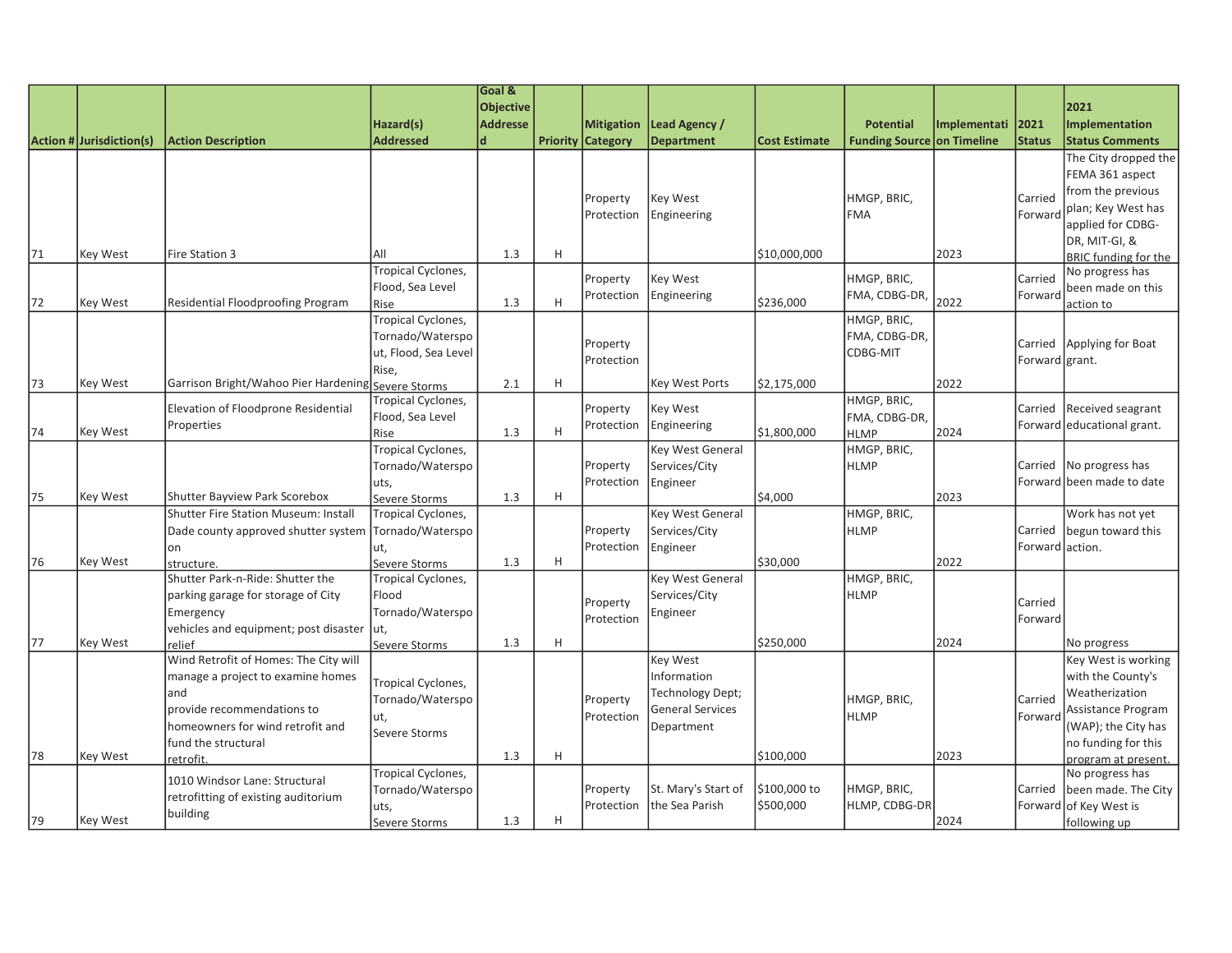|    |                          |                                                               |                    | Goal &           |   |                          |                          |                      |                                   |              |               |                           |
|----|--------------------------|---------------------------------------------------------------|--------------------|------------------|---|--------------------------|--------------------------|----------------------|-----------------------------------|--------------|---------------|---------------------------|
|    |                          |                                                               |                    | <b>Objective</b> |   |                          |                          |                      |                                   |              |               | 2021                      |
|    |                          |                                                               | Hazard(s)          | <b>Addresse</b>  |   | <b>Mitigation</b>        | Lead Agency /            |                      | <b>Potential</b>                  | Implementati | 2021          | <b>Implementation</b>     |
|    | Action # Jurisdiction(s) | <b>Action Description</b>                                     | <b>Addressed</b>   | $\mathbf d$      |   | <b>Priority Category</b> | <b>Department</b>        | <b>Cost Estimate</b> | <b>Funding Source on Timeline</b> |              | <b>Status</b> | <b>Status Comments</b>    |
|    |                          |                                                               | Tropical Cyclones, |                  |   |                          |                          |                      | HMGP, PDM,                        |              |               | Missed HLMP grant         |
|    |                          | Wind-Retrofit(s) of Historically and                          | Tornado/Waterspo   |                  |   | Property                 | <b>Key West</b>          |                      | HLMP, CDBG-                       |              | Carried       | cycle, waiting for        |
|    |                          | <b>Culturally Significant Facilities</b>                      | uts, Severe Storms |                  |   | Protection               | Engineering              |                      | DR, CDBG-MIT                      |              | Forward       | additional funding        |
| 80 | <b>Key West</b>          |                                                               |                    | 1.3              | H |                          |                          | \$4,500,000          |                                   | 2023         |               | opportunities.            |
|    |                          |                                                               | Tropical Cyclones, |                  |   |                          |                          |                      |                                   |              |               |                           |
|    |                          |                                                               | Tornado/Waterspo   |                  |   | Property                 | <b>Key West</b>          |                      | HMGP; BRIC;                       |              | Carried       |                           |
|    |                          | Wind-Retrofits of Public Service                              | uts,               |                  |   | Protection               | Engineering              |                      | <b>HLMP</b>                       |              | Forward       |                           |
| 81 | Key West                 | <b>Facilities</b>                                             | Severe Storms      | 3.2              | H |                          |                          | 3,500,000            |                                   | 2021         |               | <b>Under FEMA Review</b>  |
|    |                          | Affordable Rentals, Phase III; New                            |                    |                  |   |                          |                          |                      |                                   |              |               | No progress has           |
|    |                          | construction of affordable housing                            |                    |                  |   |                          |                          |                      |                                   |              |               | been made on this         |
|    |                          | units. This is a continuation of project                      |                    |                  |   | Property                 | Monroe County            |                      | BRIC, CDBG-DR,                    |              | Carried       | action since 2015. At     |
|    |                          | funded under prior Unmet Needs                                |                    |                  |   | Protection               | <b>Housing Authority</b> |                      | CDBG-MIT                          |              | Forward that  |                           |
| 82 |                          | Funding. New construction of 14                               | All                | 1.3              | H |                          |                          | \$2,000,000          |                                   | 2024         |               | time, permits and         |
|    | Key West                 | affordable rental unit<br>Elevation of Public Works Facility: |                    |                  |   |                          | <b>Key West General</b>  |                      |                                   |              |               | and                       |
|    |                          | Raise the Public Works Office,                                | Tropical Cyclones, |                  |   | Property                 | Services/City            |                      | HMGP, BRIC,                       |              | Carried       | The area is currently     |
|    |                          | equipment storage, and                                        | Flood, Sea Level   |                  |   | Protection               | Engineer                 |                      | FMA, CDBG-MIT                     |              |               | Forward being redesigned. |
| 83 | Key West                 | repair facilities. Tow Structures.                            | Rise               | 1.3              | M |                          |                          | \$373,000            |                                   |              |               |                           |
|    |                          |                                                               | Tropical Cyclones, |                  |   |                          | Key West General         |                      |                                   |              |               |                           |
|    |                          | United St./Jose Marti drainage                                | Flood, Sea Level   |                  |   | Structural               | Services/City            |                      | HGMP, BRIC,                       |              | Carried       |                           |
| 84 | Key West                 | improvements                                                  | Rise               | 1.3              | M | Projects                 | Engineer                 | \$2,300,000          | FMA, CDBG                         | 2022         | Forward       | In design phase           |
|    |                          |                                                               |                    |                  |   |                          |                          |                      |                                   |              |               | Received Contract         |
|    |                          | <b>Force Main Relocation Project</b>                          | Tropical Cyclones, |                  |   | Structural               |                          |                      | HMGP, BRIC,                       |              | Carried       | for HMGP (also            |
|    |                          | (Infrastructure Hardening)                                    | Flood, Sea Level   |                  |   | Projects                 |                          |                      | <b>FMA</b>                        |              | Forward CDBG- |                           |
| 85 | Key West                 |                                                               | Rise               | 2.1              | H |                          | <b>Key West Utility</b>  | \$2,330,000          |                                   | 2021         |               | DR1, DR2 & MIT-GI         |
|    |                          | Outfall system for Dennis & Venetian                          | Tropical Cyclones, |                  |   | Structural               |                          |                      | HMGP, BRIC,                       |              | Carried       |                           |
| 86 | Key West                 | (Drainage)                                                    | Flood, Sea Level   | 1.3              | H | Projects                 | <b>Key West Utility</b>  | \$1,309,459          | <b>FMA</b>                        | 2021         | Forward       | In contracting            |
|    |                          |                                                               | Rise               |                  |   |                          |                          |                      |                                   |              |               | process.                  |
|    |                          |                                                               | Tropical Cyclones, |                  |   | Structural               |                          |                      | HMGP, BRIC,                       |              | Carried       | No progress has           |
| 87 | Key West                 | Staples Avenue exfiltration trench                            | Flood, Sea Level   | 1.3              | H | Projects                 | <b>Key West Utility</b>  | \$638,471            | <b>FMA</b>                        | 2023         | Forward been  |                           |
|    |                          |                                                               | Rise               |                  |   |                          |                          |                      |                                   |              |               | made to date              |
|    |                          | <b>Tide Valves and Outfall Improvements</b>                   | Tropical Cyclones, |                  |   | Structural               |                          |                      | HMGP, BRIC,                       |              | Carried       | In design phase; also     |
|    |                          | (Drainage)                                                    | Flood, Sea Level   |                  |   | Projects                 |                          |                      | <b>FMA</b>                        |              | Forward       | applied for CDBG-         |
| 88 | Key West                 |                                                               | Rise               | 1.3              | H |                          | <b>Key West Utility</b>  | \$4,658,082          |                                   | 2021         |               | DR <sub>2</sub>           |
|    |                          |                                                               | Tropical Cyclones, |                  |   |                          |                          |                      | HMGP, BRIC,                       |              |               | No word from grant        |
|    |                          |                                                               | Flood, Sea Level   |                  |   | Structural               |                          |                      | FMA, CDBG-DR,                     |              | Carried       | applications yet; no      |
|    |                          |                                                               | Rise               |                  | H | Projects                 |                          | \$6,800,000          | CDBG-MIT                          | 2021         | Forward       | progress has been         |
| 89 | Key West                 | Fogarty and 3rd Street Pump Station                           |                    | 2.1              |   |                          | Key West Utility         |                      |                                   |              |               | made.                     |
|    |                          | Harris and 10th street expanded                               |                    |                  |   |                          |                          |                      |                                   |              |               |                           |
|    |                          | project:<br>installation of new outfall at Harris &           | Tropical Cyclones, |                  |   | Structural               |                          |                      | HMGP, BRIC,                       |              | Carried       |                           |
|    |                          | 10th street with a pollution control                          | Flood, Sea Level   |                  |   | Projects                 |                          |                      | FMA, CDBG-DR,                     |              | Forward       |                           |
|    |                          | box near the outfall to improve                               | Rise               |                  |   |                          |                          |                      | CDBG-MIT                          |              |               | In contracting            |
| 90 | Key West                 | drainage in the low                                           |                    | 1.3              | H |                          | Key West Utility         | \$5,625,000          |                                   | 2021         |               | process.                  |
|    |                          |                                                               |                    |                  |   |                          |                          |                      |                                   |              |               |                           |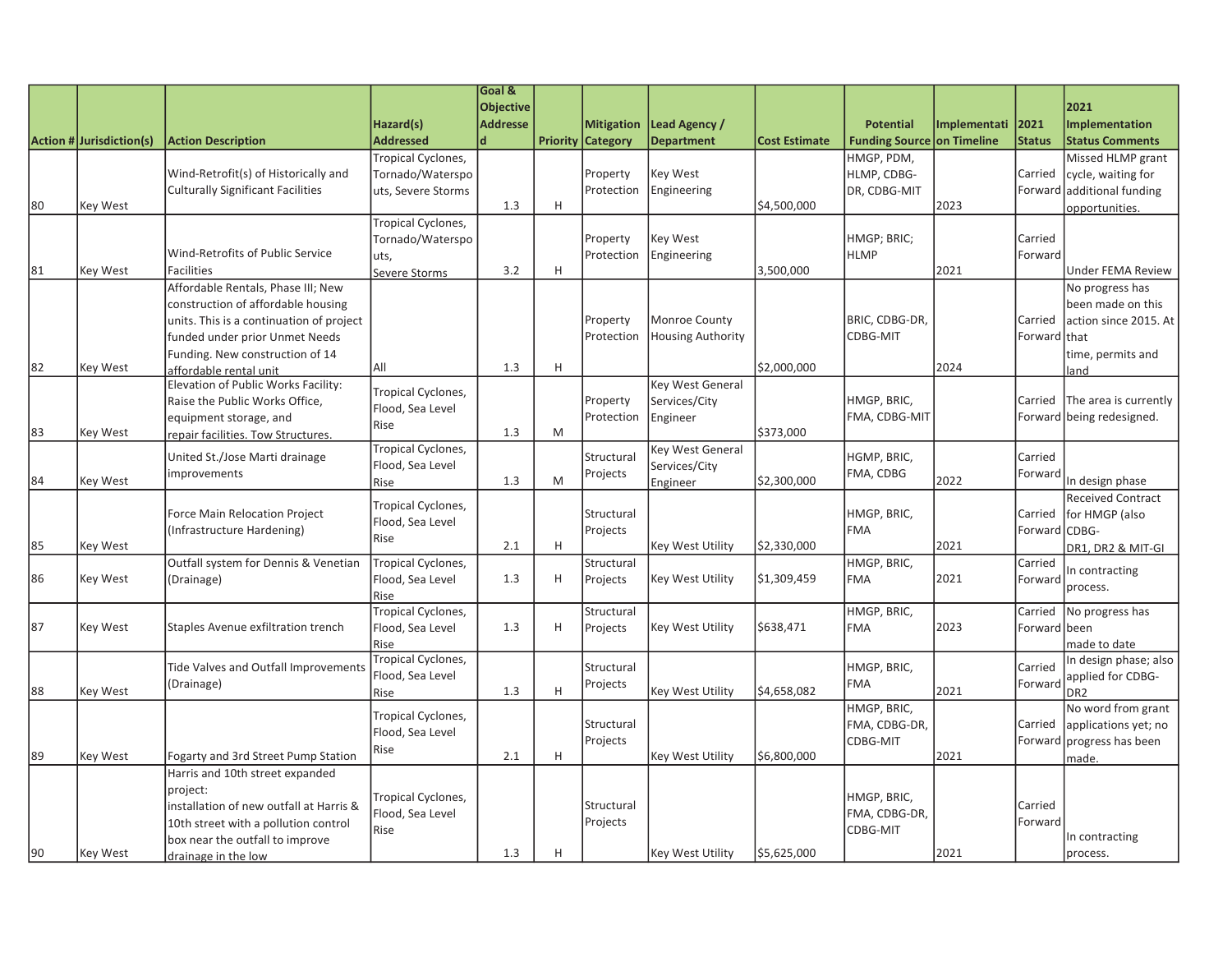|     |                          |                                       |                                        | Goal &<br><b>Objective</b> |   |                          |                         |                      |                            |              |                         | 2021                       |
|-----|--------------------------|---------------------------------------|----------------------------------------|----------------------------|---|--------------------------|-------------------------|----------------------|----------------------------|--------------|-------------------------|----------------------------|
|     |                          |                                       | Hazard(s)                              | <b>Addresse</b>            |   | <b>Mitigation</b>        | Lead Agency /           |                      | <b>Potential</b>           | Implementati | 2021                    | <b>Implementation</b>      |
|     | Action # Jurisdiction(s) | <b>Action Description</b>             | <b>Addressed</b>                       | $\mathbf d$                |   | <b>Priority Category</b> | <b>Department</b>       | <b>Cost Estimate</b> | Funding Source on Timeline |              | <b>Status</b>           | <b>Status Comments</b>     |
|     |                          |                                       |                                        |                            |   |                          |                         |                      | HMGP, BRIC,                |              |                         | Key West has               |
|     |                          |                                       | Tropical Cyclones,                     |                            |   | Structural               |                         |                      | FMA, CDBG-DR,              |              | Carried                 | applied for                |
|     |                          | White and Petronia Street Gravity     | Flood, Sea Level                       |                            |   | Projects                 |                         |                      | CDBG-MIT                   |              | Forward                 | HMGP/CDBG-DR2              |
| 91  | Key West                 | Well                                  | Rise                                   | 1.3                        | H |                          | Key West Utility        | \$450,000            |                            | 2021         |                         | funding - waiting to       |
|     |                          |                                       | <b>Tropical Cyclones,</b>              |                            |   | Structural               |                         |                      | HMGP, BRIC,                |              | Carried                 | No progress has            |
| 92  | Key West                 | 3rd street Well or Exfirtraion Trench | Flood, Sea Level                       | 2.1                        | H | Projects                 | Key West Utility        | \$396,316            | FMA, CDBG-MIT 2023         |              | Forward                 | been                       |
|     |                          |                                       | Rise                                   |                            |   |                          |                         |                      |                            |              |                         | made to date               |
|     |                          |                                       | Tropical Cyclones,                     |                            |   | Structural               |                         |                      | HMGP, BRIC,                |              | Carried                 | No progress has            |
| 93  | Key West                 | 4th street Well or Exfirtraion Trench | Flood, Sea Level                       | 2.1                        | H | Projects                 | Key West Utility        | \$396,316            | FMA, CDBG-MIT 2023         |              | Forward                 | been                       |
|     |                          |                                       | Rise                                   |                            |   |                          |                         |                      |                            |              |                         | made to date               |
|     |                          |                                       | Tropical Cyclones,                     |                            |   | Structural               |                         |                      | HMGP, BRIC,                |              | Carried                 | No progress has            |
| 94  | Key West                 | Cindy & 19th Street Outfall           | Flood, Sea Level                       | 2.1                        | H | Projects                 | <b>Key West Utility</b> | \$2,825,692          | FMA, CDBG-MIT 2023         |              | Forward been            |                            |
|     |                          |                                       | Rise                                   |                            |   |                          |                         |                      |                            |              |                         | made to date               |
|     |                          | Additional Well for Patricia/Ashby    | Tropical Cyclones,                     |                            |   | Structural               |                         |                      | HMGP;                      |              | Carried                 | Applied for FEMA           |
| 95  | Key West                 | Pump                                  | Flood, Sea Level                       | 2.1                        | H | Projects                 | Key West Utility        | \$150,000            | <b>BRIC;FMA</b>            | 2023         | Forward Grant           |                            |
|     |                          | <b>Station</b>                        | Rise                                   |                            |   |                          |                         |                      |                            |              | Carried                 |                            |
| 96  | Key West                 | Duck Avenue & 19th Street Gravity     | Tropical Cyclones,                     | 2.1                        | H | Structural               | Key West Utility        | \$530,577            | HMGP, BRIC,                |              |                         | Forward Seeking HMGP funds |
|     |                          | Well                                  | Flood, Sea Level<br>Rise               |                            |   | Projects                 |                         |                      | FMA, CDBG-MIT 2023         |              |                         |                            |
|     |                          |                                       | Tropical Cyclones,                     |                            |   | Structural               |                         |                      | HMGP, BRIC,                |              | Carried                 | No progress has            |
| 97  | Key West                 | Eagle and 20th outfall                | Flood, Sea Level                       | 2.1                        | H | Projects                 | Key West Utility        | \$1,705,914          | FMA, CDBG-MIT 2023         |              | Forward been            |                            |
|     |                          |                                       | Rise                                   |                            |   |                          |                         |                      |                            |              |                         | made to date               |
|     |                          | Eagle Avenue Between 16th and 17th    | Tropical Cyclones,                     |                            |   | Structural               |                         |                      | HMGP, BRIC,                |              | Carried                 | No progress has            |
| 98  | Key West                 | street                                | Flood, Sea Level                       | 2.1                        | H | Projects                 | Key West Utility        | \$406,550            | FMA, CDBG-MIT 2023         |              | Forward been            |                            |
|     |                          | trench                                | Rise                                   |                            |   |                          |                         |                      |                            |              |                         | made to date               |
|     |                          |                                       | Tropical Cyclones,                     |                            |   | Structural               |                         |                      | BRIC, FMA,                 |              | Carried                 | No progress has            |
| 99  | Key West                 | Eisenhower Drive Twin 24" Pipeline    | Flood, Sea Level                       | 2.1                        | H | Projects                 | Key West Utility        | \$548,554            | <b>HMGP</b>                | 2023         | Forward                 | been                       |
|     |                          |                                       | Rise                                   |                            |   |                          |                         |                      |                            |              |                         | made to date               |
|     |                          | Flood Control Flagler Avenue: Install |                                        |                            |   |                          | <b>Key West General</b> |                      |                            |              |                         |                            |
|     |                          | nine                                  | Tropical Cyclones,                     |                            |   | Structural               | Services/City           |                      | HMGP, BRIC,                |              | Carried                 |                            |
|     |                          | wells to intercept water from Flagler | Flood, Sea Level                       |                            |   | Projects                 | Engineer                |                      | FMA, CDBG-MIT              |              | Forward                 |                            |
|     |                          | Avenue                                | Rise                                   |                            |   |                          |                         |                      |                            |              |                         |                            |
| 100 | Key West                 | and put tide valves to stop storm     |                                        | 2.1                        | H |                          |                         | \$560,000            |                            | 2023         |                         | Tide valves only           |
|     |                          |                                       | Tropical Cyclones,                     |                            |   | Structural               |                         |                      | HMGP, BRIC,                |              | Carried                 | No progress has            |
| 101 | Key West                 | Florida & Olivia Street Gravity Well  | Flood, Sea Level                       | 2.1                        | H | Projects                 | Key West Utility        | \$396,316            | FMA, CDBG-MIT 2023         |              | Forward                 | been                       |
|     |                          |                                       | Rise                                   |                            |   |                          |                         |                      |                            |              |                         | made to date               |
|     |                          | Olivia Street at Phalski & at Francis | Tropical Cyclones,                     |                            |   | Structural               |                         |                      | HMGP, BRIC,                |              | Carried                 | No progress has            |
| 102 | Key West                 | Gravity                               | Flood, Sea Level                       | 1.3                        | H | Projects                 | <b>Key West Utility</b> | 530577               | FMA, CDBG-MIT 2022         |              | Forward been            |                            |
|     |                          | Well                                  | Rise                                   |                            |   |                          |                         |                      | HMGP, BRIC,                |              |                         | made to date               |
| 103 | Key West                 | Packer Street at Olivia - trench and  | Tropical Cyclones,<br>Flood, Sea Level | 1.3                        | H | Structural               | <b>Key West Utility</b> | \$396,316            | FMA, CDBG-MIT 2023         |              | Carried<br>Forward been | No progress has            |
|     |                          | well                                  | Rise                                   |                            |   | Projects                 |                         |                      |                            |              |                         |                            |
|     |                          |                                       |                                        |                            |   |                          |                         |                      |                            |              |                         | made to date               |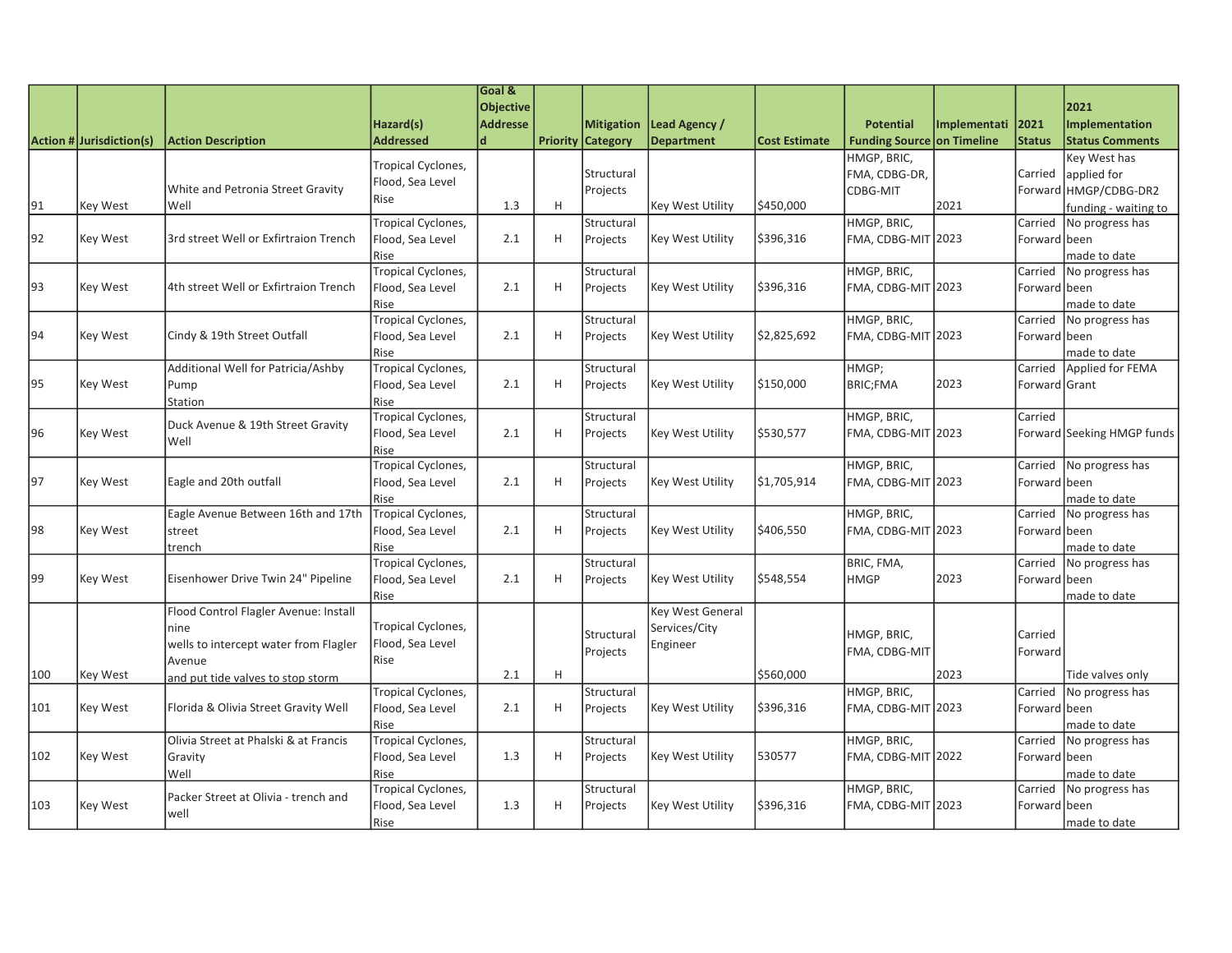|     |                          |                                          |                                     | Goal &          |                           |                          |                          |                      |                                   |              |               |                        |
|-----|--------------------------|------------------------------------------|-------------------------------------|-----------------|---------------------------|--------------------------|--------------------------|----------------------|-----------------------------------|--------------|---------------|------------------------|
|     |                          |                                          |                                     | Objective       |                           |                          |                          |                      |                                   |              |               | 2021                   |
|     |                          |                                          | Hazard(s)                           | <b>Addresse</b> |                           | <b>Mitigation</b>        | Lead Agency /            |                      | <b>Potential</b>                  | Implementati | 2021          | Implementation         |
|     | Action # Jurisdiction(s) | <b>Action Description</b>                | <b>Addressed</b>                    | $\mathbf d$     |                           | <b>Priority Category</b> | <b>Department</b>        | <b>Cost Estimate</b> | <b>Funding Source on Timeline</b> |              | <b>Status</b> | <b>Status Comments</b> |
|     |                          |                                          |                                     |                 |                           | Preventive               | <b>Key West</b>          |                      |                                   |              |               |                        |
|     |                          | <b>Hazard Mitigation Community</b>       |                                     |                 |                           | and                      | Sustainability;          | \$100,000 to         | HLMP, BRIC,                       |              |               |                        |
|     |                          | <b>Revolving Loan Fund</b>               |                                     |                 |                           | Regulatory               | Engineering              | \$500,000            | <b>HMGP</b>                       |              |               |                        |
| 104 | Key West                 |                                          | All                                 | 2.2             | $\boldsymbol{\mathsf{H}}$ |                          | Department               |                      |                                   | 2023         | New           |                        |
|     |                          |                                          |                                     |                 |                           | Preventive               |                          |                      |                                   |              |               |                        |
|     |                          |                                          |                                     |                 |                           | and                      |                          | Less than            |                                   |              |               |                        |
| 105 | <b>Key West</b>          | Hazard Mitigation Policies Upgrade       | All                                 | 2.2             | H                         | Regulatory               | <b>Key West Planning</b> | \$10,000             | <b>Staff Time</b>                 | 2021         | <b>New</b>    |                        |
|     |                          | Comprehensive Pervious Program to        |                                     |                 |                           | Natural                  | Key West:                | \$10,000 to          | FMA, BRIC,                        |              |               |                        |
|     |                          | decrease runoff. Tie to vertical         |                                     |                 |                           | Resource                 |                          |                      | <b>HMGP</b>                       |              |               |                        |
| 106 | Key West                 | (cistern)                                | Flood                               | 1.3             | H                         | Protection               | Engineering              | \$50,000             |                                   | 2022         | New           |                        |
|     |                          | Erosion Program, to track, disclose &    |                                     |                 |                           | Natural                  | Key West:                | \$50,000 to          |                                   |              |               |                        |
|     |                          | utilize living shorelines when possible. |                                     |                 |                           | Resource                 | Engineering              | \$100,000            |                                   |              |               |                        |
| 107 | Key West                 |                                          | Coastal Erosion                     | 2.3             | H                         | Protection               |                          |                      | <b>BRIC, HMGP</b>                 | 2022         | New           |                        |
|     |                          | Living Shoreline Plan to protect our     |                                     |                 |                           | Natural                  | Key West:                | \$50,000 to          |                                   |              |               |                        |
|     |                          | lisland from erosion.                    | Flood, Coastal                      |                 |                           | Resource                 | Engineering              | \$100,000            |                                   |              |               |                        |
| 108 | Key West                 |                                          | Erosion                             | 2.3             | H                         | Protection               |                          |                      | HMGP, BRIC                        | 2022         | New           |                        |
|     |                          |                                          |                                     |                 |                           | Natural                  | Key West:                | \$50,000 to          |                                   |              |               |                        |
|     |                          |                                          |                                     |                 |                           | Resource                 | Engineering              | \$100,000            |                                   |              |               |                        |
| 109 | Key West                 | Neighborhood Flood Protection Plan       | Flood                               | 2.2             | H                         | Protection               |                          |                      | <b>BRIC, HMPG</b>                 | 2023         | New           |                        |
|     |                          | Water Supply Plan: Require high          |                                     |                 |                           | Preventive               |                          | \$50,000 to          |                                   |              |               |                        |
|     |                          | efficiency water fixtures                |                                     |                 |                           | and                      |                          | \$100,000            |                                   |              |               |                        |
| 110 | Key West                 |                                          | Drought                             | 2.2             | M                         | Regulatory               | Key West: Planning       |                      | HMGP, BRIC                        | 2021         | <b>New</b>    |                        |
|     |                          |                                          |                                     |                 |                           | Preventive               | Key West: Public         | \$100,000 to         | HMGP, BRIC,                       |              |               |                        |
|     |                          | Turf Replacement with Synthetic          |                                     | 1.3             | M                         | and                      | Works                    | \$500,000            | <b>FMA</b>                        | 2022         | <b>New</b>    |                        |
| 111 | Key West                 | options                                  | Drought                             |                 |                           | Regulatory               |                          |                      |                                   |              |               |                        |
|     |                          |                                          | Tropical Cyclones,                  |                 |                           | Preventive               | Key West:                |                      |                                   |              |               |                        |
|     |                          |                                          | Tornado/Waterspo                    |                 |                           | and                      |                          | Less than            |                                   |              |               |                        |
| 112 | <b>Key West</b>          | Assess vulnerability to Severe Wind      | uts,                                | 2.1             | H                         | Regulatory               | Engineering              | \$10,000             | <b>Staff Time</b>                 | 2022         | <b>New</b>    |                        |
|     |                          |                                          | Severe Storms<br>Tropical Cyclones, |                 |                           | Preventive               | County/Jurisdiction      |                      |                                   |              |               |                        |
|     |                          | CRS Group to work together on            | Severe Storms,                      |                 |                           | and                      | al Floodplain            |                      |                                   |              |               |                        |
|     |                          | Beyond Minimum requirements              | Flood,                              |                 |                           | Regulatory               | Management               | Less than            |                                   |              |               |                        |
| 113 | Key West                 |                                          | Sa Level Rise                       | 2.2             | H                         |                          |                          | \$10,000             | <b>Staff Time</b>                 | 2021         | New           |                        |
|     |                          |                                          | Tropical Cyclones,                  |                 |                           | Preventive               |                          |                      |                                   |              |               |                        |
|     |                          | Research using New Town alleyways        | Flood                               |                 |                           | and                      |                          |                      |                                   |              |               |                        |
|     |                          | to protect powerlines or for             | Tornado/Waterspo                    |                 |                           | Regulatory               | Key West:                |                      |                                   |              |               |                        |
|     |                          | stormwater                               | ut,                                 |                 |                           |                          | Engineering              | Less than            |                                   |              |               |                        |
| 114 | Key West                 |                                          | Severe Storms                       | 2.1             | M                         |                          |                          | \$10,000             | <b>Staff Time</b>                 | 2022         | New           |                        |
|     |                          |                                          | Tropical Cyclones,                  |                 |                           | Preventive               |                          |                      |                                   |              |               |                        |
|     |                          |                                          | Flood                               |                 |                           | and                      |                          |                      |                                   |              |               |                        |
|     |                          | Survey all City owned buildings for      | Tornado/Waterspo                    |                 |                           | Regulatory               | Key West:                | \$10,000 to          |                                   |              |               |                        |
|     |                          | Wind/Flood resiliency needs              | ut,                                 |                 |                           |                          | Engineering              | \$50,000             |                                   |              |               |                        |
| 115 | Key West                 |                                          | Severe Storms                       | 1.3             | Н                         |                          |                          |                      | <b>Staff Time</b>                 | 2022         | New           |                        |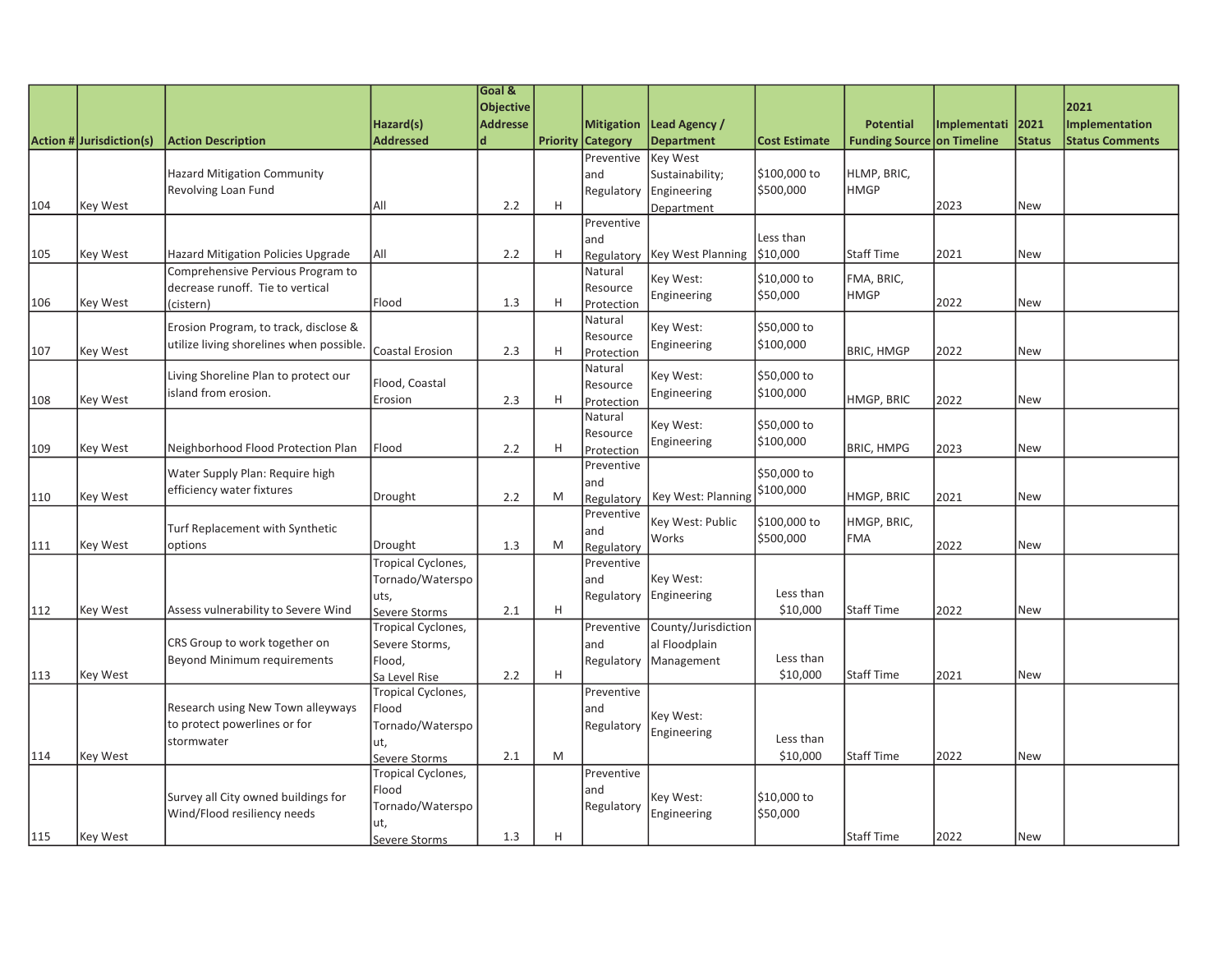|     |                          |                                         |                                       | Goal &                         |   |                                               |                                    |                           |                                                       |              |                       |                                                 |
|-----|--------------------------|-----------------------------------------|---------------------------------------|--------------------------------|---|-----------------------------------------------|------------------------------------|---------------------------|-------------------------------------------------------|--------------|-----------------------|-------------------------------------------------|
|     |                          |                                         |                                       | <b>Objective</b>               |   |                                               |                                    |                           |                                                       |              |                       | 2021                                            |
|     | Action # Jurisdiction(s) | <b>Action Description</b>               | Hazard(s)<br><b>Addressed</b>         | <b>Addresse</b><br>$\mathbf d$ |   | <b>Mitigation</b><br><b>Priority Category</b> | Lead Agency /<br><b>Department</b> | <b>Cost Estimate</b>      | <b>Potential</b><br><b>Funding Source on Timeline</b> | Implementati | 2021<br><b>Status</b> | <b>Implementation</b><br><b>Status Comments</b> |
|     |                          |                                         |                                       |                                |   | Preventive                                    |                                    |                           |                                                       |              |                       |                                                 |
|     |                          | Enforce existing irrigation regulations |                                       |                                |   | and                                           | Key West:                          | \$10,000 to               |                                                       |              |                       |                                                 |
| 116 | Key West                 | (sensors, timing)                       | Drought                               | 2.1                            | M | Regulatory                                    | Engineering                        | \$50,000                  | Staff Time                                            | 2022         | <b>New</b>            |                                                 |
|     |                          |                                         |                                       |                                |   | Preventive                                    | Key West:                          | \$10,000 to               |                                                       |              |                       |                                                 |
|     |                          | Feasibility study for greywater         |                                       |                                |   | and                                           | Engineering                        | \$50,000                  |                                                       |              |                       |                                                 |
| 117 | Key West                 | systems                                 | Drought                               | 2.1                            | M | Regulatory                                    |                                    |                           | <b>BRIC</b>                                           | 2022         | <b>New</b>            |                                                 |
|     |                          | Feasibility Study for WWTP Potable      |                                       |                                |   | Preventive<br>and                             |                                    | \$10,000 to               |                                                       |              |                       |                                                 |
| 118 | Key West                 | Water Treatment                         | Drought                               | 2.1                            | M | Regulatory                                    | Key West: Utilities                | \$50,000                  | <b>BRIC</b>                                           | 2022         | <b>New</b>            |                                                 |
|     |                          | Heat Island Program, to increase tree   |                                       |                                |   | Preventive                                    |                                    |                           |                                                       |              |                       |                                                 |
|     |                          | canopy, green/cool roofs & a            |                                       |                                |   | and                                           | Key West:<br>Engineering           | \$10,000 to<br>\$50,000   |                                                       |              |                       |                                                 |
| 119 | Key West                 | community                               | <b>Extreme Heat</b>                   | 2.2                            | H | Regulatory                                    |                                    |                           | <b>BRIC, HMGP</b>                                     | 2023         | <b>New</b>            |                                                 |
|     |                          | Map first floor elevation for all       |                                       |                                |   | Preventive                                    | Key West:                          | \$50,000 to               |                                                       |              |                       |                                                 |
| 120 | Key West                 | buildings                               | Flood                                 | 2.2                            | M | and<br>Regulatory                             | Floodplain                         | \$100,000                 | Staff Time                                            | 2022         | <b>New</b>            |                                                 |
|     |                          |                                         |                                       |                                |   | Preventive                                    |                                    |                           |                                                       |              |                       |                                                 |
|     |                          |                                         |                                       |                                |   | and                                           | Key West:                          | \$50,000 to               |                                                       |              |                       |                                                 |
| 121 | Key West                 | Map subsidence areas                    | Coastal Erosion                       | 2.2                            | H | Regulatory                                    | Floodplain                         | \$100,000                 | Staff Time                                            | 2021         | <b>New</b>            |                                                 |
| 122 | Key West                 | Piling Replacement at KW Historic       | Tropical Cyclones,                    | 2.1                            | H | Property                                      | Key West: Ports                    | \$100,000 to              | <b>BRIC, FMA</b>                                      | 2021         | <b>New</b>            |                                                 |
|     |                          | Seaport                                 | Severe Storms                         |                                |   | Protection                                    |                                    | \$500,000<br>\$100,000 to | FMA, BRIC,                                            |              |                       |                                                 |
| 123 | Key West                 | Seawall Repair at KW Historic Seaport   | Tropical Cyclones,<br>Severe Storms   | 1.3                            | H | Property<br>Protection                        | Key West: Ports                    | \$500,000                 | <b>HMGP</b>                                           | 2022         | <b>New</b>            |                                                 |
|     |                          | Structural Repairs at 201 William St    | Tropical Cyclones,                    |                                |   | Property                                      |                                    | \$100,000 to              | HGMP, BRIC,                                           |              |                       |                                                 |
| 124 | Key West                 | Building                                | Severe Storms                         | 1.3                            | H | Protection                                    | Key West: Ports                    | \$500,000                 | CDBG-MIT                                              | 2021         | <b>New</b>            |                                                 |
| 125 | Key West                 | <b>Tarpon Finger Pier Extensions</b>    | Tropical Cyclones,                    | 2.1                            | H | Property                                      | Key West: Ports                    | \$100,000 to              | HGMP, BRIC,                                           | 2021         | <b>New</b>            |                                                 |
|     |                          |                                         | Severe Storms                         |                                |   | Protection                                    |                                    | \$500,000                 | CDBG-MIT                                              |              |                       |                                                 |
| 126 | Key West                 | Greene Street Redevelopment             | Tropical Cyclones,<br>Severe Weather, | 1.3                            | H | Property<br>Protection                        | Key West: Ports                    | \$100,000 to<br>\$500,000 | HMGP, BRIC,<br><b>HLMP</b>                            | 2022         | <b>New</b>            |                                                 |
|     |                          |                                         | Flood                                 |                                |   |                                               |                                    |                           |                                                       |              |                       |                                                 |
|     |                          | Expand Public Outreach: Mapping,        |                                       |                                |   | Public                                        | Key West                           |                           |                                                       |              |                       |                                                 |
|     |                          | outreach, floodproofing,                |                                       |                                |   | Informatio                                    | Sustainability;                    |                           |                                                       |              |                       |                                                 |
|     |                          | windproofing, individual                |                                       |                                |   | n and                                         | Engineering                        | \$10,000 to               |                                                       |              |                       |                                                 |
|     |                          | mitigation actions, disclosures,        |                                       |                                |   | Outreach                                      | Department                         | \$50,000                  |                                                       |              |                       |                                                 |
| 127 |                          | financing,                              | All                                   |                                | H |                                               |                                    |                           | Staff Time                                            | 2022         | <b>New</b>            |                                                 |
|     | Key West                 | letc.                                   | <b>Tropical Cyclones,</b>             | 1.1                            |   | Public                                        |                                    |                           |                                                       |              |                       |                                                 |
|     |                          | Cohost Public Workshops with FIRM       | Tornado/Waterspo                      |                                |   | Informatio                                    |                                    |                           |                                                       |              |                       |                                                 |
|     |                          | (NFIP, mitigation, etc)                 | uts,                                  |                                |   | n and                                         | Key West:                          | Less than                 |                                                       |              |                       |                                                 |
| 128 | Key West                 |                                         | Severe Storms                         | 1.1                            | H | Outreach                                      | Floodplain                         | \$10,000                  | Staff Time                                            | 2021         | <b>New</b>            |                                                 |
|     |                          |                                         |                                       |                                |   | Public                                        |                                    |                           |                                                       |              |                       |                                                 |
|     |                          |                                         |                                       |                                |   | Informatio                                    |                                    |                           |                                                       |              |                       |                                                 |
| 129 |                          |                                         |                                       | 1.3                            | M | n and                                         | Key West:                          | Less than<br>\$10,000     |                                                       | 2021         |                       |                                                 |
|     | <b>Key West</b>          | Track High Water Marks                  | Flood                                 |                                |   | Outreach                                      | Floodplain                         |                           | Staff Time                                            |              | <b>New</b>            |                                                 |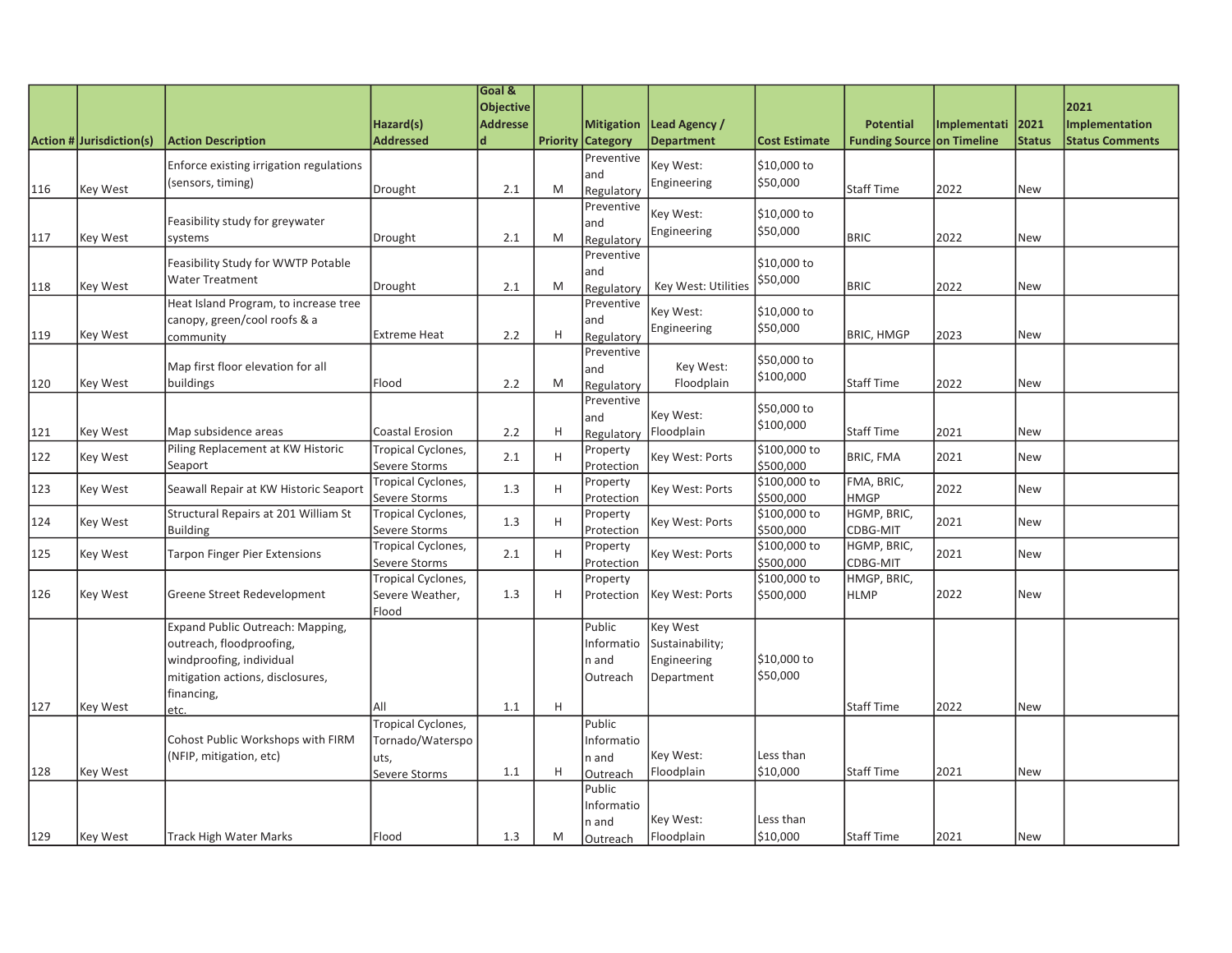| <b>Objective</b><br>2021<br>Hazard(s)<br><b>Addresse</b><br><b>Mitigation</b><br>Lead Agency /<br><b>Potential</b><br>Implementati<br>2021<br>Implementation<br><b>Addressed</b><br><b>Department</b><br>Action # Jurisdiction(s)<br>d<br><b>Priority Category</b><br><b>Funding Source on Timeline</b><br><b>Status</b><br><b>Status Comments</b><br><b>Action Description</b><br><b>Cost Estimate</b><br>Tropical Cyclones,<br>Public<br>Informatio<br>Flood<br>Educational material to share across<br>Tornado/Waterspo<br>n and<br>websites<br>Less than<br>Outreach<br>ut,<br>lail<br>\$10,000<br>H<br><b>Staff Time</b><br>2022<br>130<br>Key West<br>1.1<br>New<br>Severe Storms<br>Public<br>Informatio<br>Key West:<br>Less than<br>Engineering<br>n and<br>\$10,000<br>King Tide Educational Map<br><b>Staff Time</b><br>131<br>Key West<br>Flood<br>1.1<br>H<br>2022<br>New<br>Outreach<br>Public<br>Tropical Cyclones,<br>Key West:<br>Minimum Reccomended Residential<br>Informatio<br>Flood, Sea Level<br>Less than<br>Engineering<br><b>Mitigations</b><br>n and<br>Rise<br>\$10,000<br><b>Staff Time</b><br>Key West<br>H<br>2022<br>132<br>1.1<br>New<br>Outreach<br>BRIC, HMGP,<br>Potable Water Treatment option for<br>Structural<br><b>WWTP</b><br>Key West: Utilities<br>Over \$1,000,000 CDBG-MIT<br>2023<br>133<br>Key West<br>Drought<br>2.1<br>H<br><b>New</b><br>Projects<br>(Design and Build)<br>Poincianna Housing: affordable<br>\$500,000 to<br>Key West:<br>BRIC, HMGP,<br>Structural<br>All<br>2022<br>134<br>Key West<br>2.2<br>H<br>\$1,000,000<br><b>EMPG</b><br>New<br>housing for<br>Projects<br>Engineering<br>Police Dept<br>Drought, Tropical<br>Cisterns for additional water supply<br>Key West:<br>\$100,000 to<br>Structural<br>Cyclones, Severe<br>\$500,000<br>during hurricanes<br>Projects<br>Engineering<br>H<br>1.2<br>HMGP, BRIC<br>2023<br>135<br>Key West<br>New<br><b>Storms</b><br>\$50,000 to<br>Tropical Cyclones,<br>Structural<br>Replace Sludge Conveyor<br>Flood, Sea Level<br>Key West: Utilities<br>2023<br>136<br>Key West<br>1.3<br>H<br>\$100,000<br><b>BRIC, HMGP</b><br><b>New</b><br>Projects<br>Rise<br>\$100,000 to<br>Tropical Cyclones,<br>HGMP, BRIC,<br>Structural<br>Third Effulent Pump<br>Flood, Sea Level<br>2023<br>Key West<br>1.3<br>Key West: Utilities<br>\$500,000<br>CDBG-MIT<br>New<br>H<br>Projects<br>Rise<br>Tropical Cyclones,<br>Key West:<br>\$100,000 to<br>HMGP, BRIC,<br>Community Services Building:<br>Structural<br>Flood, Sea Level<br>\$500,000<br>2022<br>Key West<br>Remodel to<br>1.3<br>H<br>Projects<br>Engineering<br>FMA, CDBG-DR<br><b>New</b><br>raise equipment and staff above flood.<br>Rise<br>Tropical Cyclones,<br>Key West:<br>\$100,000 to<br>HMGP, BRIC,<br>Structural<br>Atlantic Ave Rebuild: Raise and<br>139<br>Key West<br>Flood, Sea Level<br>2.1<br>H<br>\$500,000<br>FMA, CDBG-MIT 2022<br>New<br>Projects<br>Engineering<br>Protect<br>Rise<br>Diesel Plant: Design & Construction to<br><b>Tropical Cyclones,</b><br>stabilize building of historical and<br>Flood<br>Key West:<br>\$100,000 to<br>BRIC, CDBG-<br>Structural<br>cultural significance<br>Tornado/Waterspo<br>\$500,000<br>MIT, HMGP<br>Projects<br>Engineering<br>ut,<br>H<br>Key West<br>1.3<br>2022<br>140<br>New<br>Severe Storms<br>\$100,000 to<br>BRIC, CDBG,<br>Douglass Gym Expansion: Community<br>Key West:<br>Structural<br>All<br>2023<br>141<br>Key West<br>1.3<br>H<br><b>New</b><br><b>Engineering</b><br>\$500,000<br>Projects<br><b>HMGP</b><br>Center<br>HMGP, BRIC,<br>Duval Street Stormwater<br>\$100,000 to<br>Key West:<br>Structural<br>Flood, Sea Level<br>2.1<br>Key West<br>H<br>FMA, CDBG-MIT 2022<br>New<br><b>Revitilization: Raise</b><br>Engineering<br>\$500,000<br>Projects<br>Rise |     |                               | Goal & |  |  |  |  |
|--------------------------------------------------------------------------------------------------------------------------------------------------------------------------------------------------------------------------------------------------------------------------------------------------------------------------------------------------------------------------------------------------------------------------------------------------------------------------------------------------------------------------------------------------------------------------------------------------------------------------------------------------------------------------------------------------------------------------------------------------------------------------------------------------------------------------------------------------------------------------------------------------------------------------------------------------------------------------------------------------------------------------------------------------------------------------------------------------------------------------------------------------------------------------------------------------------------------------------------------------------------------------------------------------------------------------------------------------------------------------------------------------------------------------------------------------------------------------------------------------------------------------------------------------------------------------------------------------------------------------------------------------------------------------------------------------------------------------------------------------------------------------------------------------------------------------------------------------------------------------------------------------------------------------------------------------------------------------------------------------------------------------------------------------------------------------------------------------------------------------------------------------------------------------------------------------------------------------------------------------------------------------------------------------------------------------------------------------------------------------------------------------------------------------------------------------------------------------------------------------------------------------------------------------------------------------------------------------------------------------------------------------------------------------------------------------------------------------------------------------------------------------------------------------------------------------------------------------------------------------------------------------------------------------------------------------------------------------------------------------------------------------------------------------------------------------------------------------------------------------------------------------------------------------------------------------------------------------------------------------------------------------------------------------------------------------------------------------------------------------------------------------------------------------------------------------------------------------------------------------------------------------------------------------------------------------------------------------------------------------------------------------------------------------------------------------------------------------------------------------------------------------------------------------------------------------|-----|-------------------------------|--------|--|--|--|--|
|                                                                                                                                                                                                                                                                                                                                                                                                                                                                                                                                                                                                                                                                                                                                                                                                                                                                                                                                                                                                                                                                                                                                                                                                                                                                                                                                                                                                                                                                                                                                                                                                                                                                                                                                                                                                                                                                                                                                                                                                                                                                                                                                                                                                                                                                                                                                                                                                                                                                                                                                                                                                                                                                                                                                                                                                                                                                                                                                                                                                                                                                                                                                                                                                                                                                                                                                                                                                                                                                                                                                                                                                                                                                                                                                                                                                                          |     |                               |        |  |  |  |  |
|                                                                                                                                                                                                                                                                                                                                                                                                                                                                                                                                                                                                                                                                                                                                                                                                                                                                                                                                                                                                                                                                                                                                                                                                                                                                                                                                                                                                                                                                                                                                                                                                                                                                                                                                                                                                                                                                                                                                                                                                                                                                                                                                                                                                                                                                                                                                                                                                                                                                                                                                                                                                                                                                                                                                                                                                                                                                                                                                                                                                                                                                                                                                                                                                                                                                                                                                                                                                                                                                                                                                                                                                                                                                                                                                                                                                                          |     |                               |        |  |  |  |  |
|                                                                                                                                                                                                                                                                                                                                                                                                                                                                                                                                                                                                                                                                                                                                                                                                                                                                                                                                                                                                                                                                                                                                                                                                                                                                                                                                                                                                                                                                                                                                                                                                                                                                                                                                                                                                                                                                                                                                                                                                                                                                                                                                                                                                                                                                                                                                                                                                                                                                                                                                                                                                                                                                                                                                                                                                                                                                                                                                                                                                                                                                                                                                                                                                                                                                                                                                                                                                                                                                                                                                                                                                                                                                                                                                                                                                                          |     |                               |        |  |  |  |  |
|                                                                                                                                                                                                                                                                                                                                                                                                                                                                                                                                                                                                                                                                                                                                                                                                                                                                                                                                                                                                                                                                                                                                                                                                                                                                                                                                                                                                                                                                                                                                                                                                                                                                                                                                                                                                                                                                                                                                                                                                                                                                                                                                                                                                                                                                                                                                                                                                                                                                                                                                                                                                                                                                                                                                                                                                                                                                                                                                                                                                                                                                                                                                                                                                                                                                                                                                                                                                                                                                                                                                                                                                                                                                                                                                                                                                                          |     |                               |        |  |  |  |  |
|                                                                                                                                                                                                                                                                                                                                                                                                                                                                                                                                                                                                                                                                                                                                                                                                                                                                                                                                                                                                                                                                                                                                                                                                                                                                                                                                                                                                                                                                                                                                                                                                                                                                                                                                                                                                                                                                                                                                                                                                                                                                                                                                                                                                                                                                                                                                                                                                                                                                                                                                                                                                                                                                                                                                                                                                                                                                                                                                                                                                                                                                                                                                                                                                                                                                                                                                                                                                                                                                                                                                                                                                                                                                                                                                                                                                                          |     |                               |        |  |  |  |  |
|                                                                                                                                                                                                                                                                                                                                                                                                                                                                                                                                                                                                                                                                                                                                                                                                                                                                                                                                                                                                                                                                                                                                                                                                                                                                                                                                                                                                                                                                                                                                                                                                                                                                                                                                                                                                                                                                                                                                                                                                                                                                                                                                                                                                                                                                                                                                                                                                                                                                                                                                                                                                                                                                                                                                                                                                                                                                                                                                                                                                                                                                                                                                                                                                                                                                                                                                                                                                                                                                                                                                                                                                                                                                                                                                                                                                                          |     |                               |        |  |  |  |  |
|                                                                                                                                                                                                                                                                                                                                                                                                                                                                                                                                                                                                                                                                                                                                                                                                                                                                                                                                                                                                                                                                                                                                                                                                                                                                                                                                                                                                                                                                                                                                                                                                                                                                                                                                                                                                                                                                                                                                                                                                                                                                                                                                                                                                                                                                                                                                                                                                                                                                                                                                                                                                                                                                                                                                                                                                                                                                                                                                                                                                                                                                                                                                                                                                                                                                                                                                                                                                                                                                                                                                                                                                                                                                                                                                                                                                                          |     |                               |        |  |  |  |  |
|                                                                                                                                                                                                                                                                                                                                                                                                                                                                                                                                                                                                                                                                                                                                                                                                                                                                                                                                                                                                                                                                                                                                                                                                                                                                                                                                                                                                                                                                                                                                                                                                                                                                                                                                                                                                                                                                                                                                                                                                                                                                                                                                                                                                                                                                                                                                                                                                                                                                                                                                                                                                                                                                                                                                                                                                                                                                                                                                                                                                                                                                                                                                                                                                                                                                                                                                                                                                                                                                                                                                                                                                                                                                                                                                                                                                                          |     |                               |        |  |  |  |  |
|                                                                                                                                                                                                                                                                                                                                                                                                                                                                                                                                                                                                                                                                                                                                                                                                                                                                                                                                                                                                                                                                                                                                                                                                                                                                                                                                                                                                                                                                                                                                                                                                                                                                                                                                                                                                                                                                                                                                                                                                                                                                                                                                                                                                                                                                                                                                                                                                                                                                                                                                                                                                                                                                                                                                                                                                                                                                                                                                                                                                                                                                                                                                                                                                                                                                                                                                                                                                                                                                                                                                                                                                                                                                                                                                                                                                                          |     |                               |        |  |  |  |  |
|                                                                                                                                                                                                                                                                                                                                                                                                                                                                                                                                                                                                                                                                                                                                                                                                                                                                                                                                                                                                                                                                                                                                                                                                                                                                                                                                                                                                                                                                                                                                                                                                                                                                                                                                                                                                                                                                                                                                                                                                                                                                                                                                                                                                                                                                                                                                                                                                                                                                                                                                                                                                                                                                                                                                                                                                                                                                                                                                                                                                                                                                                                                                                                                                                                                                                                                                                                                                                                                                                                                                                                                                                                                                                                                                                                                                                          |     |                               |        |  |  |  |  |
|                                                                                                                                                                                                                                                                                                                                                                                                                                                                                                                                                                                                                                                                                                                                                                                                                                                                                                                                                                                                                                                                                                                                                                                                                                                                                                                                                                                                                                                                                                                                                                                                                                                                                                                                                                                                                                                                                                                                                                                                                                                                                                                                                                                                                                                                                                                                                                                                                                                                                                                                                                                                                                                                                                                                                                                                                                                                                                                                                                                                                                                                                                                                                                                                                                                                                                                                                                                                                                                                                                                                                                                                                                                                                                                                                                                                                          |     |                               |        |  |  |  |  |
|                                                                                                                                                                                                                                                                                                                                                                                                                                                                                                                                                                                                                                                                                                                                                                                                                                                                                                                                                                                                                                                                                                                                                                                                                                                                                                                                                                                                                                                                                                                                                                                                                                                                                                                                                                                                                                                                                                                                                                                                                                                                                                                                                                                                                                                                                                                                                                                                                                                                                                                                                                                                                                                                                                                                                                                                                                                                                                                                                                                                                                                                                                                                                                                                                                                                                                                                                                                                                                                                                                                                                                                                                                                                                                                                                                                                                          |     |                               |        |  |  |  |  |
|                                                                                                                                                                                                                                                                                                                                                                                                                                                                                                                                                                                                                                                                                                                                                                                                                                                                                                                                                                                                                                                                                                                                                                                                                                                                                                                                                                                                                                                                                                                                                                                                                                                                                                                                                                                                                                                                                                                                                                                                                                                                                                                                                                                                                                                                                                                                                                                                                                                                                                                                                                                                                                                                                                                                                                                                                                                                                                                                                                                                                                                                                                                                                                                                                                                                                                                                                                                                                                                                                                                                                                                                                                                                                                                                                                                                                          |     |                               |        |  |  |  |  |
|                                                                                                                                                                                                                                                                                                                                                                                                                                                                                                                                                                                                                                                                                                                                                                                                                                                                                                                                                                                                                                                                                                                                                                                                                                                                                                                                                                                                                                                                                                                                                                                                                                                                                                                                                                                                                                                                                                                                                                                                                                                                                                                                                                                                                                                                                                                                                                                                                                                                                                                                                                                                                                                                                                                                                                                                                                                                                                                                                                                                                                                                                                                                                                                                                                                                                                                                                                                                                                                                                                                                                                                                                                                                                                                                                                                                                          |     |                               |        |  |  |  |  |
|                                                                                                                                                                                                                                                                                                                                                                                                                                                                                                                                                                                                                                                                                                                                                                                                                                                                                                                                                                                                                                                                                                                                                                                                                                                                                                                                                                                                                                                                                                                                                                                                                                                                                                                                                                                                                                                                                                                                                                                                                                                                                                                                                                                                                                                                                                                                                                                                                                                                                                                                                                                                                                                                                                                                                                                                                                                                                                                                                                                                                                                                                                                                                                                                                                                                                                                                                                                                                                                                                                                                                                                                                                                                                                                                                                                                                          |     |                               |        |  |  |  |  |
|                                                                                                                                                                                                                                                                                                                                                                                                                                                                                                                                                                                                                                                                                                                                                                                                                                                                                                                                                                                                                                                                                                                                                                                                                                                                                                                                                                                                                                                                                                                                                                                                                                                                                                                                                                                                                                                                                                                                                                                                                                                                                                                                                                                                                                                                                                                                                                                                                                                                                                                                                                                                                                                                                                                                                                                                                                                                                                                                                                                                                                                                                                                                                                                                                                                                                                                                                                                                                                                                                                                                                                                                                                                                                                                                                                                                                          |     |                               |        |  |  |  |  |
|                                                                                                                                                                                                                                                                                                                                                                                                                                                                                                                                                                                                                                                                                                                                                                                                                                                                                                                                                                                                                                                                                                                                                                                                                                                                                                                                                                                                                                                                                                                                                                                                                                                                                                                                                                                                                                                                                                                                                                                                                                                                                                                                                                                                                                                                                                                                                                                                                                                                                                                                                                                                                                                                                                                                                                                                                                                                                                                                                                                                                                                                                                                                                                                                                                                                                                                                                                                                                                                                                                                                                                                                                                                                                                                                                                                                                          |     |                               |        |  |  |  |  |
|                                                                                                                                                                                                                                                                                                                                                                                                                                                                                                                                                                                                                                                                                                                                                                                                                                                                                                                                                                                                                                                                                                                                                                                                                                                                                                                                                                                                                                                                                                                                                                                                                                                                                                                                                                                                                                                                                                                                                                                                                                                                                                                                                                                                                                                                                                                                                                                                                                                                                                                                                                                                                                                                                                                                                                                                                                                                                                                                                                                                                                                                                                                                                                                                                                                                                                                                                                                                                                                                                                                                                                                                                                                                                                                                                                                                                          |     |                               |        |  |  |  |  |
|                                                                                                                                                                                                                                                                                                                                                                                                                                                                                                                                                                                                                                                                                                                                                                                                                                                                                                                                                                                                                                                                                                                                                                                                                                                                                                                                                                                                                                                                                                                                                                                                                                                                                                                                                                                                                                                                                                                                                                                                                                                                                                                                                                                                                                                                                                                                                                                                                                                                                                                                                                                                                                                                                                                                                                                                                                                                                                                                                                                                                                                                                                                                                                                                                                                                                                                                                                                                                                                                                                                                                                                                                                                                                                                                                                                                                          |     |                               |        |  |  |  |  |
|                                                                                                                                                                                                                                                                                                                                                                                                                                                                                                                                                                                                                                                                                                                                                                                                                                                                                                                                                                                                                                                                                                                                                                                                                                                                                                                                                                                                                                                                                                                                                                                                                                                                                                                                                                                                                                                                                                                                                                                                                                                                                                                                                                                                                                                                                                                                                                                                                                                                                                                                                                                                                                                                                                                                                                                                                                                                                                                                                                                                                                                                                                                                                                                                                                                                                                                                                                                                                                                                                                                                                                                                                                                                                                                                                                                                                          |     |                               |        |  |  |  |  |
|                                                                                                                                                                                                                                                                                                                                                                                                                                                                                                                                                                                                                                                                                                                                                                                                                                                                                                                                                                                                                                                                                                                                                                                                                                                                                                                                                                                                                                                                                                                                                                                                                                                                                                                                                                                                                                                                                                                                                                                                                                                                                                                                                                                                                                                                                                                                                                                                                                                                                                                                                                                                                                                                                                                                                                                                                                                                                                                                                                                                                                                                                                                                                                                                                                                                                                                                                                                                                                                                                                                                                                                                                                                                                                                                                                                                                          |     |                               |        |  |  |  |  |
|                                                                                                                                                                                                                                                                                                                                                                                                                                                                                                                                                                                                                                                                                                                                                                                                                                                                                                                                                                                                                                                                                                                                                                                                                                                                                                                                                                                                                                                                                                                                                                                                                                                                                                                                                                                                                                                                                                                                                                                                                                                                                                                                                                                                                                                                                                                                                                                                                                                                                                                                                                                                                                                                                                                                                                                                                                                                                                                                                                                                                                                                                                                                                                                                                                                                                                                                                                                                                                                                                                                                                                                                                                                                                                                                                                                                                          |     |                               |        |  |  |  |  |
|                                                                                                                                                                                                                                                                                                                                                                                                                                                                                                                                                                                                                                                                                                                                                                                                                                                                                                                                                                                                                                                                                                                                                                                                                                                                                                                                                                                                                                                                                                                                                                                                                                                                                                                                                                                                                                                                                                                                                                                                                                                                                                                                                                                                                                                                                                                                                                                                                                                                                                                                                                                                                                                                                                                                                                                                                                                                                                                                                                                                                                                                                                                                                                                                                                                                                                                                                                                                                                                                                                                                                                                                                                                                                                                                                                                                                          |     |                               |        |  |  |  |  |
|                                                                                                                                                                                                                                                                                                                                                                                                                                                                                                                                                                                                                                                                                                                                                                                                                                                                                                                                                                                                                                                                                                                                                                                                                                                                                                                                                                                                                                                                                                                                                                                                                                                                                                                                                                                                                                                                                                                                                                                                                                                                                                                                                                                                                                                                                                                                                                                                                                                                                                                                                                                                                                                                                                                                                                                                                                                                                                                                                                                                                                                                                                                                                                                                                                                                                                                                                                                                                                                                                                                                                                                                                                                                                                                                                                                                                          |     |                               |        |  |  |  |  |
|                                                                                                                                                                                                                                                                                                                                                                                                                                                                                                                                                                                                                                                                                                                                                                                                                                                                                                                                                                                                                                                                                                                                                                                                                                                                                                                                                                                                                                                                                                                                                                                                                                                                                                                                                                                                                                                                                                                                                                                                                                                                                                                                                                                                                                                                                                                                                                                                                                                                                                                                                                                                                                                                                                                                                                                                                                                                                                                                                                                                                                                                                                                                                                                                                                                                                                                                                                                                                                                                                                                                                                                                                                                                                                                                                                                                                          |     |                               |        |  |  |  |  |
|                                                                                                                                                                                                                                                                                                                                                                                                                                                                                                                                                                                                                                                                                                                                                                                                                                                                                                                                                                                                                                                                                                                                                                                                                                                                                                                                                                                                                                                                                                                                                                                                                                                                                                                                                                                                                                                                                                                                                                                                                                                                                                                                                                                                                                                                                                                                                                                                                                                                                                                                                                                                                                                                                                                                                                                                                                                                                                                                                                                                                                                                                                                                                                                                                                                                                                                                                                                                                                                                                                                                                                                                                                                                                                                                                                                                                          |     |                               |        |  |  |  |  |
|                                                                                                                                                                                                                                                                                                                                                                                                                                                                                                                                                                                                                                                                                                                                                                                                                                                                                                                                                                                                                                                                                                                                                                                                                                                                                                                                                                                                                                                                                                                                                                                                                                                                                                                                                                                                                                                                                                                                                                                                                                                                                                                                                                                                                                                                                                                                                                                                                                                                                                                                                                                                                                                                                                                                                                                                                                                                                                                                                                                                                                                                                                                                                                                                                                                                                                                                                                                                                                                                                                                                                                                                                                                                                                                                                                                                                          |     |                               |        |  |  |  |  |
|                                                                                                                                                                                                                                                                                                                                                                                                                                                                                                                                                                                                                                                                                                                                                                                                                                                                                                                                                                                                                                                                                                                                                                                                                                                                                                                                                                                                                                                                                                                                                                                                                                                                                                                                                                                                                                                                                                                                                                                                                                                                                                                                                                                                                                                                                                                                                                                                                                                                                                                                                                                                                                                                                                                                                                                                                                                                                                                                                                                                                                                                                                                                                                                                                                                                                                                                                                                                                                                                                                                                                                                                                                                                                                                                                                                                                          |     |                               |        |  |  |  |  |
|                                                                                                                                                                                                                                                                                                                                                                                                                                                                                                                                                                                                                                                                                                                                                                                                                                                                                                                                                                                                                                                                                                                                                                                                                                                                                                                                                                                                                                                                                                                                                                                                                                                                                                                                                                                                                                                                                                                                                                                                                                                                                                                                                                                                                                                                                                                                                                                                                                                                                                                                                                                                                                                                                                                                                                                                                                                                                                                                                                                                                                                                                                                                                                                                                                                                                                                                                                                                                                                                                                                                                                                                                                                                                                                                                                                                                          |     |                               |        |  |  |  |  |
|                                                                                                                                                                                                                                                                                                                                                                                                                                                                                                                                                                                                                                                                                                                                                                                                                                                                                                                                                                                                                                                                                                                                                                                                                                                                                                                                                                                                                                                                                                                                                                                                                                                                                                                                                                                                                                                                                                                                                                                                                                                                                                                                                                                                                                                                                                                                                                                                                                                                                                                                                                                                                                                                                                                                                                                                                                                                                                                                                                                                                                                                                                                                                                                                                                                                                                                                                                                                                                                                                                                                                                                                                                                                                                                                                                                                                          |     |                               |        |  |  |  |  |
|                                                                                                                                                                                                                                                                                                                                                                                                                                                                                                                                                                                                                                                                                                                                                                                                                                                                                                                                                                                                                                                                                                                                                                                                                                                                                                                                                                                                                                                                                                                                                                                                                                                                                                                                                                                                                                                                                                                                                                                                                                                                                                                                                                                                                                                                                                                                                                                                                                                                                                                                                                                                                                                                                                                                                                                                                                                                                                                                                                                                                                                                                                                                                                                                                                                                                                                                                                                                                                                                                                                                                                                                                                                                                                                                                                                                                          | 137 |                               |        |  |  |  |  |
|                                                                                                                                                                                                                                                                                                                                                                                                                                                                                                                                                                                                                                                                                                                                                                                                                                                                                                                                                                                                                                                                                                                                                                                                                                                                                                                                                                                                                                                                                                                                                                                                                                                                                                                                                                                                                                                                                                                                                                                                                                                                                                                                                                                                                                                                                                                                                                                                                                                                                                                                                                                                                                                                                                                                                                                                                                                                                                                                                                                                                                                                                                                                                                                                                                                                                                                                                                                                                                                                                                                                                                                                                                                                                                                                                                                                                          |     |                               |        |  |  |  |  |
|                                                                                                                                                                                                                                                                                                                                                                                                                                                                                                                                                                                                                                                                                                                                                                                                                                                                                                                                                                                                                                                                                                                                                                                                                                                                                                                                                                                                                                                                                                                                                                                                                                                                                                                                                                                                                                                                                                                                                                                                                                                                                                                                                                                                                                                                                                                                                                                                                                                                                                                                                                                                                                                                                                                                                                                                                                                                                                                                                                                                                                                                                                                                                                                                                                                                                                                                                                                                                                                                                                                                                                                                                                                                                                                                                                                                                          |     |                               |        |  |  |  |  |
|                                                                                                                                                                                                                                                                                                                                                                                                                                                                                                                                                                                                                                                                                                                                                                                                                                                                                                                                                                                                                                                                                                                                                                                                                                                                                                                                                                                                                                                                                                                                                                                                                                                                                                                                                                                                                                                                                                                                                                                                                                                                                                                                                                                                                                                                                                                                                                                                                                                                                                                                                                                                                                                                                                                                                                                                                                                                                                                                                                                                                                                                                                                                                                                                                                                                                                                                                                                                                                                                                                                                                                                                                                                                                                                                                                                                                          | 138 |                               |        |  |  |  |  |
|                                                                                                                                                                                                                                                                                                                                                                                                                                                                                                                                                                                                                                                                                                                                                                                                                                                                                                                                                                                                                                                                                                                                                                                                                                                                                                                                                                                                                                                                                                                                                                                                                                                                                                                                                                                                                                                                                                                                                                                                                                                                                                                                                                                                                                                                                                                                                                                                                                                                                                                                                                                                                                                                                                                                                                                                                                                                                                                                                                                                                                                                                                                                                                                                                                                                                                                                                                                                                                                                                                                                                                                                                                                                                                                                                                                                                          |     |                               |        |  |  |  |  |
|                                                                                                                                                                                                                                                                                                                                                                                                                                                                                                                                                                                                                                                                                                                                                                                                                                                                                                                                                                                                                                                                                                                                                                                                                                                                                                                                                                                                                                                                                                                                                                                                                                                                                                                                                                                                                                                                                                                                                                                                                                                                                                                                                                                                                                                                                                                                                                                                                                                                                                                                                                                                                                                                                                                                                                                                                                                                                                                                                                                                                                                                                                                                                                                                                                                                                                                                                                                                                                                                                                                                                                                                                                                                                                                                                                                                                          |     |                               |        |  |  |  |  |
|                                                                                                                                                                                                                                                                                                                                                                                                                                                                                                                                                                                                                                                                                                                                                                                                                                                                                                                                                                                                                                                                                                                                                                                                                                                                                                                                                                                                                                                                                                                                                                                                                                                                                                                                                                                                                                                                                                                                                                                                                                                                                                                                                                                                                                                                                                                                                                                                                                                                                                                                                                                                                                                                                                                                                                                                                                                                                                                                                                                                                                                                                                                                                                                                                                                                                                                                                                                                                                                                                                                                                                                                                                                                                                                                                                                                                          |     |                               |        |  |  |  |  |
|                                                                                                                                                                                                                                                                                                                                                                                                                                                                                                                                                                                                                                                                                                                                                                                                                                                                                                                                                                                                                                                                                                                                                                                                                                                                                                                                                                                                                                                                                                                                                                                                                                                                                                                                                                                                                                                                                                                                                                                                                                                                                                                                                                                                                                                                                                                                                                                                                                                                                                                                                                                                                                                                                                                                                                                                                                                                                                                                                                                                                                                                                                                                                                                                                                                                                                                                                                                                                                                                                                                                                                                                                                                                                                                                                                                                                          |     |                               |        |  |  |  |  |
|                                                                                                                                                                                                                                                                                                                                                                                                                                                                                                                                                                                                                                                                                                                                                                                                                                                                                                                                                                                                                                                                                                                                                                                                                                                                                                                                                                                                                                                                                                                                                                                                                                                                                                                                                                                                                                                                                                                                                                                                                                                                                                                                                                                                                                                                                                                                                                                                                                                                                                                                                                                                                                                                                                                                                                                                                                                                                                                                                                                                                                                                                                                                                                                                                                                                                                                                                                                                                                                                                                                                                                                                                                                                                                                                                                                                                          |     |                               |        |  |  |  |  |
|                                                                                                                                                                                                                                                                                                                                                                                                                                                                                                                                                                                                                                                                                                                                                                                                                                                                                                                                                                                                                                                                                                                                                                                                                                                                                                                                                                                                                                                                                                                                                                                                                                                                                                                                                                                                                                                                                                                                                                                                                                                                                                                                                                                                                                                                                                                                                                                                                                                                                                                                                                                                                                                                                                                                                                                                                                                                                                                                                                                                                                                                                                                                                                                                                                                                                                                                                                                                                                                                                                                                                                                                                                                                                                                                                                                                                          |     |                               |        |  |  |  |  |
|                                                                                                                                                                                                                                                                                                                                                                                                                                                                                                                                                                                                                                                                                                                                                                                                                                                                                                                                                                                                                                                                                                                                                                                                                                                                                                                                                                                                                                                                                                                                                                                                                                                                                                                                                                                                                                                                                                                                                                                                                                                                                                                                                                                                                                                                                                                                                                                                                                                                                                                                                                                                                                                                                                                                                                                                                                                                                                                                                                                                                                                                                                                                                                                                                                                                                                                                                                                                                                                                                                                                                                                                                                                                                                                                                                                                                          |     |                               |        |  |  |  |  |
|                                                                                                                                                                                                                                                                                                                                                                                                                                                                                                                                                                                                                                                                                                                                                                                                                                                                                                                                                                                                                                                                                                                                                                                                                                                                                                                                                                                                                                                                                                                                                                                                                                                                                                                                                                                                                                                                                                                                                                                                                                                                                                                                                                                                                                                                                                                                                                                                                                                                                                                                                                                                                                                                                                                                                                                                                                                                                                                                                                                                                                                                                                                                                                                                                                                                                                                                                                                                                                                                                                                                                                                                                                                                                                                                                                                                                          |     |                               |        |  |  |  |  |
|                                                                                                                                                                                                                                                                                                                                                                                                                                                                                                                                                                                                                                                                                                                                                                                                                                                                                                                                                                                                                                                                                                                                                                                                                                                                                                                                                                                                                                                                                                                                                                                                                                                                                                                                                                                                                                                                                                                                                                                                                                                                                                                                                                                                                                                                                                                                                                                                                                                                                                                                                                                                                                                                                                                                                                                                                                                                                                                                                                                                                                                                                                                                                                                                                                                                                                                                                                                                                                                                                                                                                                                                                                                                                                                                                                                                                          |     |                               |        |  |  |  |  |
|                                                                                                                                                                                                                                                                                                                                                                                                                                                                                                                                                                                                                                                                                                                                                                                                                                                                                                                                                                                                                                                                                                                                                                                                                                                                                                                                                                                                                                                                                                                                                                                                                                                                                                                                                                                                                                                                                                                                                                                                                                                                                                                                                                                                                                                                                                                                                                                                                                                                                                                                                                                                                                                                                                                                                                                                                                                                                                                                                                                                                                                                                                                                                                                                                                                                                                                                                                                                                                                                                                                                                                                                                                                                                                                                                                                                                          |     |                               |        |  |  |  |  |
|                                                                                                                                                                                                                                                                                                                                                                                                                                                                                                                                                                                                                                                                                                                                                                                                                                                                                                                                                                                                                                                                                                                                                                                                                                                                                                                                                                                                                                                                                                                                                                                                                                                                                                                                                                                                                                                                                                                                                                                                                                                                                                                                                                                                                                                                                                                                                                                                                                                                                                                                                                                                                                                                                                                                                                                                                                                                                                                                                                                                                                                                                                                                                                                                                                                                                                                                                                                                                                                                                                                                                                                                                                                                                                                                                                                                                          |     |                               |        |  |  |  |  |
|                                                                                                                                                                                                                                                                                                                                                                                                                                                                                                                                                                                                                                                                                                                                                                                                                                                                                                                                                                                                                                                                                                                                                                                                                                                                                                                                                                                                                                                                                                                                                                                                                                                                                                                                                                                                                                                                                                                                                                                                                                                                                                                                                                                                                                                                                                                                                                                                                                                                                                                                                                                                                                                                                                                                                                                                                                                                                                                                                                                                                                                                                                                                                                                                                                                                                                                                                                                                                                                                                                                                                                                                                                                                                                                                                                                                                          |     |                               |        |  |  |  |  |
|                                                                                                                                                                                                                                                                                                                                                                                                                                                                                                                                                                                                                                                                                                                                                                                                                                                                                                                                                                                                                                                                                                                                                                                                                                                                                                                                                                                                                                                                                                                                                                                                                                                                                                                                                                                                                                                                                                                                                                                                                                                                                                                                                                                                                                                                                                                                                                                                                                                                                                                                                                                                                                                                                                                                                                                                                                                                                                                                                                                                                                                                                                                                                                                                                                                                                                                                                                                                                                                                                                                                                                                                                                                                                                                                                                                                                          | 142 |                               |        |  |  |  |  |
|                                                                                                                                                                                                                                                                                                                                                                                                                                                                                                                                                                                                                                                                                                                                                                                                                                                                                                                                                                                                                                                                                                                                                                                                                                                                                                                                                                                                                                                                                                                                                                                                                                                                                                                                                                                                                                                                                                                                                                                                                                                                                                                                                                                                                                                                                                                                                                                                                                                                                                                                                                                                                                                                                                                                                                                                                                                                                                                                                                                                                                                                                                                                                                                                                                                                                                                                                                                                                                                                                                                                                                                                                                                                                                                                                                                                                          |     | road to reduce stormwater/SLR |        |  |  |  |  |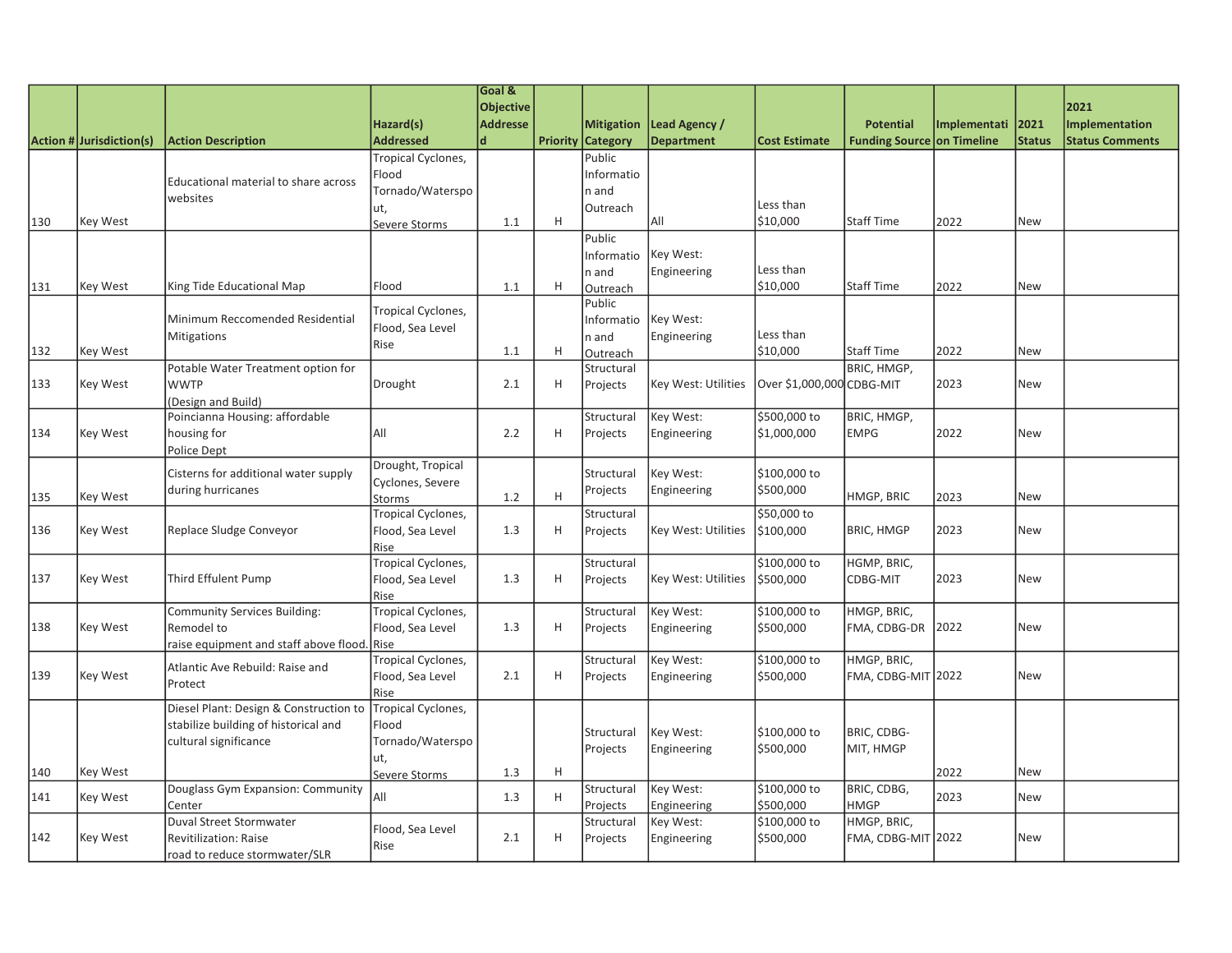|     |                                 |                                                         |                          | Goal &           |   |                          |                                   |                             |                                   |              |               |                         |
|-----|---------------------------------|---------------------------------------------------------|--------------------------|------------------|---|--------------------------|-----------------------------------|-----------------------------|-----------------------------------|--------------|---------------|-------------------------|
|     |                                 |                                                         |                          | <b>Objective</b> |   |                          |                                   |                             |                                   |              |               | 2021                    |
|     |                                 |                                                         | Hazard(s)                | <b>Addresse</b>  |   | <b>Mitigation</b>        | Lead Agency /                     |                             | <b>Potential</b>                  | Implementati | 2021          | <b>Implementation</b>   |
|     | <b>Action # Jurisdiction(s)</b> | <b>Action Description</b>                               | <b>Addressed</b>         | d                |   | <b>Priority Category</b> | <b>Department</b>                 | <b>Cost Estimate</b>        | <b>Funding Source on Timeline</b> |              | <b>Status</b> | <b>Status Comments</b>  |
| 143 | Key West                        | Elevate or Floodproof essential public                  | Flood                    | 1.3              | H | Structural               | Key West:                         | Over \$1,000,000            | HMGP, BRIC,                       | 2023         | <b>New</b>    |                         |
|     |                                 | buildings                                               |                          |                  |   | Projects                 | Engineering                       |                             | FMA, CDBG-MIT                     |              |               |                         |
| 144 | Key West                        | Elevate or Floodproof historically or                   | Flood                    | 1.3              | H | Structural               | Key West:                         | Over \$1,000,000            | HMGP, BRIC,                       | 2024         | <b>New</b>    |                         |
|     |                                 | culturally significant buildings                        |                          |                  |   | Projects                 | Engineering                       |                             | FMA, CDBG-MIT                     |              |               |                         |
|     |                                 |                                                         | Tropical Cyclones,       |                  |   | Structural               |                                   | \$100,000 to                | HMGP, BRIC,                       |              |               |                         |
| 145 | Key West                        | <b>Govt Road Culverts</b>                               | Flood, Sea Level         | 2.1              | H | Projects                 | Key West: Utilities               | \$500,000                   | FMA, CDBG-MIT 2023                |              | <b>New</b>    |                         |
|     |                                 |                                                         | Rise                     |                  |   |                          |                                   |                             |                                   |              |               |                         |
|     |                                 | KOTS: Construct/Develop new Keys                        |                          |                  |   | Structural               | Key West:                         |                             |                                   |              |               |                         |
| 146 | Key West                        | Overnight Temporary Shelter for                         | All                      | 1.2              | H | Projects                 | Engineering                       | Over \$1,000,000 HMGP, BRIC |                                   | 2022         | <b>New</b>    |                         |
|     |                                 | homeless                                                |                          |                  |   | Structural               |                                   | \$500,000 to                | HMGP, BRIC,                       |              |               |                         |
| 147 | Key West                        | Lift Station Rennovation - Phases 1                     | Tropical Cyclones,       | 2.1              | H |                          | Key West: Utilities               |                             |                                   | 2021         | <b>New</b>    |                         |
|     |                                 | land 2                                                  | Flood, Sea Level         |                  |   | Projects                 |                                   | \$1,000,000                 | CDBG-MIT,                         |              |               |                         |
|     |                                 |                                                         | Rise                     |                  |   | Structural               | Key West:                         | \$50,000 to                 | <b>HLMP</b>                       |              |               |                         |
| 148 | Key West                        | Parking lot stormwater storage pilot                    | Flood                    | 1.3              | H | Projects                 | Engineering                       | \$100,000                   | FMA, BRIC                         | 2022         | <b>New</b>    |                         |
|     |                                 |                                                         |                          |                  |   | Structural               |                                   | \$10,000 to                 |                                   |              |               |                         |
| 149 | Key West                        | Update Stormwater Master Plan                           | Flood                    | 2.2              | H | Projects                 | Key West: Utilities               | \$50,000                    | <b>HMGP</b>                       | 2021         | <b>New</b>    |                         |
|     |                                 |                                                         |                          |                  |   |                          |                                   |                             |                                   |              |               | City has begun the      |
|     |                                 |                                                         |                          |                  |   | Emergency                | Layton Building                   |                             |                                   |              |               | progress with the       |
|     |                                 |                                                         |                          |                  |   | Services                 | Deparmtent                        | Less than                   |                                   |              |               | National Weather        |
| 150 | Layton                          | Become Storm Ready Community                            | All                      | 1.2              | H |                          |                                   | \$10,000                    | <b>Staff Time</b>                 | 2021         | <b>New</b>    | Service                 |
|     |                                 | Add culverts to canals on the East side Flood, Tropical |                          |                  |   | Natural                  | Layton City Council               |                             |                                   |              |               | Funding needed;         |
|     |                                 | of the city to improve water flow and                   | Cyclones, Drought,       |                  |   | Resource                 | & Building                        | \$100,000 to                | HMGP, BRIC,                       |              |               | have obtained           |
|     |                                 | water                                                   | Sea Level Rise           |                  |   | Protection               | Department                        | \$500,000                   | FMA, CDBG-MIT                     |              |               | proposal                |
| 151 | Layton                          | laualitv                                                |                          | 2.1              | M |                          |                                   |                             |                                   | 5 years      | <b>New</b>    | from engineering        |
|     |                                 | Obtain LiDAR data to identify actual                    |                          |                  |   |                          |                                   |                             |                                   |              |               | Partnered with          |
|     |                                 | elevation of existing city roads and                    | Tropical Cyclones,       |                  |   | Property                 |                                   | \$100,000 to                |                                   |              |               | Mornoe County for       |
|     |                                 | lelevate                                                | Flood, Sea Level         |                  |   | protection               |                                   | \$500,000                   |                                   |              |               | <b>CDBG-MIT funding</b> |
| 152 | Layton                          | as needed.                                              | Rise                     | 2.1              | H |                          | Layton City Council               |                             | CDBG-MIT                          | 5 years      | <b>New</b>    |                         |
|     |                                 |                                                         |                          |                  |   |                          |                                   |                             |                                   |              |               | Funding needed for      |
|     |                                 |                                                         | Tropical Cyclones,       |                  |   |                          |                                   |                             |                                   |              |               | long term plan;         |
|     |                                 | Partner with Monroe County Fire                         | Tornado/Waterspo         |                  |   |                          |                                   |                             |                                   |              |               | Monroe County           |
|     |                                 | Rescue to rebuild fire house and                        | ut, Severe               |                  |   |                          |                                   |                             |                                   |              |               | purhcased the           |
|     |                                 | administrative offices elevated or                      | Weather,                 |                  |   |                          |                                   |                             |                                   |              |               | adjacent parcel and     |
|     |                                 | flood proofed above BFE plus                            | Flood, Sea Level         |                  |   |                          |                                   |                             |                                   |              |               | Layton owns the         |
|     |                                 | minimum 3' freeboard.                                   | Rise                     |                  |   |                          | <b>Monroe County</b>              |                             |                                   |              |               | firehouse, etc. A       |
|     |                                 |                                                         |                          |                  |   | Property                 | Fire Rescue; City of \$500,000 to |                             | HMGP,                             |              |               | partnership is in       |
| 153 | Layton                          |                                                         |                          | 2.1              | M | protection               | Layton                            | \$1,000,000                 | <b>BRIC, FMA</b>                  | 5-7 years    | <b>New</b>    | process.                |
|     |                                 |                                                         |                          |                  |   | Emergency                | Marathon Fire                     |                             |                                   |              | Carried       | No progress has         |
|     |                                 |                                                         |                          |                  |   | Services                 | Rescue; Marathon                  |                             |                                   |              | Forward       | been made on this       |
| 154 | Marathon                        | City-wide communications network                        | All                      | 1.2              | M |                          | Administration                    | \$150,000                   | <b>BRIC</b>                       | 2025         |               | action to               |
|     |                                 | Hurricane Shelter: increase shelter                     |                          |                  |   | Emergency                | Monroe County                     | \$100,000 to                |                                   |              | Carried       | No progress has         |
|     |                                 | spaces available during hurricane                       |                          |                  |   | <b>Services</b>          | <b>School District</b>            | \$500,000                   |                                   |              | Forward       | been made on this       |
| 155 | <b>Marathon</b>                 | emergencies                                             | <b>Tropical Cyclones</b> | 1.2              | M |                          |                                   |                             | HMGP, BRIC                        | 2025         |               | Maction                 |